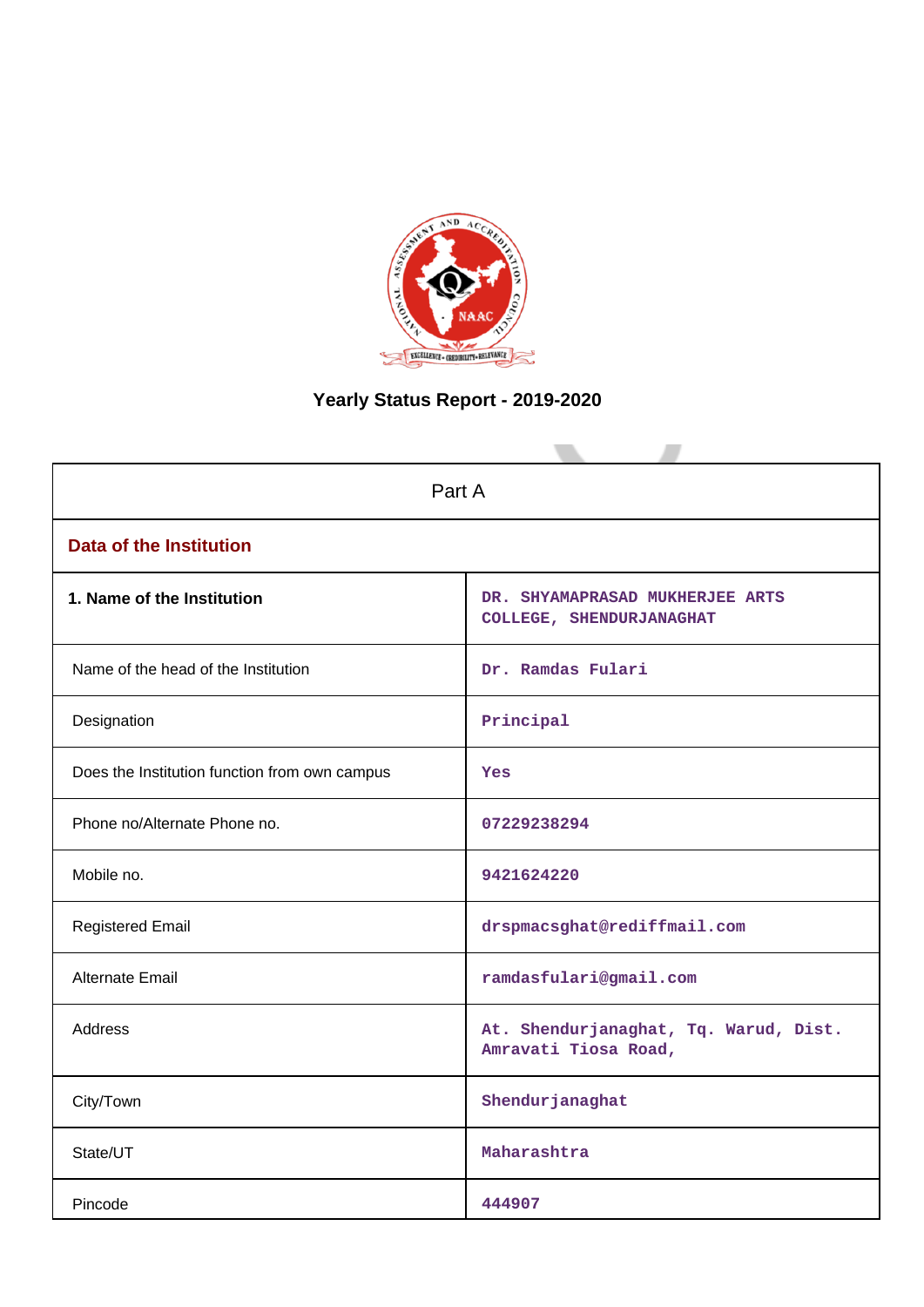| 2. Institutional Status                                                  |                                                                           |      |                                                                          |                             |                   |  |
|--------------------------------------------------------------------------|---------------------------------------------------------------------------|------|--------------------------------------------------------------------------|-----------------------------|-------------------|--|
| Affiliated / Constituent                                                 |                                                                           |      | Affiliated                                                               |                             |                   |  |
| Type of Institution                                                      |                                                                           |      | Co-education                                                             |                             |                   |  |
| Location                                                                 |                                                                           |      | Rural                                                                    |                             |                   |  |
| <b>Financial Status</b>                                                  |                                                                           |      | state                                                                    |                             |                   |  |
| Name of the IQAC co-ordinator/Director                                   |                                                                           |      | Dr. Rajesh Ganesh Bobade                                                 |                             |                   |  |
| Phone no/Alternate Phone no.                                             |                                                                           |      | 07229238294                                                              |                             |                   |  |
| Mobile no.                                                               |                                                                           |      | 8408009888                                                               |                             |                   |  |
| <b>Registered Email</b>                                                  |                                                                           |      | dspmclib@gmail.com                                                       |                             |                   |  |
| Alternate Email                                                          |                                                                           |      |                                                                          | drspmacsghat@rediffmail.com |                   |  |
| 3. Website Address                                                       |                                                                           |      |                                                                          |                             |                   |  |
| Web-link of the AQAR: (Previous Academic Year)                           |                                                                           |      | http://smcollegesheghat.in/AQAR%2020<br>18-19.pdf                        |                             |                   |  |
| the year                                                                 | 4. Whether Academic Calendar prepared during                              |      |                                                                          | Yes                         |                   |  |
| if yes, whether it is uploaded in the institutional website:<br>Weblink: |                                                                           |      | http://smcollegesheghat.in/2019-20/Acad<br>emic%20Calendar%202019-20.pdf |                             |                   |  |
| <b>5. Accrediation Details</b>                                           |                                                                           |      |                                                                          |                             |                   |  |
| Grade<br><b>CGPA</b>                                                     |                                                                           |      | Year of<br>Validity                                                      |                             |                   |  |
| Cycle                                                                    |                                                                           |      | Accrediation                                                             | Period From                 | Period To         |  |
| 1                                                                        | в                                                                         | 2.14 | 2017                                                                     | 27-Nov-2017                 | $26 - Nov - 2022$ |  |
| 6. Date of Establishment of IQAC                                         |                                                                           |      | 25-May-2014                                                              |                             |                   |  |
|                                                                          | 7. Internal Quality Assurance System                                      |      |                                                                          |                             |                   |  |
|                                                                          | Quality initiatives by IQAC during the year for promoting quality culture |      |                                                                          |                             |                   |  |

| Quality initiatives by IQAC during the year for profitually quality culture |                   |                                       |  |  |
|-----------------------------------------------------------------------------|-------------------|---------------------------------------|--|--|
| Item / Title of the quality initiative by<br><b>IQAC</b>                    | Date & Duration   | Number of participants/ beneficiaries |  |  |
| Blood Donation Camp                                                         | $28 - Dec - 2019$ |                                       |  |  |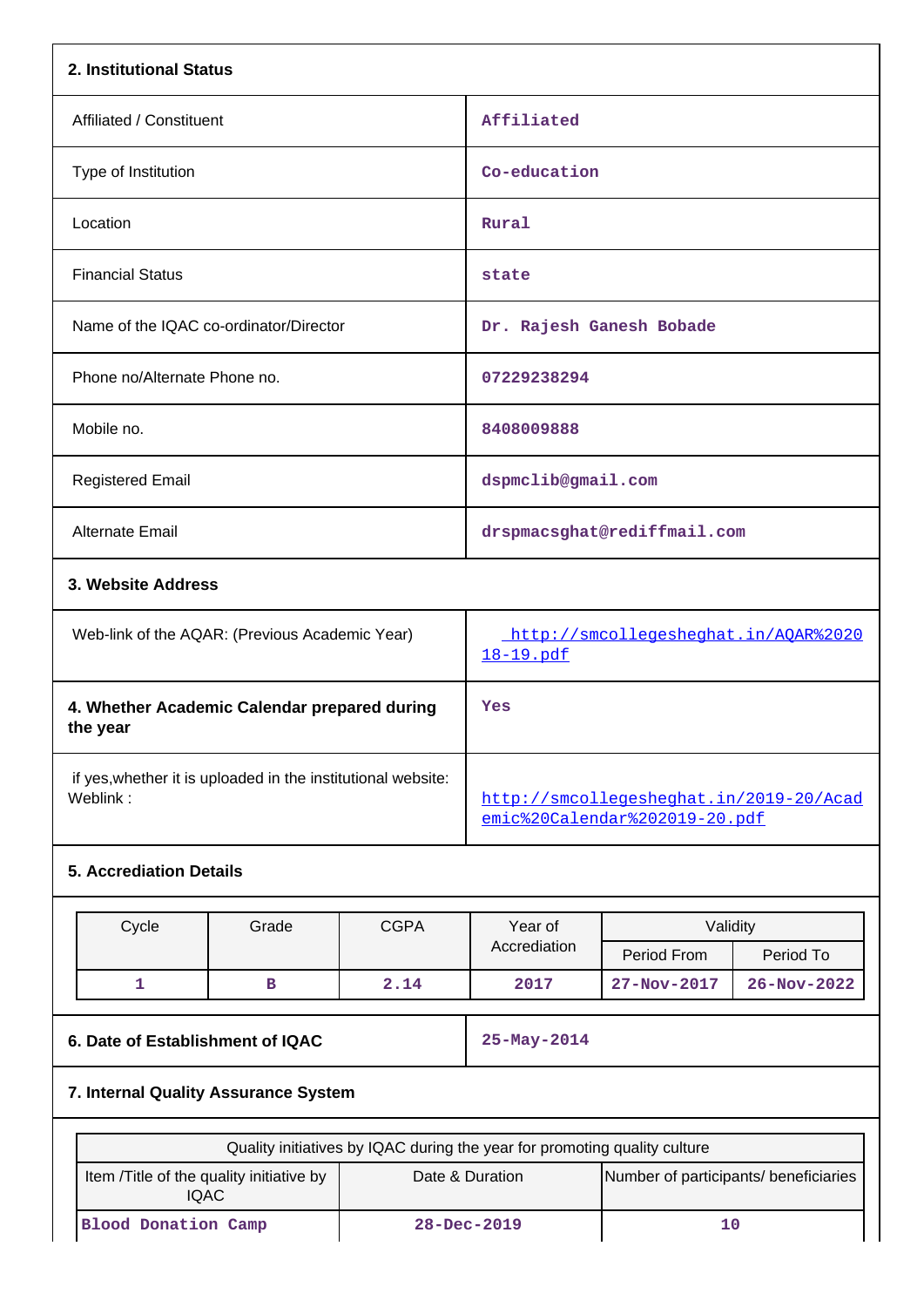|                                                                                                                                                              | 1                              |              |
|--------------------------------------------------------------------------------------------------------------------------------------------------------------|--------------------------------|--------------|
| AIDS Awareness programme                                                                                                                                     | $14 - Dec - 2019$<br>1         | 57           |
| Workshop on YOGA                                                                                                                                             | $07 - Sep - 2019$<br>1         | $42^{\circ}$ |
| Organized Four Day<br>Workshop on Soft Skill<br>Development in<br>Collaboration with<br>Department of Student<br>Development, SGBA,<br>University, Amravati. | $27 - Jan - 2020$<br>4         | 50           |
| Competitive Examination<br>Guidance Programme                                                                                                                | $15 - Dec - 2019$<br>1         | 50           |
| Regional Workshop on<br>Right to Information Act                                                                                                             | $21 - Dec - 2019$<br>1         | 65           |
| Academic Audit                                                                                                                                               | $21 - Jun - 2019$<br>15        | 9            |
| Evaluation of Teacher by<br><b>Students</b>                                                                                                                  | $28 - \text{Feb} - 2020$<br>30 | 35           |
| Organized NSS Camp At<br>Dhanodi Gram                                                                                                                        | $04 - Jan - 2020$<br>8         | 57           |
|                                                                                                                                                              | View File                      |              |

# **8. Provide the list of funds by Central/ State Government- UGC/CSIR/DST/DBT/ICMR/TEQIP/World Bank/CPE of UGC etc.**

|                                                                                                                    | Institution/Departmen<br>t/Faculty                                                                                | Scheme                            |           | <b>Funding Agency</b> | Year of award with<br>duration | Amount |  |
|--------------------------------------------------------------------------------------------------------------------|-------------------------------------------------------------------------------------------------------------------|-----------------------------------|-----------|-----------------------|--------------------------------|--------|--|
|                                                                                                                    |                                                                                                                   | No Data Entered/Not Applicable!!! |           |                       |                                |        |  |
|                                                                                                                    |                                                                                                                   |                                   |           | No Files Uploaded !!! |                                |        |  |
| 9. Whether composition of IQAC as per latest<br><b>NAAC</b> guidelines:                                            |                                                                                                                   |                                   |           | Yes                   |                                |        |  |
| Upload latest notification of formation of IQAC                                                                    |                                                                                                                   |                                   | View File |                       |                                |        |  |
| 10. Number of IQAC meetings held during the<br>year :                                                              |                                                                                                                   |                                   | 2         |                       |                                |        |  |
| The minutes of IQAC meeting and compliances to the<br>decisions have been uploaded on the institutional<br>website |                                                                                                                   |                                   | Yes       |                       |                                |        |  |
|                                                                                                                    | Upload the minutes of meeting and action taken report                                                             |                                   |           | View File             |                                |        |  |
|                                                                                                                    | 11. Whether IQAC received funding from any of<br>the funding agency to support its activities<br>during the year? |                                   |           | No                    |                                |        |  |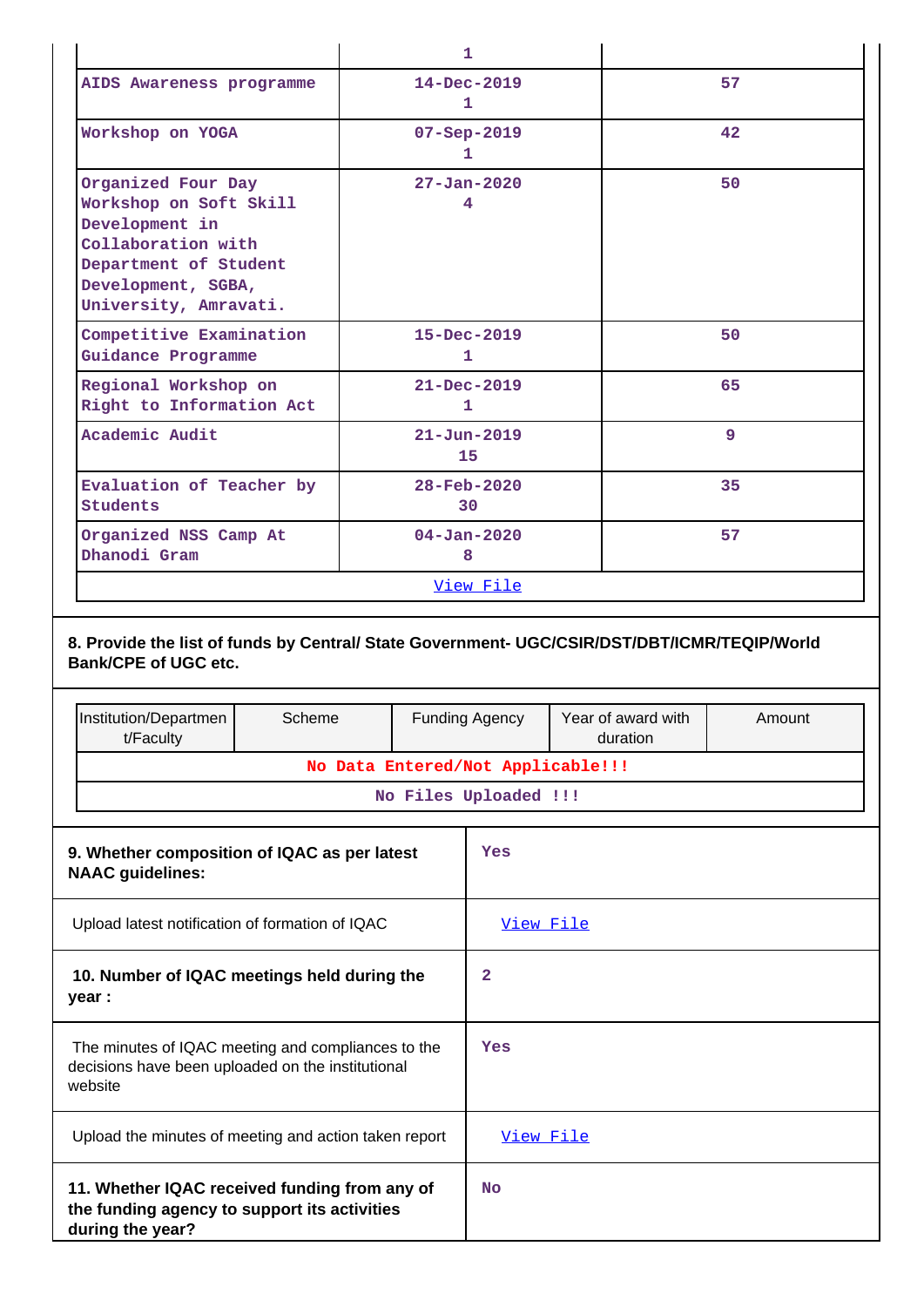### **12. Significant contributions made by IQAC during the current year(maximum five bullets)**

**1 Orienting faculty members on Tools Techniques of Virtual Teaching Learning Process 2 Online teaching Learning Process 3 Student Satisfactory Survey 4 Online Lecture Series organised by college with the guidance of Experts 5 Initiative has been taken to organized workshops with other institutions 6 Social Awareness / Participation in Covid 19**

#### [View File](https://assessmentonline.naac.gov.in/public/Postacc/Contribution/19326_Contribution.xlsx)

**13. Plan of action chalked out by the IQAC in the beginning of the academic year towards Quality Enhancement and outcome achieved by the end of the academic year**

| Plan of Action                                                                                                       | Achivements/Outcomes                                                                     |  |  |
|----------------------------------------------------------------------------------------------------------------------|------------------------------------------------------------------------------------------|--|--|
| Special NSS Camp                                                                                                     | The institution has organised Special<br>NSS Camp 04 January to 12 January 2020          |  |  |
| Study Tour                                                                                                           | The institution has organised Study<br>Tour by Geography Department on 14<br>March 2020. |  |  |
| Guest lectures                                                                                                       | Through out the year guest lectures<br>have been organized.                              |  |  |
| Use of ICT                                                                                                           | Efforts are made to encourage faculty<br>members to use ICT for teaching<br>learning.    |  |  |
| Lerner Test                                                                                                          | College conduct know your Lerner test                                                    |  |  |
| Feedback of Stakeholders on Curriculum                                                                               | The institution Collected feedback from<br>stakeholders on Curriculum.                   |  |  |
| Introduced Cooperative Society for the<br>Staff and Students                                                         | It is Beneficial for the students and<br>staff of the college.                           |  |  |
|                                                                                                                      | View File                                                                                |  |  |
| 14. Whether AQAR was placed before statutory<br>body ?                                                               | Yes                                                                                      |  |  |
| Name of Statutory Body                                                                                               | <b>Meeting Date</b>                                                                      |  |  |
| College Development Committee                                                                                        | $12 - \text{Mar} - 2020$                                                                 |  |  |
| 15. Whether NAAC/or any other accredited<br>body(s) visited IQAC or interacted with it to<br>assess the functioning? | <b>No</b>                                                                                |  |  |
| 16. Whether institutional data submitted to<br><b>AISHE:</b>                                                         | Yes                                                                                      |  |  |
| Year of Submission                                                                                                   | 2020                                                                                     |  |  |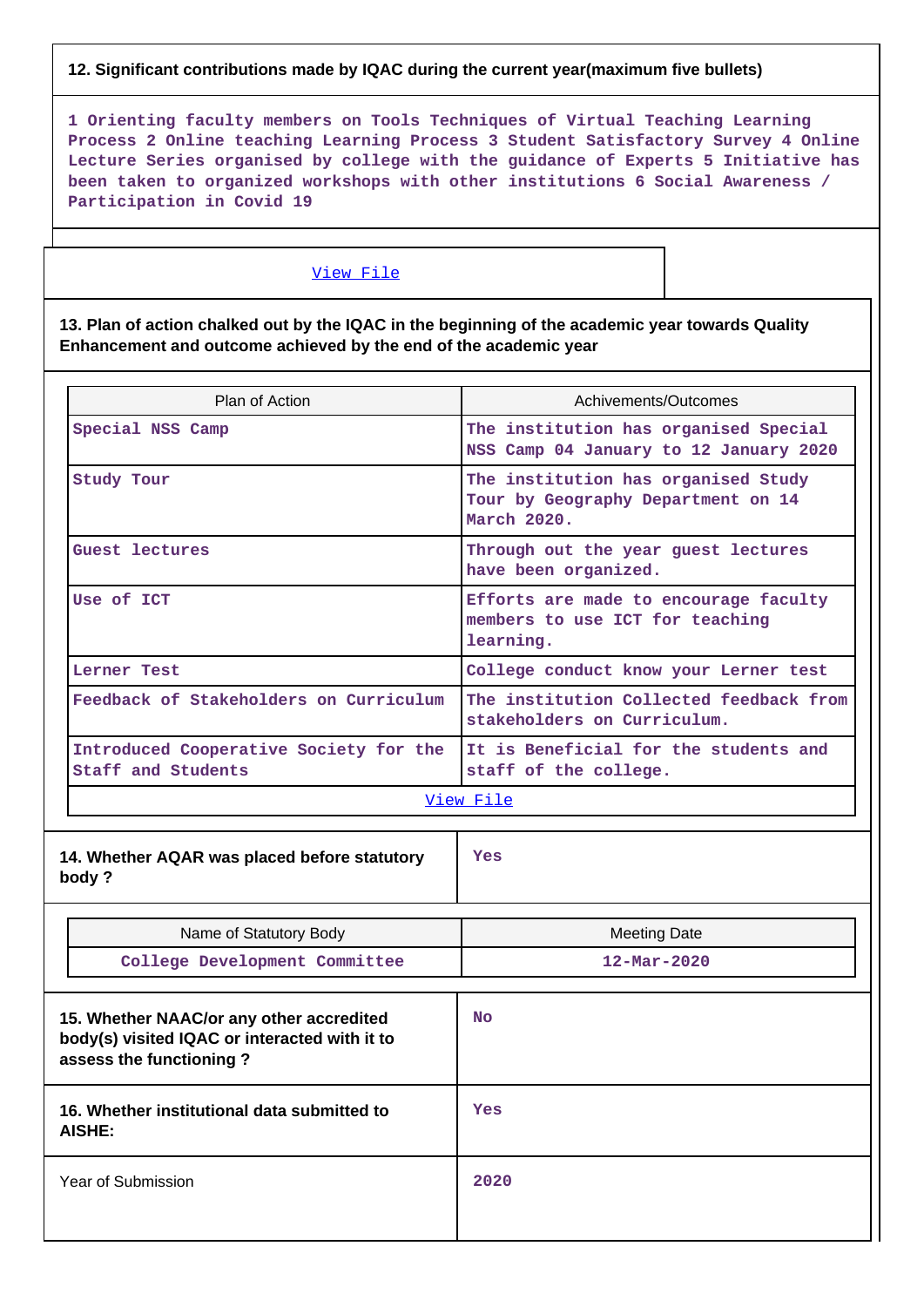| Date of Submission                                                                                  | $05 - Jun - 2020$                                                                                                                                                                                                                                                                                                                                                                                                                                                                                                                                                                                                                                                                                                                                                                                                                                                                                                                                                                                                                                          |
|-----------------------------------------------------------------------------------------------------|------------------------------------------------------------------------------------------------------------------------------------------------------------------------------------------------------------------------------------------------------------------------------------------------------------------------------------------------------------------------------------------------------------------------------------------------------------------------------------------------------------------------------------------------------------------------------------------------------------------------------------------------------------------------------------------------------------------------------------------------------------------------------------------------------------------------------------------------------------------------------------------------------------------------------------------------------------------------------------------------------------------------------------------------------------|
| 17. Does the Institution have Management<br><b>Information System?</b>                              | Yes                                                                                                                                                                                                                                                                                                                                                                                                                                                                                                                                                                                                                                                                                                                                                                                                                                                                                                                                                                                                                                                        |
| If yes, give a brief descripiton and a list of modules<br>currently operational (maximum 500 words) | For efficient and effective<br>administration, the college has<br>procured College Automation Software<br>(CAS). At the initial stage CAS has<br>independent modules for administrative<br>tasks like Admissions,<br>scholarships, students' data, account<br>and finance etc. operational modules<br>are as follows, Admission Management<br>System This feature manages the details<br>of admitted students, cancellation of<br>admissions, Bonafide certificates,<br>Character Certificates, Leaving<br>Certificates etc. Receipt Management It<br>manages the details of the receipts of<br>the various fees submitted by students.<br>Student Profile Management The complete<br>profiles of students are managed here.<br>Library used SOUL Software for Library<br>automation. Provides default templates<br>for data entry of different type of<br>documents. Supports groundlevel<br>practical requirements of the libraries<br>such as stock verification, book bank,<br>vigorous maintenance functions,<br>transaction level enhanced security. |

**Part B** 

### **CRITERION I – CURRICULAR ASPECTS**

### **1.1 – Curriculum Planning and Implementation**

 1.1.1 – Institution has the mechanism for well planned curriculum delivery and documentation. Explain in 500 words

 **The institution is well known the significance of well-plan curriculum delivery to obtain expected outcome of teaching learning process. Time table committee prepares the time table in the beginning of academic session. Every faculty member discusses the syllabus of relevant subject with the students in the classroom. The unit tests and class tests are conducted to know the progress of students, similarly seminar, Group Discussion are conducted and Assignments are given to enhance the knowledge of students, Field visits, Industrial visits, Bank visits, grampanchayat visits are made and Guest lecture for the students are conducted almost by all departments. Priority is given to complete syllabus within the time. So that students should equip with the knowledge to appear University examination. The feedback of the students is taken by the faculty members and submitted to feedback committee. Apart from lecture method, teachers made use of ICT tools and demonstration method for effective delivery of Curriculum. Extra classes are held as per the requirement. The teacher of the college also maintains daily diary and place before Principal and the Principal check the diary and suggest the changes for the improvement teaching methods to concerns.**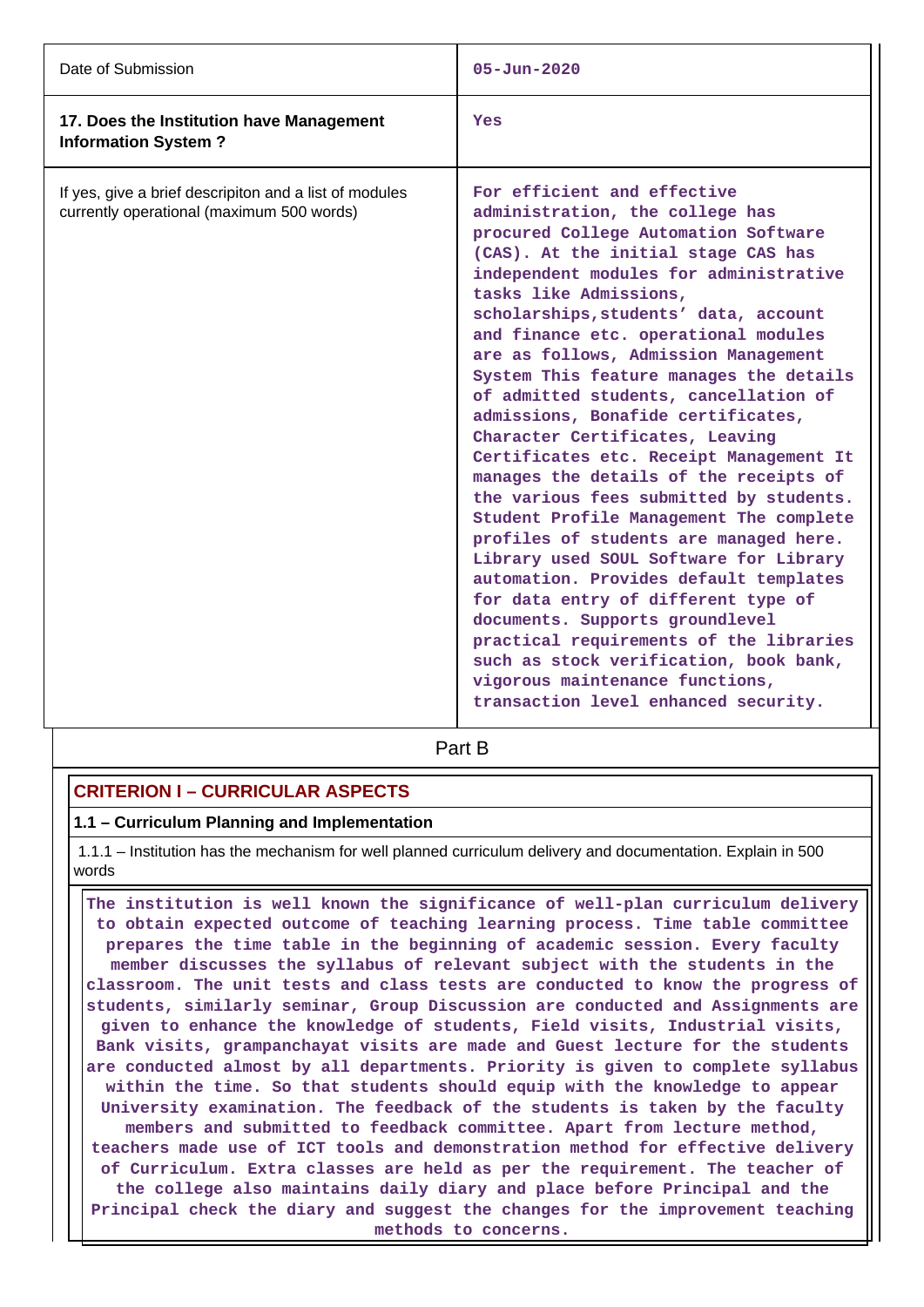| 1.1.2 - Certificate/ Diploma Courses introduced during the academic year                                                                                                                                                                |                                                     |                   |                                                                         |  |  |
|-----------------------------------------------------------------------------------------------------------------------------------------------------------------------------------------------------------------------------------------|-----------------------------------------------------|-------------------|-------------------------------------------------------------------------|--|--|
| Certificate<br>Diploma Courses                                                                                                                                                                                                          | Dates of<br>Introduction                            | Duration          | Skill<br>Focus on employ<br>ability/entreprene<br>Development<br>urship |  |  |
|                                                                                                                                                                                                                                         | No Data Entered/Not Applicable !!!                  |                   |                                                                         |  |  |
| 1.2 - Academic Flexibility                                                                                                                                                                                                              |                                                     |                   |                                                                         |  |  |
| 1.2.1 - New programmes/courses introduced during the academic year                                                                                                                                                                      |                                                     |                   |                                                                         |  |  |
| Programme/Course                                                                                                                                                                                                                        | Programme Specialization                            |                   | Dates of Introduction                                                   |  |  |
| No Data Entered/Not Applicable !!!                                                                                                                                                                                                      |                                                     |                   |                                                                         |  |  |
|                                                                                                                                                                                                                                         |                                                     | No file uploaded. |                                                                         |  |  |
| 1.2.2 - Programmes in which Choice Based Credit System (CBCS)/Elective course system implemented at the<br>affiliated Colleges (if applicable) during the academic year.                                                                |                                                     |                   |                                                                         |  |  |
| Name of programmes adopting<br><b>CBCS</b>                                                                                                                                                                                              | Programme Specialization                            |                   | Date of implementation of<br><b>CBCS/Elective Course System</b>         |  |  |
| No Data Entered/Not Applicable !!!                                                                                                                                                                                                      |                                                     |                   |                                                                         |  |  |
| 1.2.3 - Students enrolled in Certificate/ Diploma Courses introduced during the year                                                                                                                                                    |                                                     |                   |                                                                         |  |  |
|                                                                                                                                                                                                                                         | Certificate<br>No Data Entered/Not Applicable !!!   |                   | Diploma Course                                                          |  |  |
| 1.3 - Curriculum Enrichment                                                                                                                                                                                                             |                                                     |                   |                                                                         |  |  |
| 1.3.1 – Value-added courses imparting transferable and life skills offered during the year                                                                                                                                              |                                                     |                   |                                                                         |  |  |
| <b>Value Added Courses</b>                                                                                                                                                                                                              | Date of Introduction<br>Number of Students Enrolled |                   |                                                                         |  |  |
|                                                                                                                                                                                                                                         | No Data Entered/Not Applicable !!!                  |                   |                                                                         |  |  |
|                                                                                                                                                                                                                                         |                                                     | No file uploaded. |                                                                         |  |  |
| 1.3.2 - Field Projects / Internships under taken during the year                                                                                                                                                                        |                                                     |                   |                                                                         |  |  |
| Project/Programme Title                                                                                                                                                                                                                 | Programme Specialization                            |                   | No. of students enrolled for Field<br>Projects / Internships            |  |  |
| No Data Entered/Not Applicable !!!                                                                                                                                                                                                      |                                                     |                   |                                                                         |  |  |
|                                                                                                                                                                                                                                         |                                                     | No file uploaded. |                                                                         |  |  |
| 1.4 - Feedback System                                                                                                                                                                                                                   |                                                     |                   |                                                                         |  |  |
| 1.4.1 – Whether structured feedback received from all the stakeholders.                                                                                                                                                                 |                                                     |                   |                                                                         |  |  |
| <b>Students</b>                                                                                                                                                                                                                         |                                                     |                   | Yes                                                                     |  |  |
| <b>Teachers</b>                                                                                                                                                                                                                         |                                                     | Yes               |                                                                         |  |  |
| Employers                                                                                                                                                                                                                               |                                                     |                   | No                                                                      |  |  |
| Alumni                                                                                                                                                                                                                                  |                                                     | Yes               |                                                                         |  |  |
| Parents                                                                                                                                                                                                                                 |                                                     |                   | Yes                                                                     |  |  |
| 1.4.2 - How the feedback obtained is being analyzed and utilized for overall development of the institution?<br>(maximum 500 words)                                                                                                     |                                                     |                   |                                                                         |  |  |
| <b>Feedback Obtained</b>                                                                                                                                                                                                                |                                                     |                   |                                                                         |  |  |
| The Institutions has feedback committee to maintain quality education. IQA Cell<br>constituted feedback committee of five teaching faculties. These committee<br>prepare various feedback forms for almost all the stakeholders such as |                                                     |                   |                                                                         |  |  |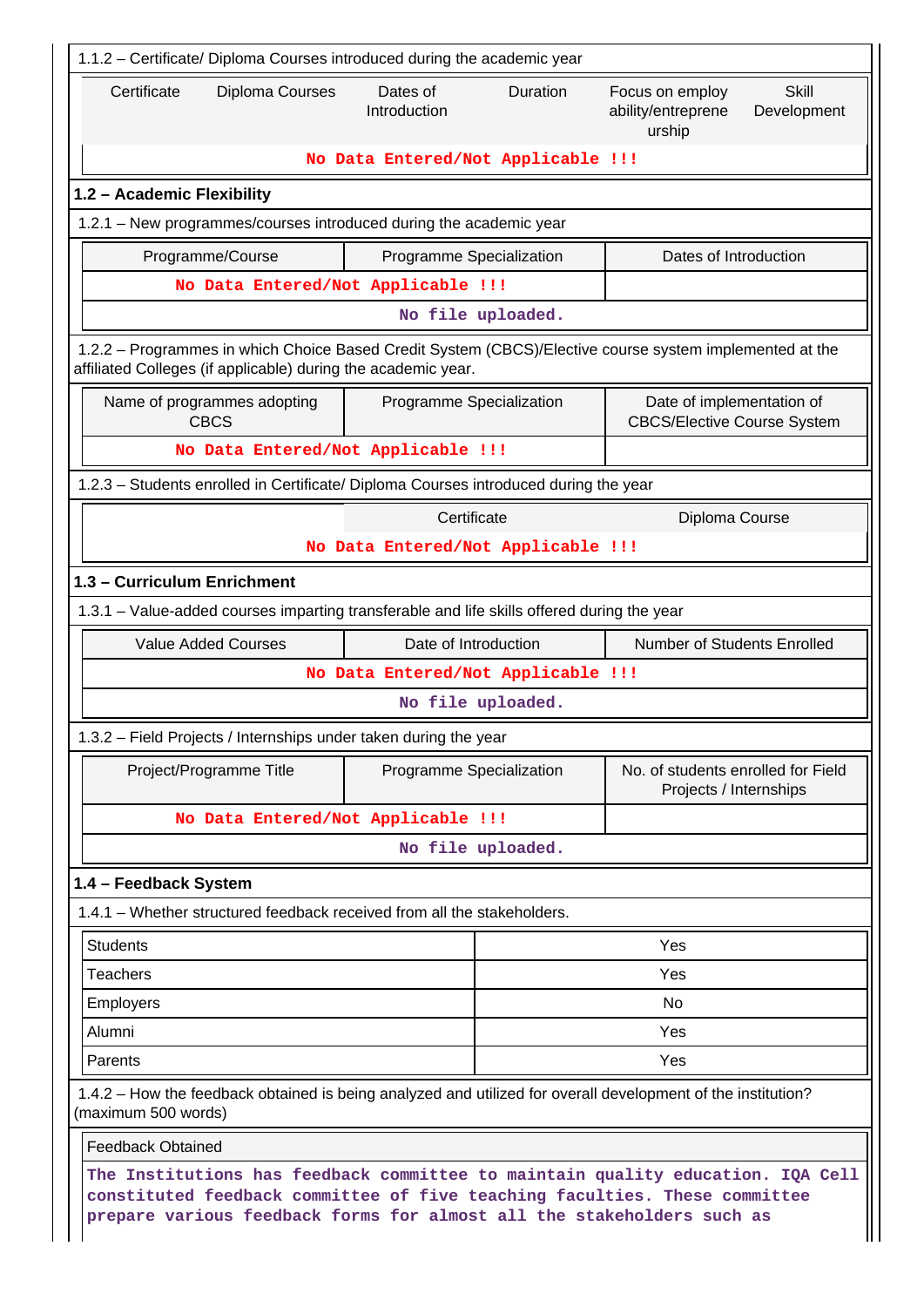**students, teachers, Alumni and parents. The feedback forms are distributed in the class to final year students at the end of every session, enough time is given to the students to submit feedback forms to the committee. The students are also asked to mention their suggestions for improvement. The collected feedback place in the meeting organized by IQAC and valid suggestions are accepted to enhance the quality of teaching learning process. Similarly, teachers are also given feedback forms to know the problems about teaching process and administrative work. Parents are also given the feedback forms in the parents meet and ask their opinion and suggestions. All this feedback form scrutinized by the committee and the evaluation discussed in the meeting held by IQA Cell. Needful suggestions given by the parents are accepted and stress is given to make the improvement accordingly to enhance quality of education. The feedback from stakeholders are helpful to know strength and weaknesses of teaching learning, Sports, Cultural activities and Library departments.**

## **CRITERION II – TEACHING- LEARNING AND EVALUATION**

### **2.1 – Student Enrolment and Profile**

| $2.1.1 -$ Demand Ratio during the year |                             |                              |                                   |                          |  |
|----------------------------------------|-----------------------------|------------------------------|-----------------------------------|--------------------------|--|
| Name of the<br>Programme               | Programme<br>Specialization | Number of seats<br>available | Number of<br>Application received | <b>Students Enrolled</b> |  |
| <b>BA</b>                              | <b>BA I</b>                 | 120                          | 70                                | 70                       |  |
| <b>BA</b>                              | <b>BA II</b>                | 120                          | 54                                | 54                       |  |
| <b>BA</b>                              | <b>BA III</b>               | 120                          | 41                                | 41                       |  |
| <b>BA</b>                              | MA I                        | 20                           | Nill                              | Nill                     |  |
| <b>BA</b>                              | MA II                       | 20                           | Nill                              | Nill                     |  |
|                                        |                             |                              |                                   |                          |  |

#### [View File](https://assessmentonline.naac.gov.in/public/Postacc/Demand_ratio/19326_Demand_ratio_1644552259.xlsx)

### **2.2 – Catering to Student Diversity**

2.2.1 – Student - Full time teacher ratio (current year data)

| Year | Number of<br>students enrolled<br>in the institution<br>(UG) | Number of<br>students enrolled<br>in the institution<br>(PG) | Number of<br>fulltime teachers<br>available in the<br>institution<br>teaching only UG | Number of<br>fulltime teachers<br>available in the<br>institution<br>teaching only PG | Number of<br>teachers<br>teaching both UG<br>and PG courses |
|------|--------------------------------------------------------------|--------------------------------------------------------------|---------------------------------------------------------------------------------------|---------------------------------------------------------------------------------------|-------------------------------------------------------------|
|      |                                                              |                                                              | courses                                                                               | courses                                                                               |                                                             |
| 2019 | 70                                                           | Nill                                                         | 8                                                                                     | Nill                                                                                  |                                                             |

### **2.3 – Teaching - Learning Process**

 2.3.1 – Percentage of teachers using ICT for effective teaching with Learning Management Systems (LMS), Elearning resources etc. (current year data)

| Number of<br>Teachers on Roll | Number of<br>teachers using<br>ICT (LMS, e-<br>Resources) | <b>ICT Tools and</b><br>resources<br>available | Number of ICT<br>enabled<br>Classrooms | Numberof smart<br>classrooms | E-resources and<br>techniques used |  |
|-------------------------------|-----------------------------------------------------------|------------------------------------------------|----------------------------------------|------------------------------|------------------------------------|--|
| 9                             |                                                           |                                                |                                        |                              |                                    |  |
|                               | View File of ICT Tools and resources                      |                                                |                                        |                              |                                    |  |
|                               | View File of E-resources and techniques used              |                                                |                                        |                              |                                    |  |

2.3.2 – Students mentoring system available in the institution? Give details. (maximum 500 words)

 The institution has placed Mentor and Mentee Committee, which is entrusted with the responsibility of students to support them in various aspects. The committee comprises of all teachers, one member each from the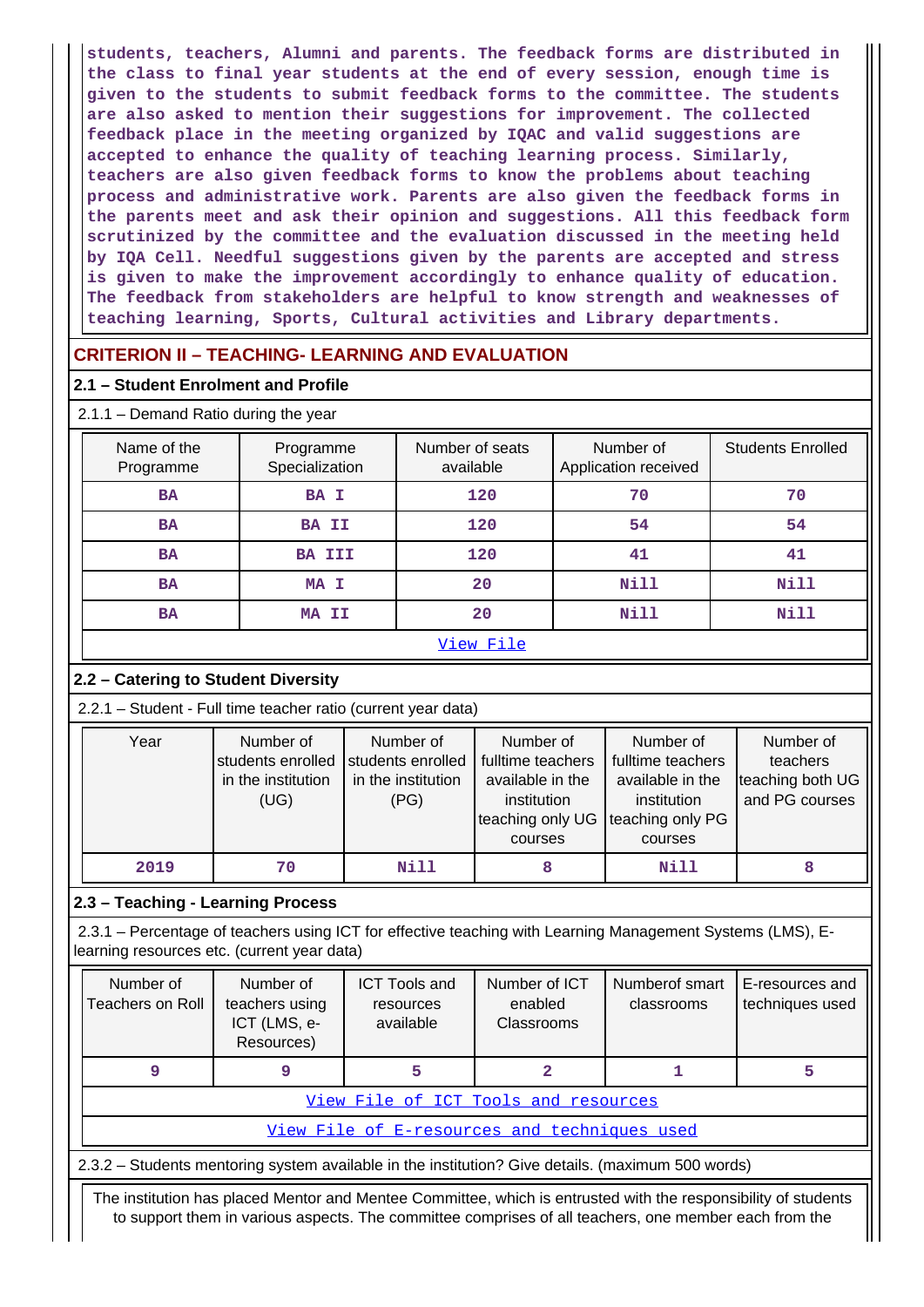committee depending upon the number of students enrolled in the college during the academic year for the sake of convenience and easy access of the students. The committee members take the responsibility of students for the current academic session. The committee member hold regular meeting with the group of students to know their problems and monitor the progress of the students. The committee analyses the information collected from each member at the end of session and finally submit the report to IQAC.

| Number of students enrolled in the<br>institution | Number of fulltime teachers | Mentor: Mentee Ratio |
|---------------------------------------------------|-----------------------------|----------------------|
| 165                                               |                             | 1:18                 |

### **2.4 – Teacher Profile and Quality**

2.4.1 – Number of full time teachers appointed during the year

| No. of sanctioned<br>positions | No. of filled positions | Vacant positions | Positions filled during<br>the current year | No. of faculty with<br>Ph.D |  |
|--------------------------------|-------------------------|------------------|---------------------------------------------|-----------------------------|--|
| Nill                           | Nill                    | Nill             | Nill                                        | Nill                        |  |

 2.4.2 – Honours and recognition received by teachers (received awards, recognition, fellowships at State, National, International level from Government, recognised bodies during the year )

| Year of Award                      | Name of full time teachers<br>receiving awards from<br>state level, national level,<br>international level | Designation | Name of the award,<br>fellowship, received from<br>Government or recognized<br>bodies |  |  |  |  |  |
|------------------------------------|------------------------------------------------------------------------------------------------------------|-------------|---------------------------------------------------------------------------------------|--|--|--|--|--|
| No Data Entered/Not Applicable !!! |                                                                                                            |             |                                                                                       |  |  |  |  |  |

**No file uploaded.**

### **2.5 – Evaluation Process and Reforms**

 2.5.1 – Number of days from the date of semester-end/ year- end examination till the declaration of results during the year

| Programme Name         | Programme Code | Semester/year  | Last date of the last<br>semester-end/year-<br>end examination | Date of declaration of<br>results of semester-<br>end/year-end<br>examination |  |
|------------------------|----------------|----------------|----------------------------------------------------------------|-------------------------------------------------------------------------------|--|
| <b>BA</b>              | <b>BA</b>      | <b>SEM I</b>   | 04/12/2019                                                     | 29/01/2020                                                                    |  |
| <b>BA</b>              | <b>BA</b>      | <b>SEM II</b>  | Nill                                                           | 29/08/2020                                                                    |  |
| <b>BA</b>              | <b>BA</b>      | <b>SEM III</b> | 04/12/2019                                                     | 20/01/2020                                                                    |  |
| <b>BA</b>              | <b>BA</b>      | <b>SEM IV</b>  | Nill                                                           | 31/08/2020                                                                    |  |
| <b>BA</b>              | <b>BA</b>      | SEM V          | 26/11/2019                                                     | 20/01/2020                                                                    |  |
| <b>BA</b><br><b>BA</b> |                | <b>SEM VI</b>  | 07/11/2020                                                     | 25/11/2020                                                                    |  |
|                        |                | View File      |                                                                |                                                                               |  |

| 2.5.2 – Reforms initiated on Continuous Internal Evaluation(CIE) system at the institutional level (250 words) |  |  |
|----------------------------------------------------------------------------------------------------------------|--|--|
|----------------------------------------------------------------------------------------------------------------|--|--|

 **As the Institution is affiliated to Sant Gadge Baba Amravati University, it is mandatory for the Institution to follow the directions of the affiliating university in the matter of Internal Evaluation. The schedule for Class Tests/Assignments is notified to the students in advance and uploaded on the respective department online Group of College. The schedules announced are strictly adhered to. The Principal through the Academic Standards Committee of the College monitors the effective implementation of the schedule. Each department has a Monitoring Committee that verifies the internal assessment data of the students.**

2.5.3 – Academic calendar prepared and adhered for conduct of Examination and other related matters (250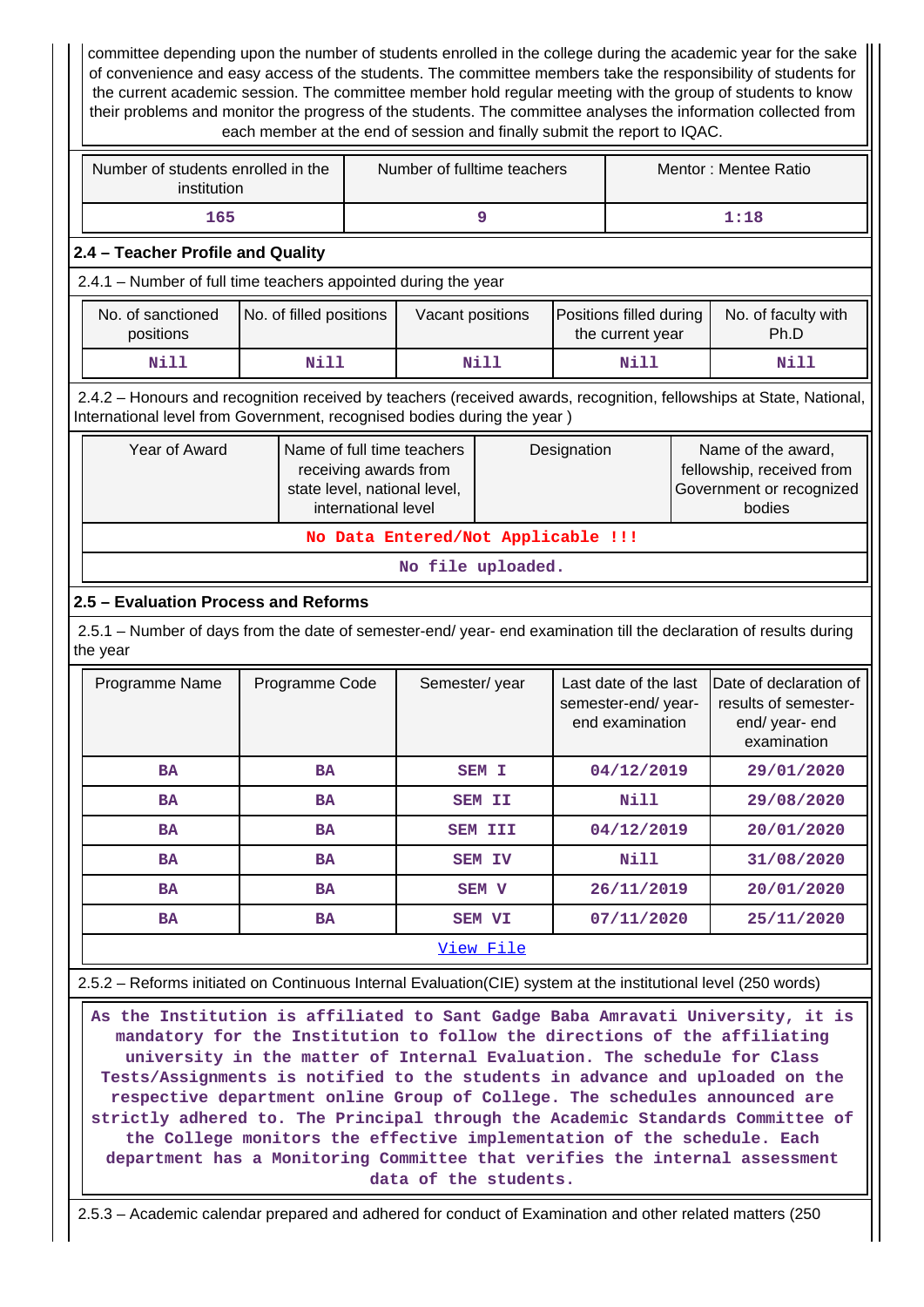words)

 **The College prepares the Academic Calendar wide the notification of parent university i.e. Sant Gadge Baba Amravati University, Amravati. The academic calendar comprises of the Curricular, Co-curricular and Extracurricular Activities to be carried out throughout the year and display on the college website. The college internal examinations are also conducted according to the time schedule declared by the examination committee in the first term and the second term of each and every semester. Thus, the institution adheres to the academic calendar for the conduct of various activities right from admission process to final examination. Mostly events that are conducted/ held at short notices or within short preparation schedules are excluded from the purview of this academic calendar. The academic calendar is printed in the HOD Diary for day to day reference.**

### **2.6 – Student Performance and Learning Outcomes**

 2.6.1 – Program outcomes, program specific outcomes and course outcomes for all programs offered by the institution are stated and displayed in website of the institution (to provide the weblink)

#### <http://smcollegesheghat.in/2019-20/Result%202019-20.pdf>

2.6.2 – Pass percentage of students

| Programme<br>Code | Programme<br>Name | Programme<br>Specialization | Number of<br>students<br>appeared in the<br>final year<br>examination | Number of<br>students passed<br>in final year<br>examination | Pass Percentage |  |  |  |  |
|-------------------|-------------------|-----------------------------|-----------------------------------------------------------------------|--------------------------------------------------------------|-----------------|--|--|--|--|
| <b>BA</b><br>BA   |                   | <b>BA</b>                   | 41                                                                    | 18                                                           | 43.9            |  |  |  |  |
| View File         |                   |                             |                                                                       |                                                              |                 |  |  |  |  |

### **2.7 – Student Satisfaction Survey**

 2.7.1 – Student Satisfaction Survey (SSS) on overall institutional performance (Institution may design the questionnaire) (results and details be provided as weblink)

 [http://smcollegesheghat.in/2019-20/Students%20Satisfactory%20Survey%202019-2](http://smcollegesheghat.in/2019-20/Students%20Satisfactory%20Survey%202019-20.pdf) [0.pdf](http://smcollegesheghat.in/2019-20/Students%20Satisfactory%20Survey%202019-20.pdf) 

### **CRITERION III – RESEARCH, INNOVATIONS AND EXTENSION**

### **3.1 – Resource Mobilization for Research**

3.1.1 – Research funds sanctioned and received from various agencies, industry and other organisations

| Nature of the Project                                                                                                                    | <b>Duration</b> | Name of the funding<br>agency | Total grant<br>sanctioned | Amount received<br>during the year |  |  |  |  |  |
|------------------------------------------------------------------------------------------------------------------------------------------|-----------------|-------------------------------|---------------------------|------------------------------------|--|--|--|--|--|
| No Data Entered/Not Applicable !!!                                                                                                       |                 |                               |                           |                                    |  |  |  |  |  |
| No file uploaded.                                                                                                                        |                 |                               |                           |                                    |  |  |  |  |  |
| 3.2 - Innovation Ecosystem                                                                                                               |                 |                               |                           |                                    |  |  |  |  |  |
| 3.2.1 – Workshops/Seminars Conducted on Intellectual Property Rights (IPR) and Industry-Academia Innovative<br>practices during the year |                 |                               |                           |                                    |  |  |  |  |  |

| Title of workshop/seminar                                                                            | Name of the Dept.       |  | Date       |  |  |  |  |  |
|------------------------------------------------------------------------------------------------------|-------------------------|--|------------|--|--|--|--|--|
| Visit to Taj Fruit<br>Company For Agriculture<br>Product Marketing                                   | Department of Economics |  | 12/12/2019 |  |  |  |  |  |
| 3.2.2 - Awards for Innovation won by Institution/Teachers/Research scholars/Students during the year |                         |  |            |  |  |  |  |  |
| Title of the innovation<br>Name of Awardee                                                           | Category                |  |            |  |  |  |  |  |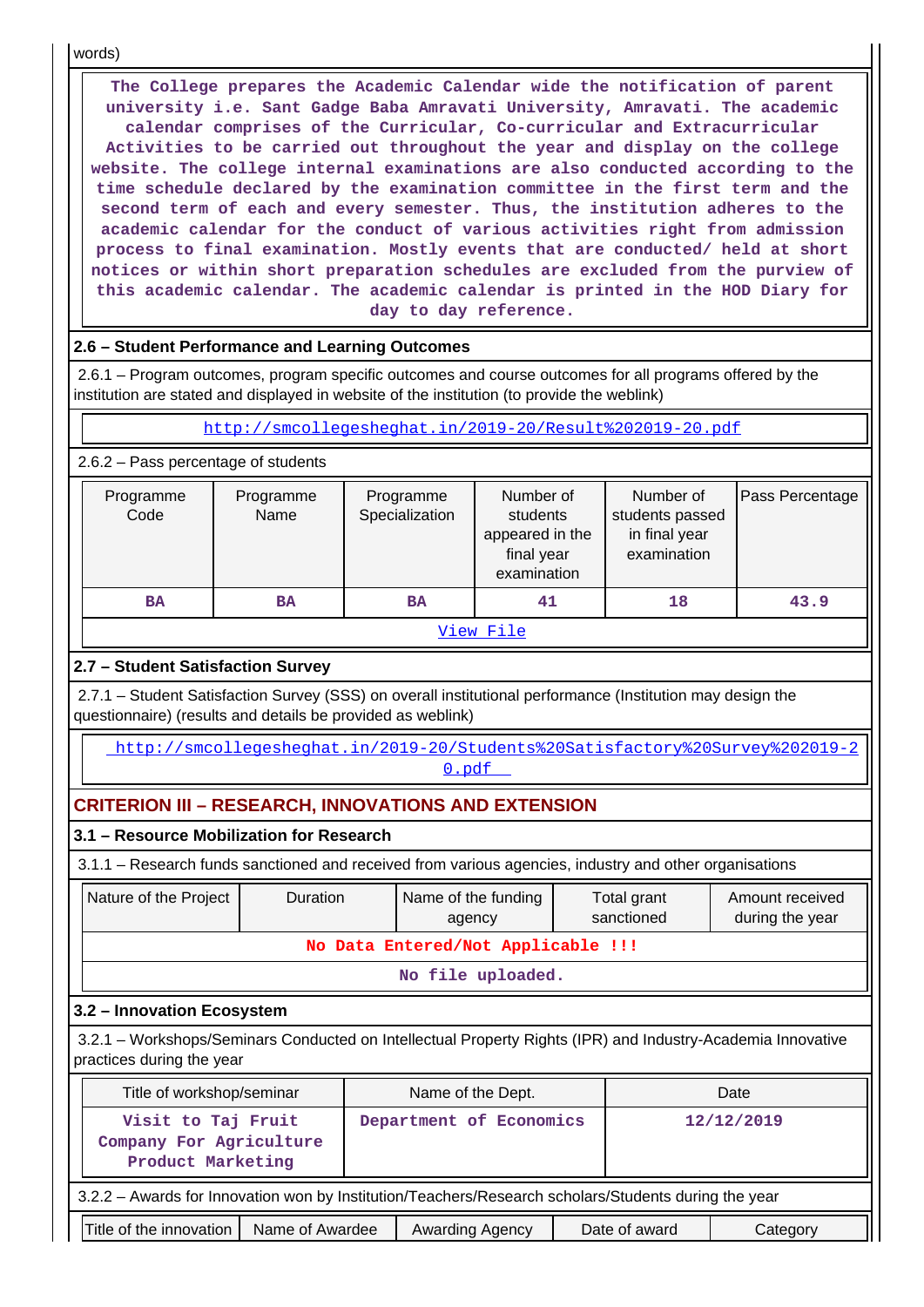| No Data Entered/Not Applicable !!!                                                    |                                         |                              |                                                                                                                                                                       |                        |                         |                         |  |                                                 |                                          |  |
|---------------------------------------------------------------------------------------|-----------------------------------------|------------------------------|-----------------------------------------------------------------------------------------------------------------------------------------------------------------------|------------------------|-------------------------|-------------------------|--|-------------------------------------------------|------------------------------------------|--|
|                                                                                       |                                         |                              |                                                                                                                                                                       |                        | No file uploaded.       |                         |  |                                                 |                                          |  |
|                                                                                       |                                         |                              | 3.2.3 – No. of Incubation centre created, start-ups incubated on campus during the year                                                                               |                        |                         |                         |  |                                                 |                                          |  |
|                                                                                       | Incubation<br>Center                    | Name                         | Sponsered By                                                                                                                                                          |                        |                         | Name of the<br>Start-up |  | Nature of Start-<br>up                          | Date of<br>Commencement                  |  |
|                                                                                       |                                         |                              | No Data Entered/Not Applicable !!!                                                                                                                                    |                        |                         |                         |  |                                                 |                                          |  |
|                                                                                       |                                         |                              |                                                                                                                                                                       |                        | No file uploaded.       |                         |  |                                                 |                                          |  |
|                                                                                       | 3.3 - Research Publications and Awards  |                              |                                                                                                                                                                       |                        |                         |                         |  |                                                 |                                          |  |
|                                                                                       |                                         |                              | 3.3.1 - Incentive to the teachers who receive recognition/awards                                                                                                      |                        |                         |                         |  |                                                 |                                          |  |
|                                                                                       |                                         | <b>State</b>                 |                                                                                                                                                                       | National               |                         |                         |  | International                                   |                                          |  |
| No Data Entered/Not Applicable !!!                                                    |                                         |                              |                                                                                                                                                                       |                        |                         |                         |  |                                                 |                                          |  |
| 3.3.2 - Ph. Ds awarded during the year (applicable for PG College, Research Center)   |                                         |                              |                                                                                                                                                                       |                        |                         |                         |  |                                                 |                                          |  |
|                                                                                       |                                         | Name of the Department       |                                                                                                                                                                       |                        |                         |                         |  | Number of PhD's Awarded                         |                                          |  |
|                                                                                       |                                         | <b>LIBRARY DEPARTMENT</b>    |                                                                                                                                                                       |                        |                         |                         |  | 1                                               |                                          |  |
| 3.3.3 - Research Publications in the Journals notified on UGC website during the year |                                         |                              |                                                                                                                                                                       |                        |                         |                         |  |                                                 |                                          |  |
|                                                                                       | <b>Type</b>                             |                              | Department                                                                                                                                                            |                        | Number of Publication   |                         |  |                                                 | Average Impact Factor (if<br>any)        |  |
|                                                                                       |                                         | National<br><b>ENGLISH</b>   |                                                                                                                                                                       |                        |                         |                         |  |                                                 | Nill                                     |  |
|                                                                                       | National                                |                              | POLITICAL SCIENCE                                                                                                                                                     |                        | 1                       |                         |  | Nill                                            |                                          |  |
|                                                                                       |                                         | National<br><b>ECONOMICS</b> |                                                                                                                                                                       |                        |                         | 1                       |  |                                                 | Nill                                     |  |
|                                                                                       | National                                |                              | <b>PHYSICAL</b><br><b>EDUCATION</b>                                                                                                                                   |                        | 1                       |                         |  | Nill                                            |                                          |  |
|                                                                                       | National                                |                              | <b>MARATHI</b>                                                                                                                                                        |                        | 3                       |                         |  |                                                 | Nill                                     |  |
|                                                                                       | International                           |                              | <b>GEOGRAPHY</b>                                                                                                                                                      |                        | $\mathbf{2}$            |                         |  |                                                 | Nill                                     |  |
|                                                                                       | International                           |                              | <b>LIBRARY</b>                                                                                                                                                        |                        |                         | $\mathbf{2}$            |  |                                                 | <b>Nill</b>                              |  |
|                                                                                       | International                           |                              | POLITICAL SCIENCE                                                                                                                                                     |                        | $\overline{\mathbf{2}}$ |                         |  | Nill                                            |                                          |  |
|                                                                                       |                                         |                              |                                                                                                                                                                       |                        | View File               |                         |  |                                                 |                                          |  |
|                                                                                       | Proceedings per Teacher during the year |                              | 3.3.4 - Books and Chapters in edited Volumes / Books published, and papers in National/International Conference                                                       |                        |                         |                         |  |                                                 |                                          |  |
|                                                                                       |                                         | Department                   |                                                                                                                                                                       |                        |                         |                         |  | Number of Publication                           |                                          |  |
|                                                                                       |                                         | POLITICAL SCIENCE            |                                                                                                                                                                       |                        |                         |                         |  | 4                                               |                                          |  |
|                                                                                       |                                         | <b>GEOGRAPHY</b>             |                                                                                                                                                                       |                        |                         |                         |  | 2                                               |                                          |  |
|                                                                                       |                                         | <b>ECONOMICS</b>             |                                                                                                                                                                       |                        |                         |                         |  | 2                                               |                                          |  |
|                                                                                       |                                         | PHYSICAL EDUCATION           |                                                                                                                                                                       |                        |                         |                         |  | $\overline{\mathbf{2}}$                         |                                          |  |
|                                                                                       |                                         | <b>LIBRARY DEPARTMENT</b>    |                                                                                                                                                                       |                        |                         |                         |  | 2                                               |                                          |  |
|                                                                                       |                                         |                              |                                                                                                                                                                       |                        | View File               |                         |  |                                                 |                                          |  |
|                                                                                       |                                         |                              | 3.3.5 - Bibliometrics of the publications during the last Academic year based on average citation index in Scopus/<br>Web of Science or PubMed/ Indian Citation Index |                        |                         |                         |  |                                                 |                                          |  |
|                                                                                       | Title of the<br>Paper                   | Name of<br>Author            | Title of journal                                                                                                                                                      | Year of<br>publication |                         | <b>Citation Index</b>   |  | Institutional<br>affiliation as<br>mentioned in | Number of<br>citations<br>excluding self |  |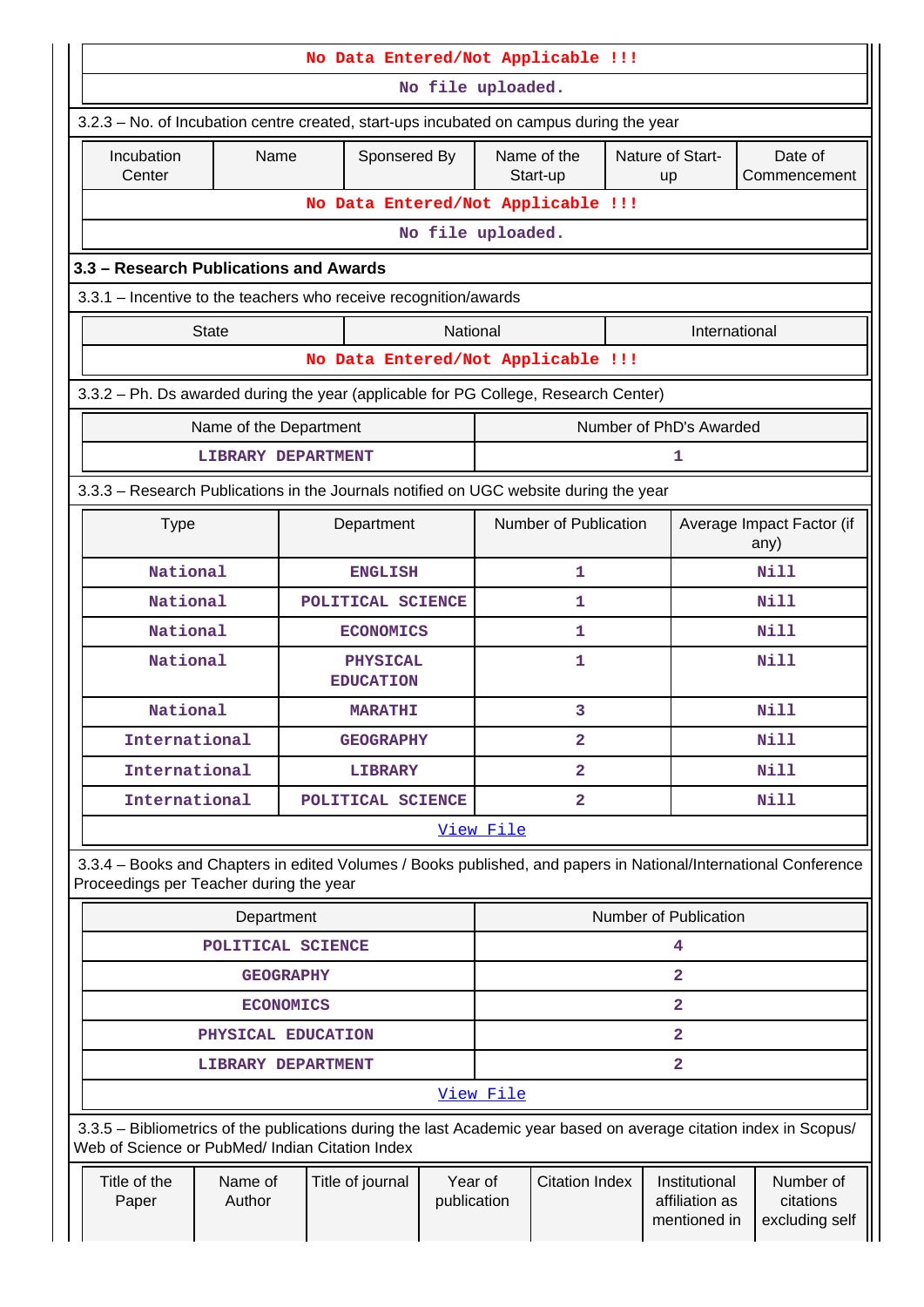|                                                                                     |                                                                                                                                                                                    |  |  |                                                                                                                                                                                                                    |                                                 |         |                                                          | the publication |                                                                    | citation    |  |
|-------------------------------------------------------------------------------------|------------------------------------------------------------------------------------------------------------------------------------------------------------------------------------|--|--|--------------------------------------------------------------------------------------------------------------------------------------------------------------------------------------------------------------------|-------------------------------------------------|---------|----------------------------------------------------------|-----------------|--------------------------------------------------------------------|-------------|--|
|                                                                                     |                                                                                                                                                                                    |  |  |                                                                                                                                                                                                                    |                                                 |         | No Data Entered/Not Applicable !!!                       |                 |                                                                    |             |  |
|                                                                                     |                                                                                                                                                                                    |  |  |                                                                                                                                                                                                                    | No file uploaded.                               |         |                                                          |                 |                                                                    |             |  |
|                                                                                     |                                                                                                                                                                                    |  |  | 3.3.6 - h-Index of the Institutional Publications during the year. (based on Scopus/ Web of science)                                                                                                               |                                                 |         |                                                          |                 |                                                                    |             |  |
|                                                                                     | Title of the<br>Title of journal<br>Name of<br>Author<br>Paper                                                                                                                     |  |  | Year of<br>publication                                                                                                                                                                                             |                                                 | h-index | Number of<br>citations<br>excluding self<br>citation     |                 | Institutional<br>affiliation as<br>mentioned in<br>the publication |             |  |
|                                                                                     |                                                                                                                                                                                    |  |  |                                                                                                                                                                                                                    |                                                 |         | No Data Entered/Not Applicable !!!                       |                 |                                                                    |             |  |
|                                                                                     |                                                                                                                                                                                    |  |  |                                                                                                                                                                                                                    | No file uploaded.                               |         |                                                          |                 |                                                                    |             |  |
| 3.3.7 - Faculty participation in Seminars/Conferences and Symposia during the year: |                                                                                                                                                                                    |  |  |                                                                                                                                                                                                                    |                                                 |         |                                                          |                 |                                                                    |             |  |
|                                                                                     | Number of Faculty                                                                                                                                                                  |  |  | International                                                                                                                                                                                                      | National                                        |         | <b>State</b>                                             |                 |                                                                    | Local       |  |
|                                                                                     | Attended/Semi<br>nars/Workshops                                                                                                                                                    |  |  | 10                                                                                                                                                                                                                 |                                                 | 19      | 2                                                        |                 |                                                                    | 9           |  |
|                                                                                     | Presented<br>papers                                                                                                                                                                |  |  | <b>Nill</b>                                                                                                                                                                                                        |                                                 | 10      | Nill                                                     |                 |                                                                    | <b>Nill</b> |  |
|                                                                                     | Resource<br>persons                                                                                                                                                                |  |  | <b>Nill</b>                                                                                                                                                                                                        |                                                 | 5       | <b>Nill</b>                                              |                 |                                                                    | <b>Nill</b> |  |
|                                                                                     |                                                                                                                                                                                    |  |  | View File                                                                                                                                                                                                          |                                                 |         |                                                          |                 |                                                                    |             |  |
|                                                                                     | 3.4 - Extension Activities                                                                                                                                                         |  |  |                                                                                                                                                                                                                    |                                                 |         |                                                          |                 |                                                                    |             |  |
|                                                                                     |                                                                                                                                                                                    |  |  | 3.4.1 - Number of extension and outreach programmes conducted in collaboration with industry, community and<br>Non- Government Organisations through NSS/NCC/Red cross/Youth Red Cross (YRC) etc., during the year |                                                 |         |                                                          |                 |                                                                    |             |  |
|                                                                                     | Title of the activities                                                                                                                                                            |  |  |                                                                                                                                                                                                                    | Organising unit/agency/<br>collaborating agency |         | Number of teachers<br>participated in such<br>activities |                 | Number of students<br>participated in such<br>activities           |             |  |
|                                                                                     | Governance<br>Related Work<br>Awareness programme<br>11 Aug 2019 to 15<br>Aug 2019                                                                                                 |  |  | Library<br>Department<br>Directorate of<br>Information And<br>Communication,<br>Maharashtra<br>Government                                                                                                          |                                                 | 1       |                                                          |                 | 15                                                                 |             |  |
|                                                                                     | Appointment as<br>Presiding Officer<br>Legislative<br>Assembly of<br>Maharashtra                                                                                                   |  |  | All Staff                                                                                                                                                                                                          |                                                 | 9       |                                                          |                 | Nill                                                               |             |  |
|                                                                                     | Jointly<br>Organizing Regional<br>Workshop on Right<br>To Information Act<br>21 December 2019.                                                                                     |  |  | All College Staff<br>Mahatma Fule<br>College, Warud                                                                                                                                                                |                                                 |         | 15                                                       |                 | 70                                                                 |             |  |
|                                                                                     | T P Cell and<br>Four Days<br>Workshop Soft Skill<br>Student Development<br>Development<br>Department, SGBA<br>Workshop 27 January<br>University,<br>to 30 January 2020<br>Amravati |  |  |                                                                                                                                                                                                                    | 3                                               |         |                                                          | 50              |                                                                    |             |  |
|                                                                                     | Quiz Compitation                                                                                                                                                                   |  |  | Library                                                                                                                                                                                                            |                                                 |         | 5                                                        |                 |                                                                    | 80          |  |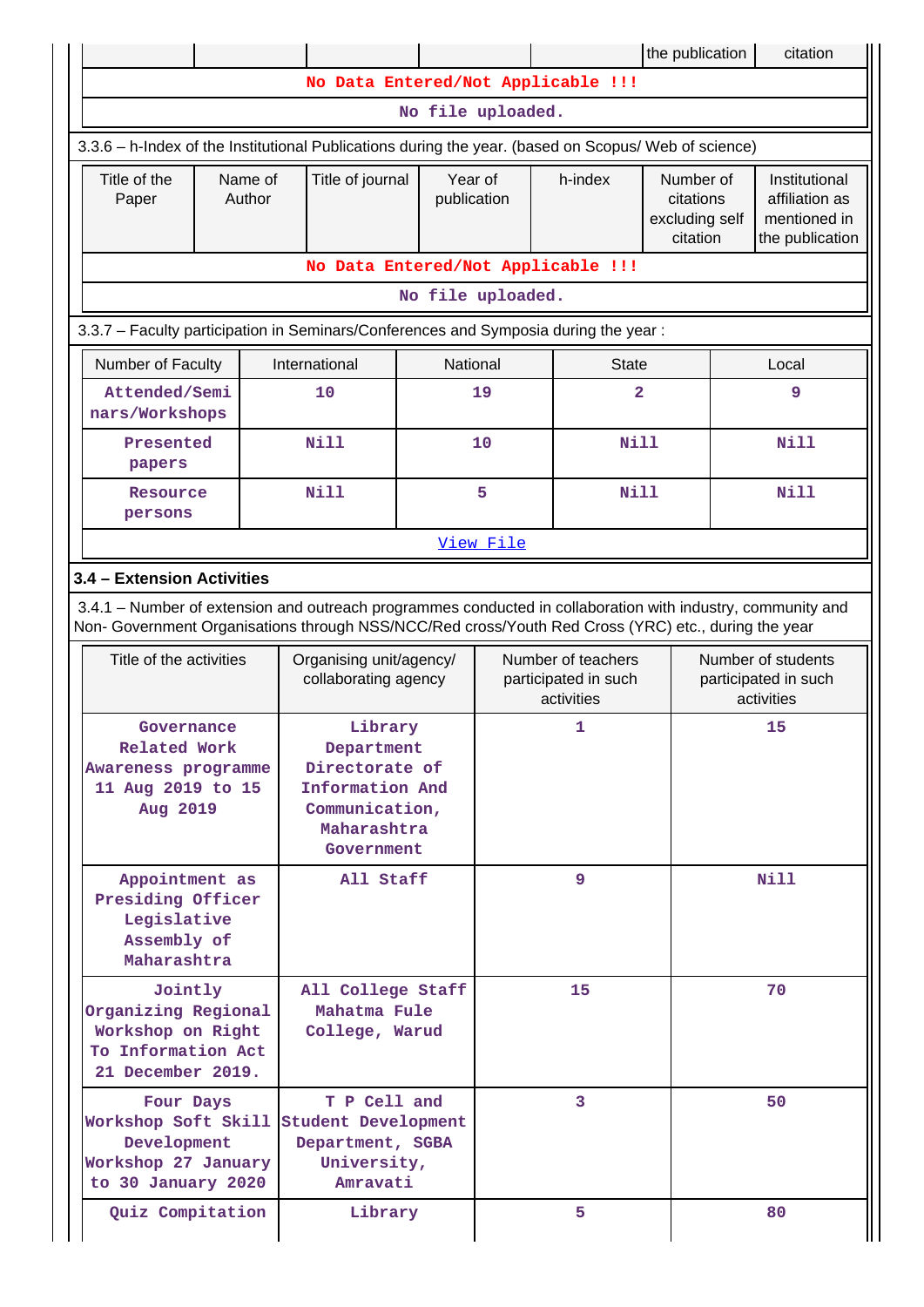| on Maharashtra Din                                                                                                                                                                                             | Department<br>Collaborated with<br>Divisional Library<br>Officer Amravati,<br>Maharashtra<br>Government      |                                                       |           |                                                         |  |                                                         |  |  |
|----------------------------------------------------------------------------------------------------------------------------------------------------------------------------------------------------------------|--------------------------------------------------------------------------------------------------------------|-------------------------------------------------------|-----------|---------------------------------------------------------|--|---------------------------------------------------------|--|--|
| Nutritious Food<br>Distribution<br>Programme At Janata<br>Pri Primary School,<br>Shendur janaghat                                                                                                              | Home Economics<br>Department and<br>Janata Pri Primary<br>School,<br>Shendurjanaghat                         |                                                       |           | 5.                                                      |  | 40                                                      |  |  |
| Jaldindi Reilly                                                                                                                                                                                                | NSS Municipal<br>Corporation Warud                                                                           |                                                       |           | 9                                                       |  | 70                                                      |  |  |
| Special National<br><b>NSS Department</b><br>and Student<br>Camp<br>Development<br>Department, SGBA<br>University,<br>Amravati                                                                                 |                                                                                                              |                                                       |           | 9                                                       |  | 57                                                      |  |  |
| <b>Voter Awareness</b><br>Programme and<br>Department<br>Registration                                                                                                                                          |                                                                                                              | Political Science                                     |           | 8                                                       |  | 50                                                      |  |  |
|                                                                                                                                                                                                                |                                                                                                              |                                                       | View File |                                                         |  |                                                         |  |  |
| 3.4.2 - Awards and recognition received for extension activities from Government and other recognized bodies<br>during the year                                                                                |                                                                                                              |                                                       |           |                                                         |  |                                                         |  |  |
| Name of the activity                                                                                                                                                                                           | Award/Recognition                                                                                            |                                                       |           | <b>Awarding Bodies</b>                                  |  | Number of students<br><b>Benefited</b>                  |  |  |
|                                                                                                                                                                                                                | No Data Entered/Not Applicable !!!                                                                           |                                                       |           |                                                         |  |                                                         |  |  |
|                                                                                                                                                                                                                |                                                                                                              | No file uploaded.                                     |           |                                                         |  |                                                         |  |  |
| 3.4.3 - Students participating in extension activities with Government Organisations, Non-Government<br>Organisations and programmes such as Swachh Bharat, Aids Awareness, Gender Issue, etc. during the year |                                                                                                              |                                                       |           |                                                         |  |                                                         |  |  |
| Name of the scheme                                                                                                                                                                                             | Organising unit/Agen<br>cy/collaborating<br>agency                                                           | Name of the activity                                  |           | Number of teachers<br>participated in such<br>activites |  | Number of students<br>participated in such<br>activites |  |  |
| Soft Skill<br>Development<br>Programme                                                                                                                                                                         | Library<br>Department and<br>Student Welfare<br>Department SGBA<br>University<br>Amravati                    | Workshop On<br>Soft Skill<br>Development<br>Programme | Four Days | 3                                                       |  | 50                                                      |  |  |
| Voter<br>Awareness<br>Programme                                                                                                                                                                                | Political<br>Science, NSS,<br>Municipal<br>Council,<br>Shendurjanaghat<br>Police Station,<br>Shendurjanaghat | Registration<br>Camp 15/02/2020                       | Voter     | 8                                                       |  | 50                                                      |  |  |
| Water<br>Preservation<br>Programme                                                                                                                                                                             | NSS With<br>Taluka Revenue<br>Department,<br>Warud                                                           | Reilly                                                | Jaladindi | 9                                                       |  | 30                                                      |  |  |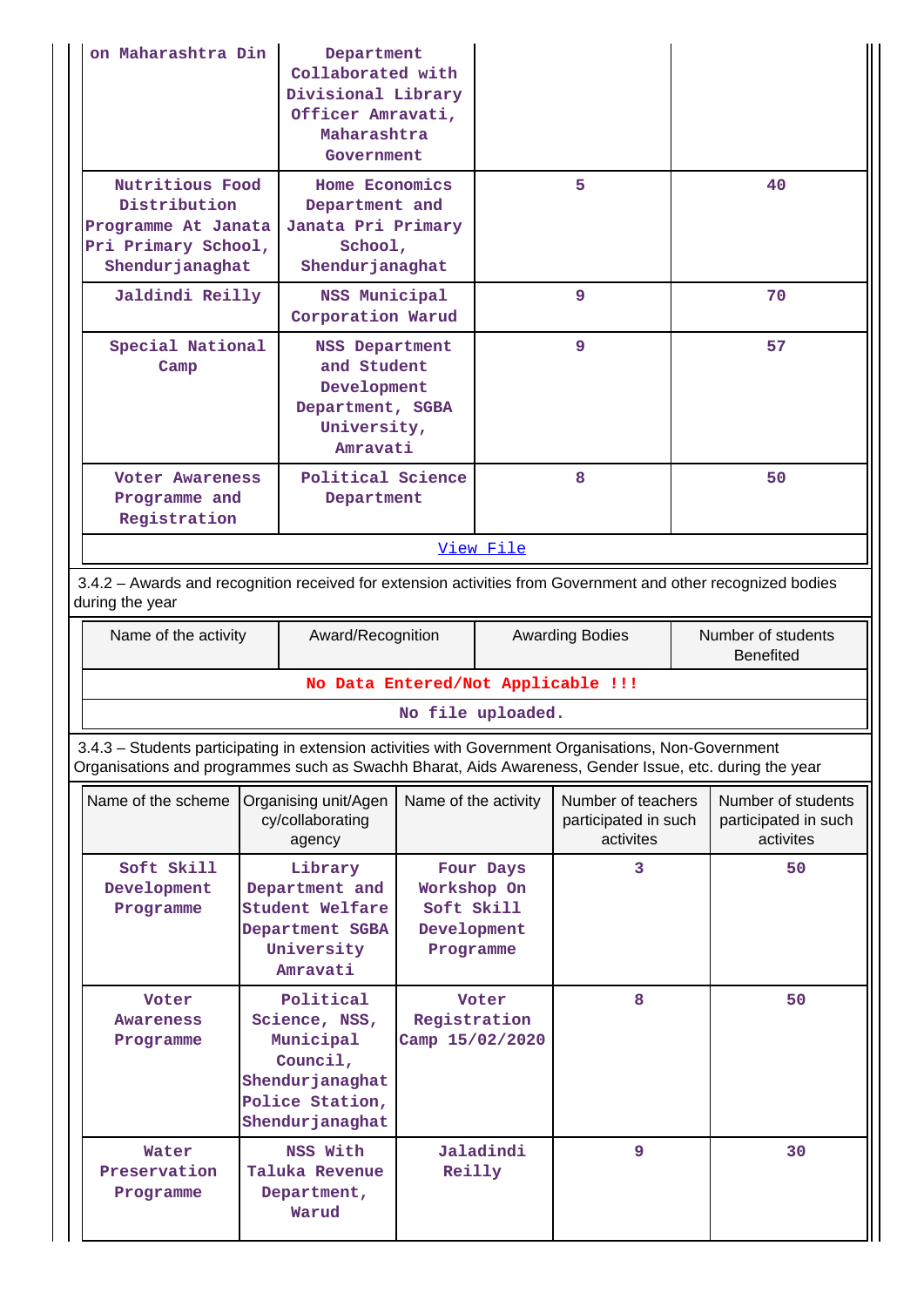| Plastic<br>NSS,<br>Elimination<br>Municipal<br>Council,<br><b>Awareness</b><br>Shendurjanaghat<br>Programme                                              |  | Reilly<br>Participation                              |                                                                                                   | 9                    |                                                                                             |                    | 50 |             |                                                           |
|----------------------------------------------------------------------------------------------------------------------------------------------------------|--|------------------------------------------------------|---------------------------------------------------------------------------------------------------|----------------------|---------------------------------------------------------------------------------------------|--------------------|----|-------------|-----------------------------------------------------------|
| Maharashtra<br>Din                                                                                                                                       |  | Library<br>Divisional<br>library<br>office, Amravati | Department with<br>Competition                                                                    |                      | Quiz                                                                                        | 5                  |    |             | 80                                                        |
|                                                                                                                                                          |  |                                                      |                                                                                                   |                      | View File                                                                                   |                    |    |             |                                                           |
|                                                                                                                                                          |  |                                                      |                                                                                                   |                      |                                                                                             |                    |    |             |                                                           |
| 3.5 - Collaborations<br>3.5.1 – Number of Collaborative activities for research, faculty exchange, student exchange during the year                      |  |                                                      |                                                                                                   |                      |                                                                                             |                    |    |             |                                                           |
|                                                                                                                                                          |  |                                                      |                                                                                                   |                      |                                                                                             |                    |    |             |                                                           |
| Nature of activity                                                                                                                                       |  |                                                      | Participant                                                                                       |                      | Source of financial support                                                                 |                    |    |             | Duration                                                  |
| Four Days Soft<br>Skill Development<br>Programme 2701/2020<br>to 30/01/2020                                                                              |  |                                                      | 50                                                                                                |                      | Student<br>Development<br>Department Sant<br>Gadge Baba Amravati<br>University,<br>Amravati |                    |    | 4           |                                                           |
| Workshop on Right<br>to Information Act<br>21/12/2019                                                                                                    |  |                                                      | 75                                                                                                |                      | self                                                                                        |                    | 1  |             |                                                           |
|                                                                                                                                                          |  |                                                      |                                                                                                   |                      | View File                                                                                   |                    |    |             |                                                           |
| 3.5.2 - Linkages with institutions/industries for internship, on-the- job training, project work, sharing of research<br>facilities etc. during the year |  |                                                      |                                                                                                   |                      |                                                                                             |                    |    |             |                                                           |
| Title of the<br>Nature of linkage<br>linkage                                                                                                             |  |                                                      | Name of the<br>partnering<br>institution/<br>industry<br>/research lab<br>with contact<br>details | <b>Duration From</b> | <b>Duration To</b>                                                                          |                    |    | Participant |                                                           |
|                                                                                                                                                          |  |                                                      |                                                                                                   |                      | No Data Entered/Not Applicable !!!                                                          |                    |    |             |                                                           |
|                                                                                                                                                          |  |                                                      |                                                                                                   |                      | No file uploaded.                                                                           |                    |    |             |                                                           |
| 3.5.3 - MoUs signed with institutions of national, international importance, other universities, industries, corporate<br>houses etc. during the year    |  |                                                      |                                                                                                   |                      |                                                                                             |                    |    |             |                                                           |
| Organisation                                                                                                                                             |  |                                                      | Date of MoU signed                                                                                |                      |                                                                                             | Purpose/Activities |    |             | Number of<br>students/teachers<br>participated under MoUs |
|                                                                                                                                                          |  |                                                      |                                                                                                   |                      | No Data Entered/Not Applicable !!!                                                          |                    |    |             |                                                           |
|                                                                                                                                                          |  |                                                      |                                                                                                   |                      | No file uploaded.                                                                           |                    |    |             |                                                           |
| <b>CRITERION IV - INFRASTRUCTURE AND LEARNING RESOURCES</b>                                                                                              |  |                                                      |                                                                                                   |                      |                                                                                             |                    |    |             |                                                           |
| 4.1 - Physical Facilities                                                                                                                                |  |                                                      |                                                                                                   |                      |                                                                                             |                    |    |             |                                                           |
| 4.1.1 – Budget allocation, excluding salary for infrastructure augmentation during the year                                                              |  |                                                      |                                                                                                   |                      |                                                                                             |                    |    |             |                                                           |
| Budget allocated for infrastructure augmentation                                                                                                         |  |                                                      |                                                                                                   |                      |                                                                                             |                    |    |             | Budget utilized for infrastructure development            |
|                                                                                                                                                          |  | 4.28                                                 |                                                                                                   |                      |                                                                                             |                    |    | 4.04        |                                                           |
|                                                                                                                                                          |  |                                                      |                                                                                                   |                      |                                                                                             |                    |    |             |                                                           |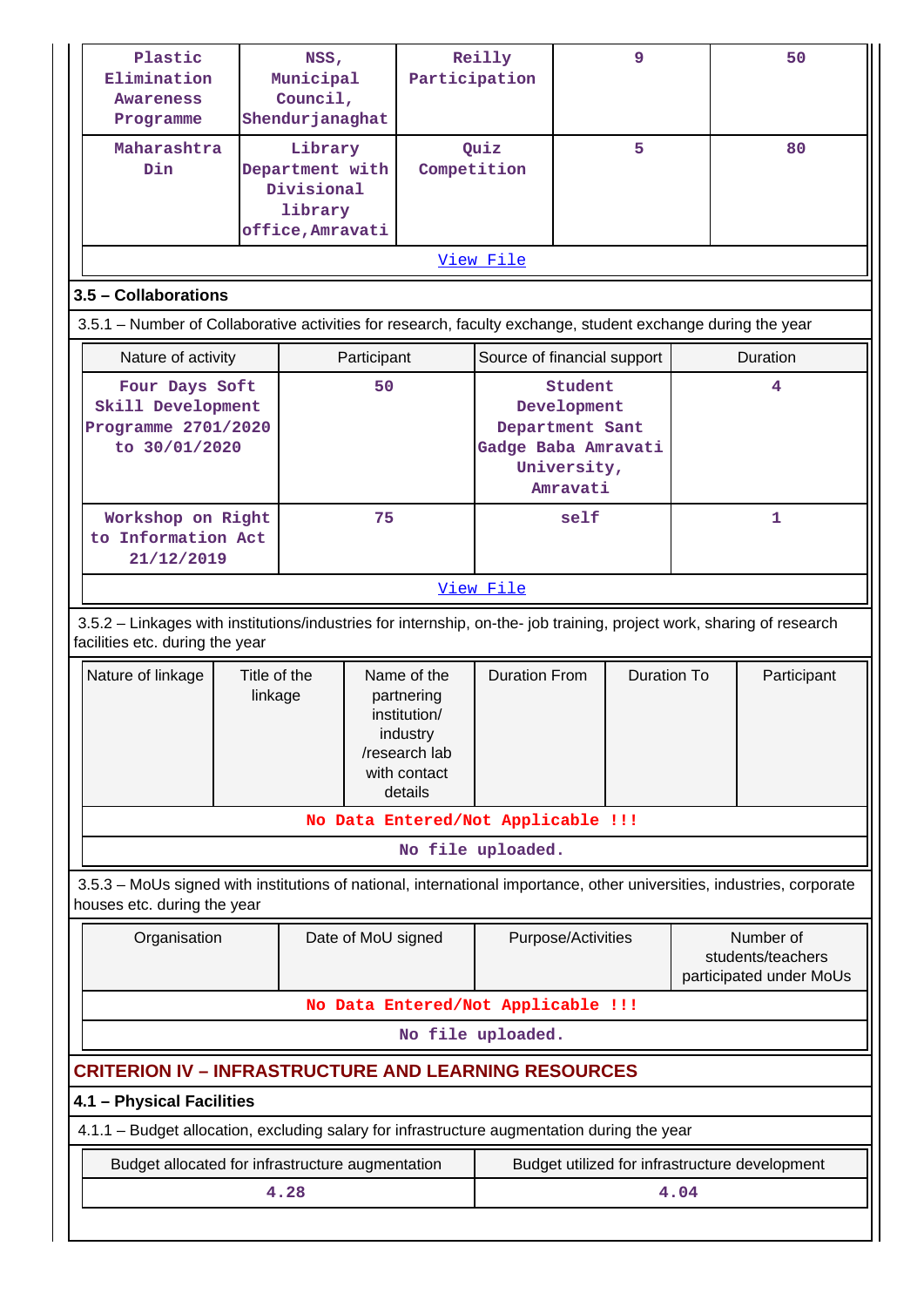| 4.1.2 - Details of augmentation in infrastructure facilities during the year                                                                                                                                                                            |                                          |                                   |        |                   |             |                                          |                                |                                 |  |  |
|---------------------------------------------------------------------------------------------------------------------------------------------------------------------------------------------------------------------------------------------------------|------------------------------------------|-----------------------------------|--------|-------------------|-------------|------------------------------------------|--------------------------------|---------------------------------|--|--|
|                                                                                                                                                                                                                                                         | <b>Facilities</b>                        |                                   |        |                   |             |                                          | <b>Existing or Newly Added</b> |                                 |  |  |
|                                                                                                                                                                                                                                                         |                                          | Campus Area                       |        |                   | Existing    |                                          |                                |                                 |  |  |
|                                                                                                                                                                                                                                                         |                                          | Class rooms                       |        |                   | Existing    |                                          |                                |                                 |  |  |
|                                                                                                                                                                                                                                                         |                                          | Laboratories                      |        |                   | Existing    |                                          |                                |                                 |  |  |
|                                                                                                                                                                                                                                                         |                                          | Seminar Halls                     |        |                   |             |                                          | Existing                       |                                 |  |  |
|                                                                                                                                                                                                                                                         |                                          | Classrooms with LCD facilities    |        |                   | Existing    |                                          |                                |                                 |  |  |
|                                                                                                                                                                                                                                                         |                                          | Seminar halls with ICT facilities |        |                   |             |                                          | Existing                       |                                 |  |  |
|                                                                                                                                                                                                                                                         |                                          | Classrooms with Wi-Fi OR LAN      |        |                   |             |                                          | Existing                       |                                 |  |  |
|                                                                                                                                                                                                                                                         |                                          |                                   |        |                   | View File   |                                          |                                |                                 |  |  |
| 4.2 - Library as a Learning Resource                                                                                                                                                                                                                    |                                          |                                   |        |                   |             |                                          |                                |                                 |  |  |
| 4.2.1 - Library is automated {Integrated Library Management System (ILMS)}                                                                                                                                                                              |                                          |                                   |        |                   |             |                                          |                                |                                 |  |  |
| Name of the ILMS<br>Nature of automation (fully<br>software<br>or patially)                                                                                                                                                                             |                                          |                                   |        |                   |             | Version                                  |                                | Year of automation              |  |  |
|                                                                                                                                                                                                                                                         | Partially<br><b>SOUL SOFTWARE</b>        |                                   |        |                   |             |                                          |                                | 2018                            |  |  |
| 4.2.2 - Library Services                                                                                                                                                                                                                                |                                          |                                   |        |                   |             |                                          |                                |                                 |  |  |
| Library<br>Service Type                                                                                                                                                                                                                                 | Existing                                 |                                   |        |                   |             | Newly Added                              |                                | Total                           |  |  |
| Text<br><b>Books</b>                                                                                                                                                                                                                                    | 4179                                     | 572949                            |        |                   | 13          | 1738                                     | 4192                           | 574687                          |  |  |
| Reference<br><b>Books</b>                                                                                                                                                                                                                               | 4185                                     |                                   | 598840 | 19                |             | 2560                                     | 4204                           | 601400                          |  |  |
| e-Books                                                                                                                                                                                                                                                 | 970000                                   |                                   | 5000   |                   | <b>Nill</b> | <b>Nill</b>                              | 970000                         | 5000                            |  |  |
| Journals                                                                                                                                                                                                                                                | 15                                       |                                   | 13050  |                   | Nill        | <b>Nill</b>                              | 15                             | 13050                           |  |  |
| $e-$<br>Journals                                                                                                                                                                                                                                        | 6000                                     |                                   | 5000   |                   | <b>Nill</b> | <b>Nill</b>                              | 6000                           | 5000                            |  |  |
| Digital<br>Database                                                                                                                                                                                                                                     | 1                                        |                                   | 5000   |                   | Nill        | Nill                                     | 1                              | 5000                            |  |  |
| Library<br>Automation                                                                                                                                                                                                                                   | 1                                        |                                   | 35350  |                   | Nill        | Nill                                     | 1                              | 35350                           |  |  |
| Others(s<br>pecify)                                                                                                                                                                                                                                     | $6\overline{6}$                          |                                   | 8500   |                   | <b>Nill</b> | Nill                                     | $6\overline{6}$                | 8500                            |  |  |
|                                                                                                                                                                                                                                                         |                                          |                                   |        |                   | View File   |                                          |                                |                                 |  |  |
| 4.2.3 - E-content developed by teachers such as: e-PG- Pathshala, CEC (under e-PG- Pathshala CEC (Under<br>Graduate) SWAYAM other MOOCs platform NPTEL/NMEICT/any other Government initiatives & institutional<br>(Learning Management System (LMS) etc |                                          |                                   |        |                   |             |                                          |                                |                                 |  |  |
| Name of the Teacher                                                                                                                                                                                                                                     |                                          | Name of the Module                |        |                   |             | Platform on which module<br>is developed |                                | Date of launching e-<br>content |  |  |
|                                                                                                                                                                                                                                                         |                                          |                                   |        |                   |             | No Data Entered/Not Applicable !!!       |                                |                                 |  |  |
|                                                                                                                                                                                                                                                         |                                          |                                   |        | No file uploaded. |             |                                          |                                |                                 |  |  |
| 4.3 - IT Infrastructure                                                                                                                                                                                                                                 |                                          |                                   |        |                   |             |                                          |                                |                                 |  |  |
|                                                                                                                                                                                                                                                         | 4.3.1 - Technology Upgradation (overall) |                                   |        |                   |             |                                          |                                |                                 |  |  |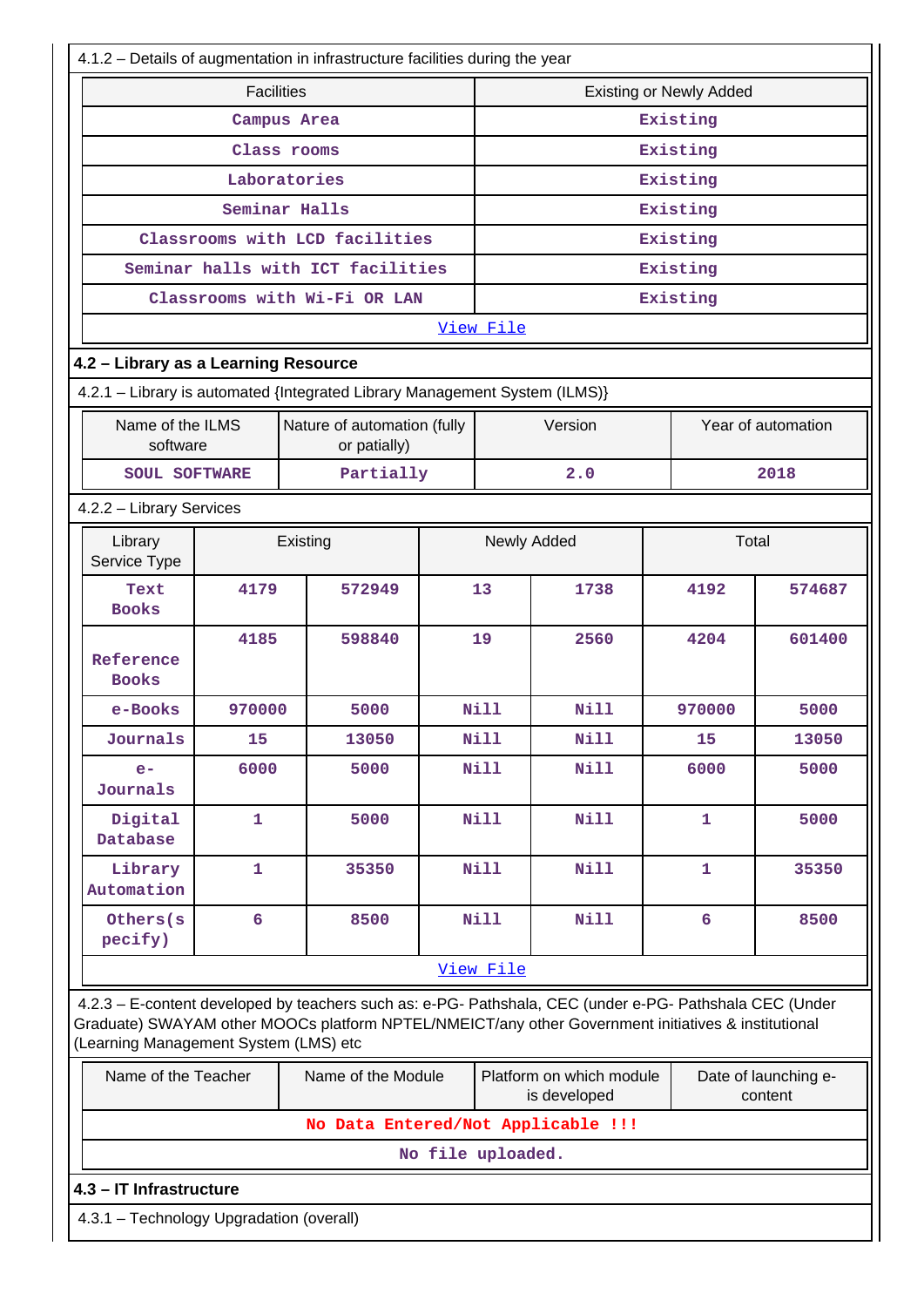| <b>Type</b>                                                                                                             | <b>Total Co</b><br>mputers                | Computer<br>Lab                    | Internet                                                         | <b>Browsing</b><br>centers | Computer<br>Centers                | Office                                    | Departme<br>nts | Available<br><b>Bandwidt</b><br>h (MBPS/<br>GBPS)                                                                                                                                       | <b>Others</b> |
|-------------------------------------------------------------------------------------------------------------------------|-------------------------------------------|------------------------------------|------------------------------------------------------------------|----------------------------|------------------------------------|-------------------------------------------|-----------------|-----------------------------------------------------------------------------------------------------------------------------------------------------------------------------------------|---------------|
| Existin<br>g                                                                                                            | 20                                        | 1                                  | 1                                                                | 1                          | 1                                  | 1                                         | 9               | $\mathbf{2}$                                                                                                                                                                            | 5             |
| bebbA                                                                                                                   | $\mathbf{O}$                              | $\mathbf 0$                        | $\mathbf{0}$                                                     | $\mathbf{O}$               | $\mathbf{0}$                       | $\mathbf{O}$                              | $\mathbf 0$     | $\mathbf{0}$                                                                                                                                                                            | $\mathbf 0$   |
| Total                                                                                                                   | 20                                        | $\mathbf{1}$                       | $\mathbf{1}$                                                     | 1                          | $\mathbf{1}$                       | $\mathbf{1}$                              | 9               | $\overline{2}$                                                                                                                                                                          | 5             |
| 4.3.2 - Bandwidth available of internet connection in the Institution (Leased line)                                     |                                           |                                    |                                                                  |                            |                                    |                                           |                 |                                                                                                                                                                                         |               |
|                                                                                                                         |                                           |                                    |                                                                  |                            | 2 MBPS/ GBPS                       |                                           |                 |                                                                                                                                                                                         |               |
| 4.3.3 - Facility for e-content                                                                                          |                                           |                                    |                                                                  |                            |                                    |                                           |                 |                                                                                                                                                                                         |               |
| Provide the link of the videos and media centre and<br>Name of the e-content development facility<br>recording facility |                                           |                                    |                                                                  |                            |                                    |                                           |                 |                                                                                                                                                                                         |               |
|                                                                                                                         |                                           |                                    |                                                                  |                            | No Data Entered/Not Applicable !!! |                                           |                 |                                                                                                                                                                                         |               |
| 4.4 - Maintenance of Campus Infrastructure                                                                              |                                           |                                    |                                                                  |                            |                                    |                                           |                 |                                                                                                                                                                                         |               |
| component, during the year                                                                                              |                                           |                                    |                                                                  |                            |                                    |                                           |                 | 4.4.1 – Expenditure incurred on maintenance of physical facilities and academic support facilities, excluding salary                                                                    |               |
|                                                                                                                         | Assigned Budget on<br>academic facilities |                                    | Expenditure incurred on<br>maintenance of academic<br>facilities |                            |                                    | Assigned budget on<br>physical facilities |                 | Expenditure incurredon<br>maintenance of physical<br>facilites                                                                                                                          |               |
|                                                                                                                         |                                           | No Data Entered/Not Applicable !!! |                                                                  |                            |                                    |                                           |                 |                                                                                                                                                                                         |               |
|                                                                                                                         |                                           |                                    |                                                                  |                            |                                    |                                           |                 | 4.4.2 - Procedures and policies for maintaining and utilizing physical, academic and support facilities - laboratory,                                                                   |               |
| institutional Website, provide link)                                                                                    |                                           |                                    |                                                                  |                            |                                    |                                           |                 | library, sports complex, computers, classrooms etc. (maximum 500 words) (information to be available in<br>Procedures and policies for maintaining and utilizing Physical, Academic and |               |
|                                                                                                                         |                                           |                                    |                                                                  |                            |                                    |                                           |                 | support facilities, Laboratory, Library, Sports Complex, Computers, Classroom<br>etc. The classrooms and departments of Institution clean regularly by the peon                         |               |
|                                                                                                                         |                                           |                                    |                                                                  |                            |                                    |                                           |                 | of the college. The maintenance and repair work of building are undertaken and                                                                                                          |               |
|                                                                                                                         |                                           |                                    |                                                                  |                            |                                    |                                           |                 | when required. The major repair work of the furniture is undertaken during the                                                                                                          |               |
|                                                                                                                         |                                           |                                    |                                                                  |                            |                                    |                                           |                 | summer vacation. The services of carpenter are though for the same. The<br>services of electricians are hired for power related problems and electric                                   |               |
|                                                                                                                         |                                           |                                    |                                                                  |                            |                                    |                                           |                 | maintenance of the college. Similarly, the services of plumber are higher from                                                                                                          |               |
|                                                                                                                         |                                           |                                    |                                                                  |                            |                                    |                                           |                 | the maintenance Proper care is taken to maintain Computers, Printers,<br>Photocopiers, Inverters buy external expert service for the smooth functioning.                                |               |
|                                                                                                                         |                                           |                                    |                                                                  |                            |                                    |                                           |                 | The head of the departments are given the responsibility to maintain the                                                                                                                |               |
|                                                                                                                         |                                           |                                    |                                                                  |                            |                                    |                                           |                 | equipment's in their respective Laboratories. The respective department                                                                                                                 |               |
|                                                                                                                         |                                           |                                    |                                                                  |                            |                                    |                                           |                 | maintain stock register. The repair work is undertaken whenever required and<br>part of equipment's and instruments are repaired as replaced as per the need                            |               |
|                                                                                                                         |                                           |                                    |                                                                  |                            |                                    |                                           |                 | the instructions for the safe handling of equipment are display for the student                                                                                                         |               |
|                                                                                                                         |                                           |                                    |                                                                  |                            |                                    |                                           |                 | on Laboratory notice board. Communities are form to check the stock of                                                                                                                  |               |
|                                                                                                                         |                                           |                                    |                                                                  |                            |                                    |                                           |                 | Laboratory, Office, Sports, NSS and Library department. This committee check<br>the stock on the request of relevant department and recommended to purchase new                         |               |
|                                                                                                                         |                                           |                                    |                                                                  |                            |                                    |                                           |                 | items and discard outdated. Hardware and Software: - The maintenance of                                                                                                                 |               |
|                                                                                                                         |                                           |                                    |                                                                  |                            |                                    |                                           |                 | instrument institution website is taken care of by the form to which the yearly                                                                                                         |               |
|                                                                                                                         |                                           |                                    |                                                                  |                            |                                    |                                           |                 | contract is allotted. Software installation and Anti-virus can upgradation is<br>undertaken at regular intervals. The services of the technicians are taught for                        |               |
|                                                                                                                         |                                           |                                    |                                                                  |                            |                                    |                                           |                 | the repair of Water Cooler, Fridge CCTV cameras, Air coolers, Water tanks.                                                                                                              |               |
|                                                                                                                         |                                           |                                    |                                                                  |                            |                                    |                                           |                 | Library and Physical Department: - The maintenance of the library holding is<br>looked after by the librarian and Library staff. The pest control work is                               |               |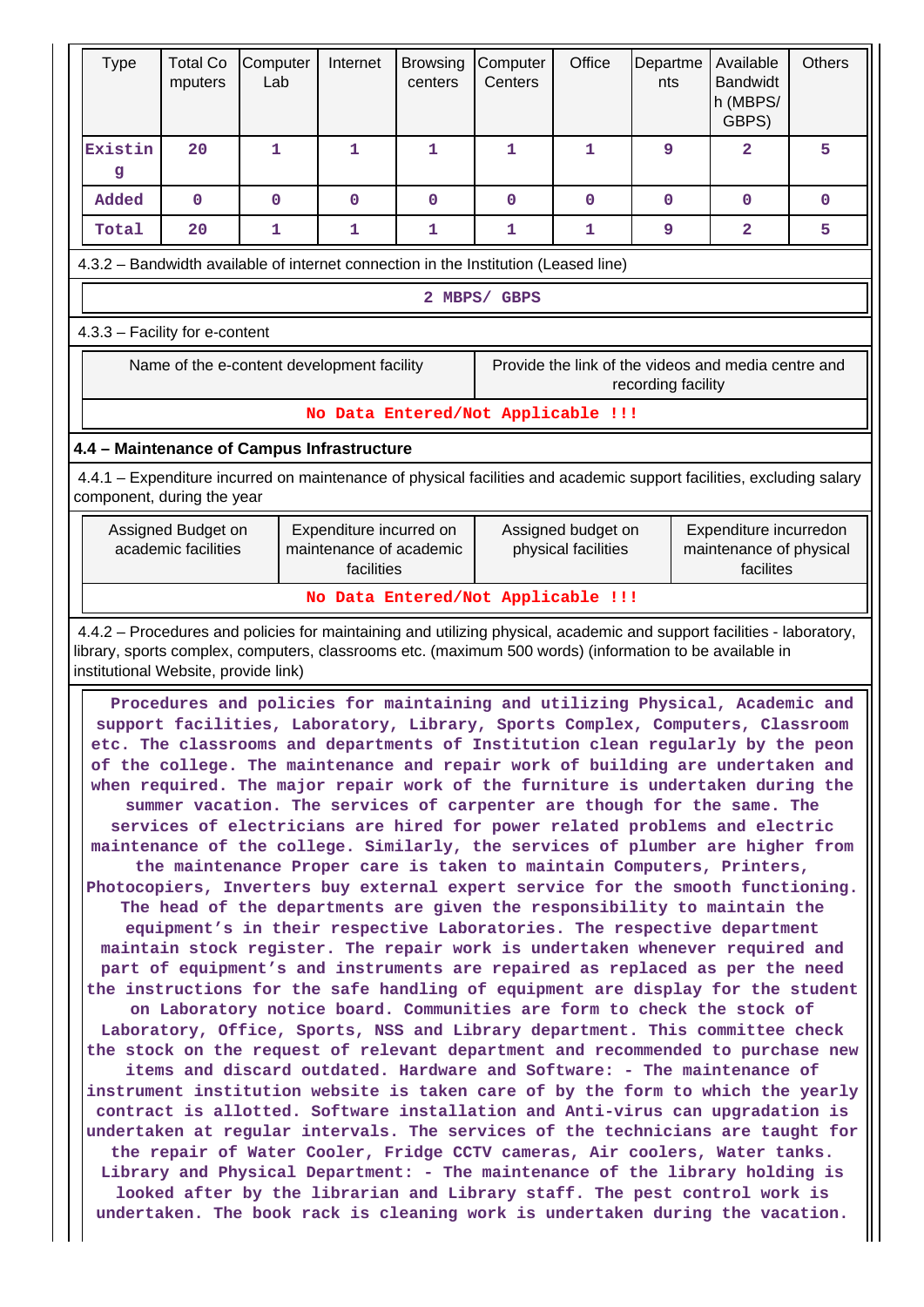**The maintenance of reading room is done time to time for providing fresh atmosphere to visitors of library. Sports equipment's are supervised and maintained by the Director of Physical Education. The list of required atom is submitted to by D.P.E. at the beginning of every academic session. Update and new sports equipment's are purchase and old and damaged items are discarded and discard every year and record of the same is maintained by the director of physical education.**

### <http://smcollegesheghat.in/Maintenance%20Policy.pdf>

### **CRITERION V – STUDENT SUPPORT AND PROGRESSION**

#### **5.1 – Student Support**

5.1.1 – Scholarships and Financial Support

|                                         | Name/Title of the scheme | Number of students | Amount in Rupees |  |  |  |
|-----------------------------------------|--------------------------|--------------------|------------------|--|--|--|
| Financial Support<br>from institution   | Central<br>Government    | 109                | 300674           |  |  |  |
| Financial Support<br>from Other Sources |                          |                    |                  |  |  |  |
| a) National                             | Nill                     | Nill               | Nill             |  |  |  |
| b) International                        | Nill                     | Nill               | Nill             |  |  |  |
| View File                               |                          |                    |                  |  |  |  |

 5.1.2 – Number of capability enhancement and development schemes such as Soft skill development, Remedial coaching, Language lab, Bridge courses, Yoga, Meditation, Personal Counselling and Mentoring etc.,

| Name of the capability<br>enhancement scheme | Date of implemetation | Number of students<br>enrolled | Agencies involved                         |  |  |  |  |
|----------------------------------------------|-----------------------|--------------------------------|-------------------------------------------|--|--|--|--|
| Study Tour At<br>Chikhaldara<br>Muktagiri    | 14/03/2020            | 35                             | Geography<br>Department                   |  |  |  |  |
| Counselling and<br>Mentoring                 | 01/12/2019            | 22                             | NSS Dept/<br>Counselling Cell             |  |  |  |  |
| Meditation                                   | 21/06/2019            | 45                             | Physical<br>Department NSS                |  |  |  |  |
| Career<br>Counselling Cell                   | 27/01/2020            | 50                             | Career<br>Counselling Cell<br><b>IQAC</b> |  |  |  |  |
| View File                                    |                       |                                |                                           |  |  |  |  |

 5.1.3 – Students benefited by guidance for competitive examinations and career counselling offered by the institution during the year

| Year | Name of the<br>scheme                                    | Number of<br>benefited<br>students for<br>competitive<br>examination | Number of<br>benefited<br>students by<br>career<br>counseling<br>activities | Number of<br>students who<br>have passedin<br>the comp. exam | Number of<br>studentsp placed |  |  |  |
|------|----------------------------------------------------------|----------------------------------------------------------------------|-----------------------------------------------------------------------------|--------------------------------------------------------------|-------------------------------|--|--|--|
| 2020 | Competitive<br>Examinations<br>and Career<br>Counselling | 25                                                                   | 40                                                                          | 3                                                            | 3                             |  |  |  |
|      | View File                                                |                                                                      |                                                                             |                                                              |                               |  |  |  |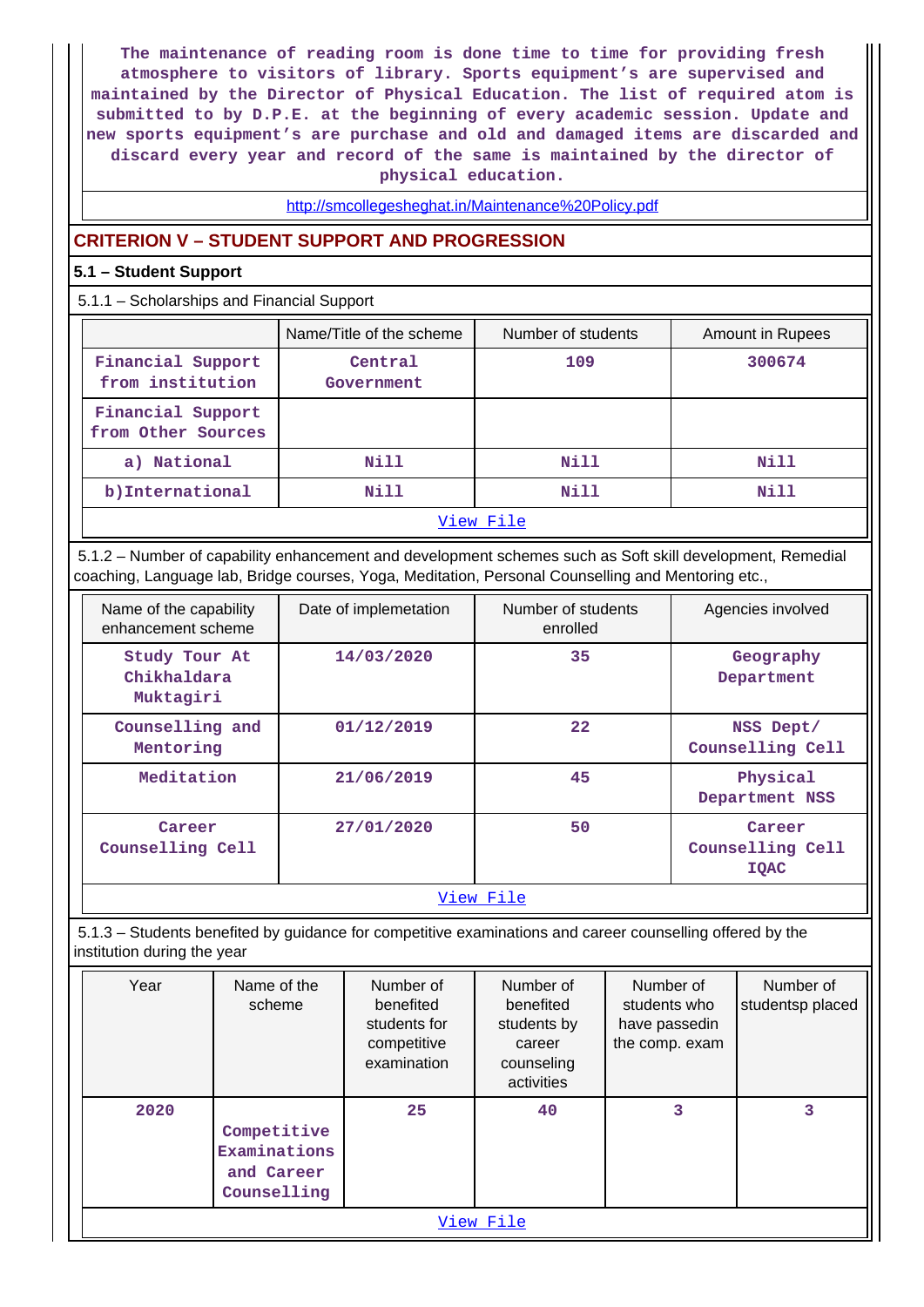| 5.1.4 – Institutional mechanism for transparency, timely redressal of student grievances, Prevention of sexual<br>harassment and ragging cases during the year                         |                                                             |                                    |                                    |                                                            |                                                |  |
|----------------------------------------------------------------------------------------------------------------------------------------------------------------------------------------|-------------------------------------------------------------|------------------------------------|------------------------------------|------------------------------------------------------------|------------------------------------------------|--|
|                                                                                                                                                                                        | Total grievances received                                   | Number of grievances redressed     |                                    | Avg. number of days for grievance<br>redressal             |                                                |  |
|                                                                                                                                                                                        |                                                             | No Data Entered/Not Applicable !!! |                                    |                                                            |                                                |  |
| 5.2 - Student Progression                                                                                                                                                              |                                                             |                                    |                                    |                                                            |                                                |  |
| 5.2.1 - Details of campus placement during the year                                                                                                                                    |                                                             |                                    |                                    |                                                            |                                                |  |
|                                                                                                                                                                                        | On campus                                                   |                                    |                                    | Off campus                                                 |                                                |  |
| Nameof<br>organizations<br>visited                                                                                                                                                     | Number of<br>students<br>participated                       | Number of<br>stduents placed       | Nameof<br>organizations<br>visited | Number of<br>students<br>participated                      | Number of<br>stduents placed                   |  |
|                                                                                                                                                                                        |                                                             | No Data Entered/Not Applicable !!! |                                    |                                                            |                                                |  |
|                                                                                                                                                                                        |                                                             |                                    | View File                          |                                                            |                                                |  |
| 5.2.2 - Student progression to higher education in percentage during the year                                                                                                          |                                                             |                                    |                                    |                                                            |                                                |  |
| Year                                                                                                                                                                                   | Number of<br>students<br>enrolling into<br>higher education | Programme<br>graduated from        | Depratment<br>graduated from       | Name of<br>institution joined                              | Name of<br>programme<br>admitted to            |  |
| 2020                                                                                                                                                                                   | $\overline{a}$                                              | <b>BA</b>                          | <b>BA</b>                          | Vidabha<br>Huminities &<br>Science<br>College,<br>Amravati | Political<br>Science,<br>Economics             |  |
| 2020                                                                                                                                                                                   | $\mathbf{1}$                                                | <b>BA</b>                          | <b>BA</b>                          | Sant Gadge<br>baba<br>Amravati<br>University,<br>Amravati  | Marathi                                        |  |
| 2020                                                                                                                                                                                   | 20                                                          | <b>BA</b>                          | <b>BA</b>                          | Mahatma<br>Fule<br>College,<br>Warud,                      | Political<br>Science,<br>Economics,<br>Marathi |  |
|                                                                                                                                                                                        |                                                             |                                    | View File                          |                                                            |                                                |  |
| 5.2.3 - Students qualifying in state/ national/ international level examinations during the year<br>(eg:NET/SET/SLET/GATE/GMAT/CAT/GRE/TOFEL/Civil Services/State Government Services) |                                                             |                                    |                                    |                                                            |                                                |  |
|                                                                                                                                                                                        | <b>Items</b>                                                |                                    |                                    | Number of students selected/ qualifying                    |                                                |  |
|                                                                                                                                                                                        | <b>SET</b>                                                  |                                    |                                    | 1                                                          |                                                |  |
|                                                                                                                                                                                        |                                                             |                                    | View File                          |                                                            |                                                |  |
| 5.2.4 - Sports and cultural activities / competitions organised at the institution level during the year                                                                               |                                                             |                                    |                                    |                                                            |                                                |  |
| Activity                                                                                                                                                                               |                                                             | Level                              |                                    | Number of Participants                                     |                                                |  |
|                                                                                                                                                                                        | Gandhi Vichar Essay<br>Competition                          |                                    | Institution                        |                                                            | 17                                             |  |
|                                                                                                                                                                                        | Quiz Competition                                            |                                    | Institution                        |                                                            | 60                                             |  |
|                                                                                                                                                                                        | Gramgita Jivan Vikas<br>Pariksha                            |                                    | Institution                        |                                                            | 30                                             |  |
| <b>Research Paper</b>                                                                                                                                                                  |                                                             |                                    | Institution                        |                                                            | 5                                              |  |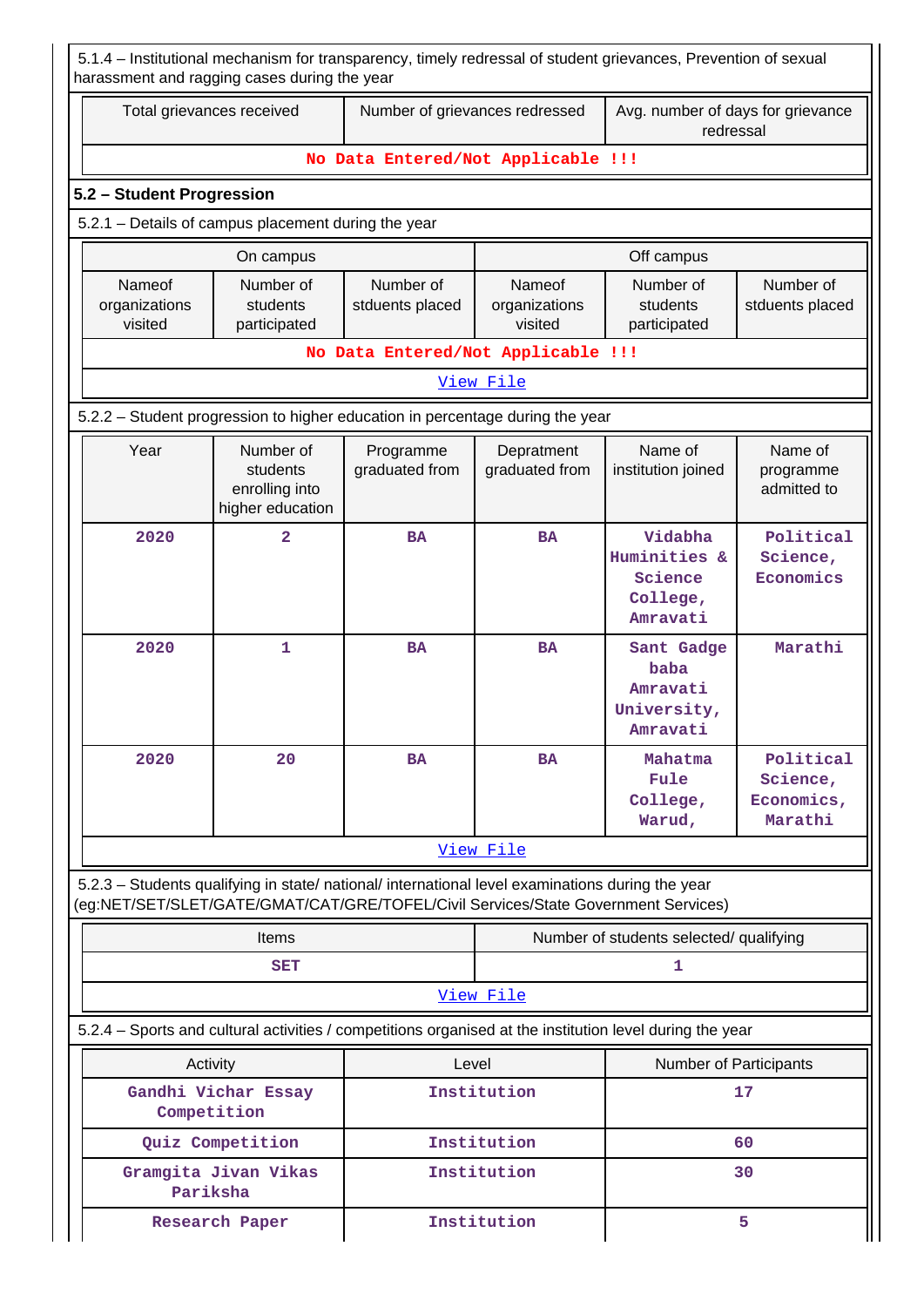| Competition                         |             |    |
|-------------------------------------|-------------|----|
| Soft Skill Development<br>Programme | Institution | 50 |
| Kho-Kho (Men)                       | Institution | 12 |
| Athletics                           | Institution | 9  |
| Kho-Kho (Women)                     | Institution | 12 |
| Kabaddi (Men)                       | Institution | 12 |
| Cross Country<br>Competition        | Institution | 5  |
|                                     | View File   |    |

### **5.3 – Student Participation and Activities**

 5.3.1 – Number of awards/medals for outstanding performance in sports/cultural activities at national/international level (award for a team event should be counted as one)

| Year                               | Name of the<br>award/medal | National/<br>Internaional | Number of<br>awards for<br>Sports | Number of<br>awards for<br>Cultural | Student ID<br>number | Name of the<br>student |  |
|------------------------------------|----------------------------|---------------------------|-----------------------------------|-------------------------------------|----------------------|------------------------|--|
| No Data Entered/Not Applicable !!! |                            |                           |                                   |                                     |                      |                        |  |
| No file uploaded.                  |                            |                           |                                   |                                     |                      |                        |  |

 5.3.2 – Activity of Student Council & representation of students on academic & administrative bodies/committees of the institution (maximum 500 words)

 **In Covid-19 pandemic, the Student Council remained active and organized several activities online with great enthusiasm and success. The College has a dynamic Student Council and Student Representatives that serve on different Committees of the College. It is mandatory to establish college students council as per the provision made in Maharashtra Public University Act 2016 under sub section (3) of the section 99 to look after the welfare of the students to promote and coordinate extra curricular activities of different association for better corporate life. As a state government and the affiliating university did not issue permission to hold the election to form students' council because of policy matter. There fore the institution could not established student council in the academic year 2019-20. The institution recognized the importance of involvement of students in the decision making bodies to achieves desirable effect to achieve excellent quality education . keeping this objective in view , the institution ensure the participation of students in the important committee and bodies . Maharashtra Public University Act 2016 has made the representation of student mandatory in college Development Council (CDC). There are number of committee established by the institution contenting the participation of students, such as IQAC committee, College Magazine Committee, Library Committee, Anti Sexual Harassment Cell( Internal Complaint Committee), NSS Advisory Committee, Anti Ragging Committee having student members for impartial and transparent functioning. Title of the committee Number of students participate IQAC committee 01 College Magazine Committee 04 Library Committee 01 Anti Sexual Harassment Cell ( Internal Complaint Committee) 02 Anti Ragging Committee 02 NSS Advisory Committee 02**

### **5.4 – Alumni Engagement**

5.4.1 – Whether the institution has registered Alumni Association?

 **Yes**

 **The institution has a registered Alumni association. The Alumni association holds regular meeting and contributes significantly to the activities organized**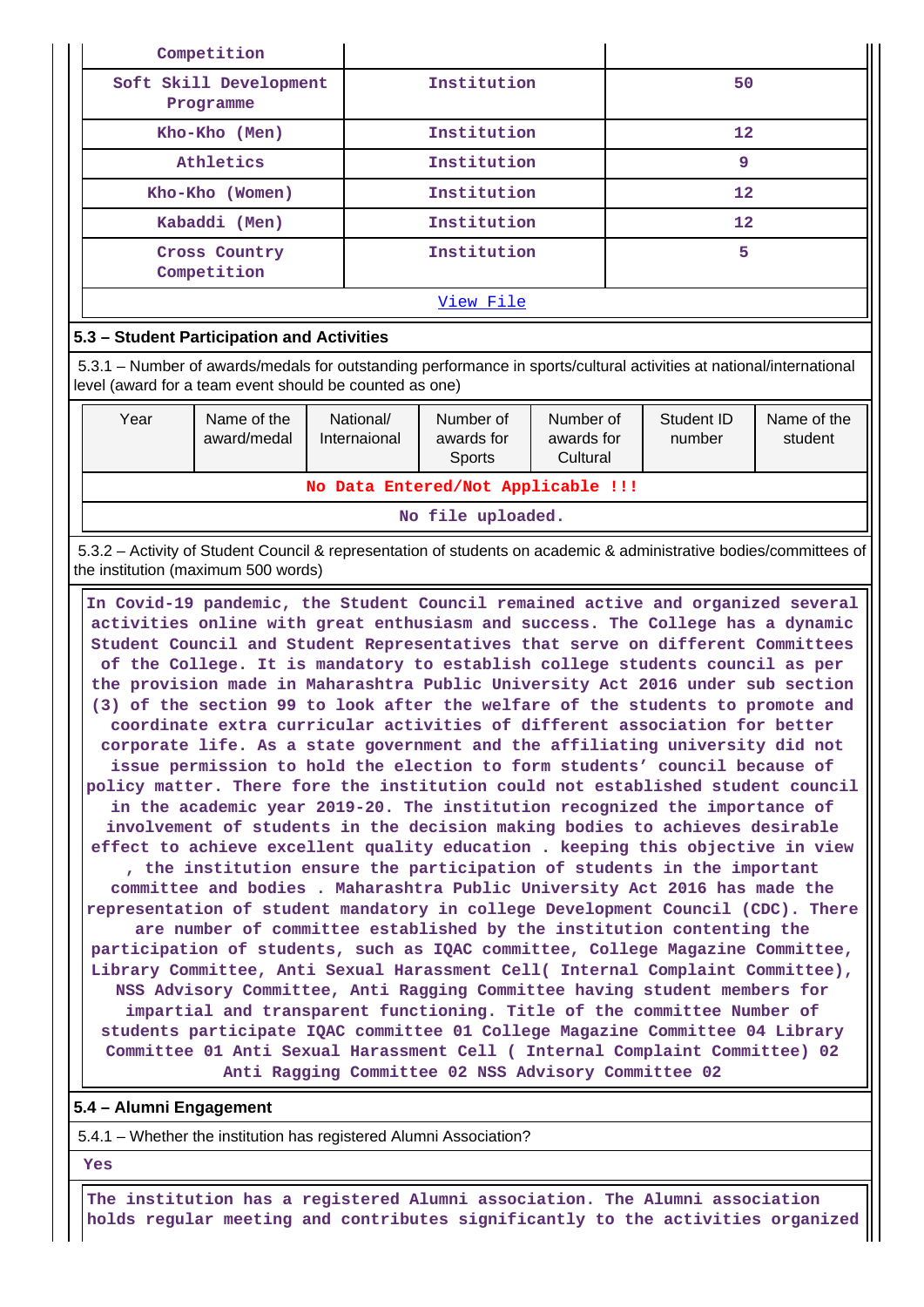**by the institution. The Alumni Association in collaboration with IQAC and other departments organizes activities. In spite of this our institution organizes Alumni meet once in a year. Similarly Alumni are invited in NSS Special camp to share there views and experiences with the students so that student could be motivated from the knowledge point of view.**

5.4.2 – No. of enrolled Alumni:

**15** 

5.4.3 – Alumni contribution during the year (in Rupees) :

**1500**

5.4.4 – Meetings/activities organized by Alumni Association :

**2**

#### **CRITERION VI – GOVERNANCE, LEADERSHIP AND MANAGEMENT**

#### **6.1 – Institutional Vision and Leadership**

 6.1.1 – Mention two practices of decentralization and participative management during the last year (maximum 500 words)

 **1. Tutor Ward System :- Holistic development of student is brought about by imparting need-based knowledge, inculcate moral values and developing up-skill in order to produce ideal citizen, it is also the pious mission of our institutions. Equity and transparency in the admission process leads to admitting number of students for divergent section of community. As the callege situated is ruler area student seek admission from nearby ruler and tribal Community. Therefore it finds very difficult to check out the overall performance of the student as they are large in number so to point out the performance of students in academic,Social, cultural, intellectual basis, the principal allotted 25 to 27 student to each faculty members including principal himself, Director of physical education and Librarian. The faculties have to checkout the student response to attends attendance unit test and terminal examination is performance in social cultural activities. If students fail in attendance, Attendance committee of the college communicate his/ her parents through later and call the parents in the college to know the reason of concern frequent absence of his ward. Special register is maintained for this cause. In addition to this teacher personally visit to the residence of absent student and importance of education, attendance, unit test and annual examination is convinced to the student and his/her parent. It leads to overall performance of a student and Add he/she is encouraged for higher education similarly teachers of the college helps the poor and needy Students to pay admission and annual examination fees. Uniform of the colleges provided free of cost to economically backward male and female students. Medical help is provided to sick students and in the case of severe medical problem students are hospitalized nearby private hospitals. Extra classes are held almost all subjects for weak students in classes. Cash prizes are given to the student who secured highest mark in almost all the subjects by the faculty members. The Students of the college gave good response to the practice. It helps Institution to maintain better attendance of the students. 2. Women Awareness Programme: is introduced in the college with initiative of Home Economics department. Number of programs relating women awareness have been organized. But the rate of women problem is increase in last some years. Therefore, college constituted "Woman Development Cell" and Department of Home Economics can made a small attempt by conducting various activities under the "Women Awareness Programme". The activities like rallies against women foeticide, rallies against dowry death, lecture on gender equality and programme on various burning issues are organized. Guidance program for women on "Bachat Gat" are arranged in adopted village to update**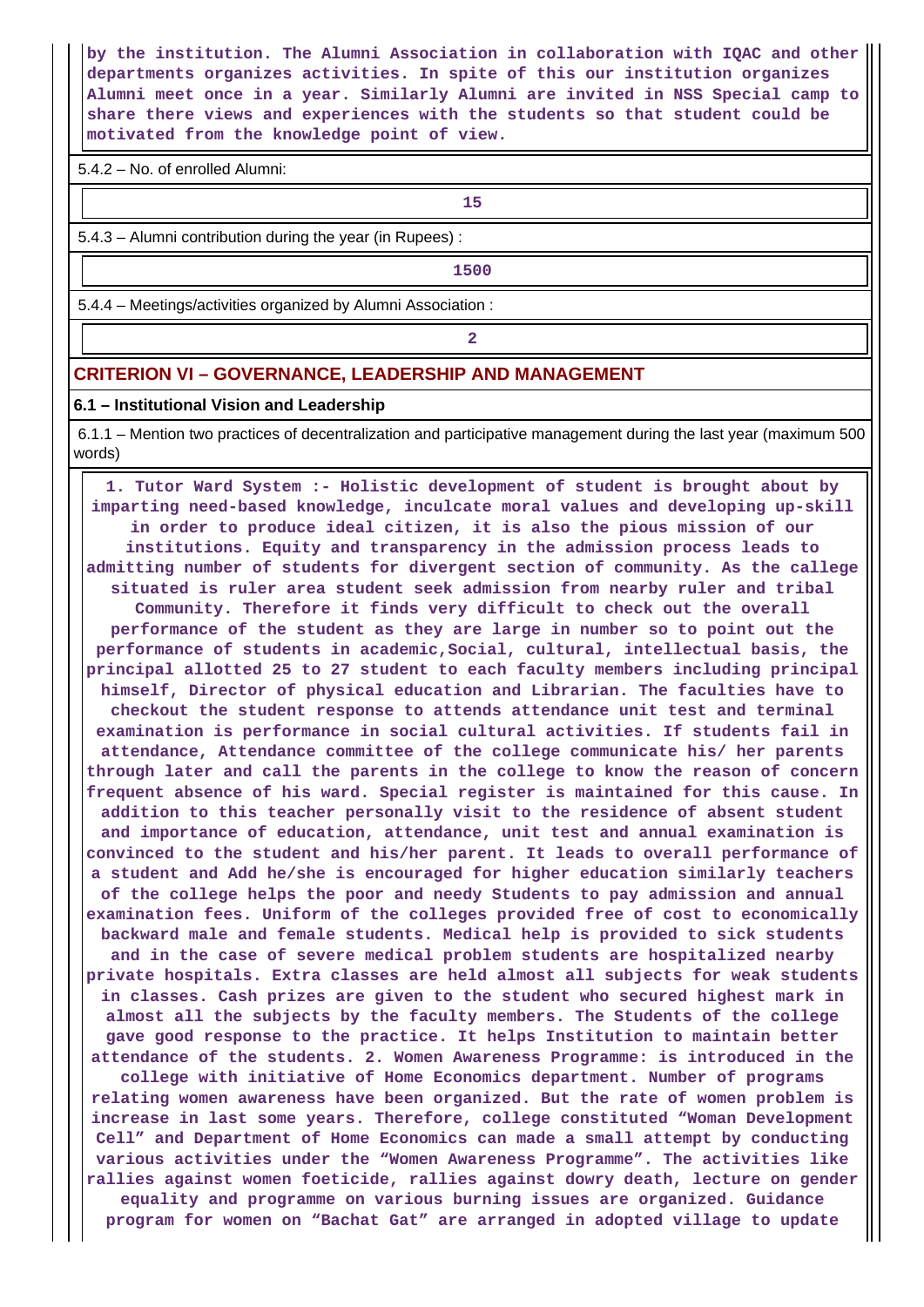**their knowledge in development point of view.It is also fact that some of the female students joined police force and some of them have started their own small business like Beauty Parlors, Cloth stitching Center and number of female students are studying hard for competitive examinations.**

#### 6.1.2 – Does the institution have a Management Information System (MIS)?

#### **Partial**

#### **6.2 – Strategy Development and Deployment**

6.2.1 – Quality improvement strategies adopted by the institution for each of the following (with in 100 words each):

| <b>Strategy Type</b>                                          | <b>Details</b>                                                                                                                                                                                                                                                                                                                                                                                                                                                                                                                 |
|---------------------------------------------------------------|--------------------------------------------------------------------------------------------------------------------------------------------------------------------------------------------------------------------------------------------------------------------------------------------------------------------------------------------------------------------------------------------------------------------------------------------------------------------------------------------------------------------------------|
| Human Resource Management                                     | The performance of every staff<br>members is regularly assessed through<br>annual self appraisal, feedback from<br>students. . Teachers are encouraged for<br>Online teaching learning. . Teachers<br>are encouraged for orientation and<br>refresher courses. Teachers are also<br>motivated to publish research papers in<br>conferences and seminar and Journals. .<br>Workshop on computer literacy is<br>organized for the staff members. .<br>College encourages staff to become<br>members of professional association. |
| Library, ICT and Physical<br>Infrastructure / Instrumentation | Library advisory committee is<br>constituted for the smooth function of<br>library. it also acts upon the feedback<br>received from the students. Up<br>gradation of computer system and<br>software is made time to time. The<br>college has adequate infrastructural<br>facilities to run the programme.                                                                                                                                                                                                                     |
| Research and Development                                      | The faculty members are encouraged to<br>gear up the research activity. The<br>faculty members are encouraged to<br>enhance professional competencies by<br>attending orientation, refresher<br>courses and short term courses. The<br>faculties are also encouraged to attend<br>conferences, workshops and paper<br>presentation and publication                                                                                                                                                                             |
| Examination and Evaluation                                    | The college examination committee<br>conducts college examination. The<br>schedule of examination and evaluation<br>methods of college and university<br>examination is explained to the<br>students. Continuous evaluation through<br>unit test, home assignments and common<br>test are carried out throughout the<br>academic session. The Internal Marks of<br>the students are uploaded online on<br>university exam portal. Paper sets of<br>various examinations are available in<br>the library for the students.      |
| Teaching and Learning                                         | The annual plan is prepared by the                                                                                                                                                                                                                                                                                                                                                                                                                                                                                             |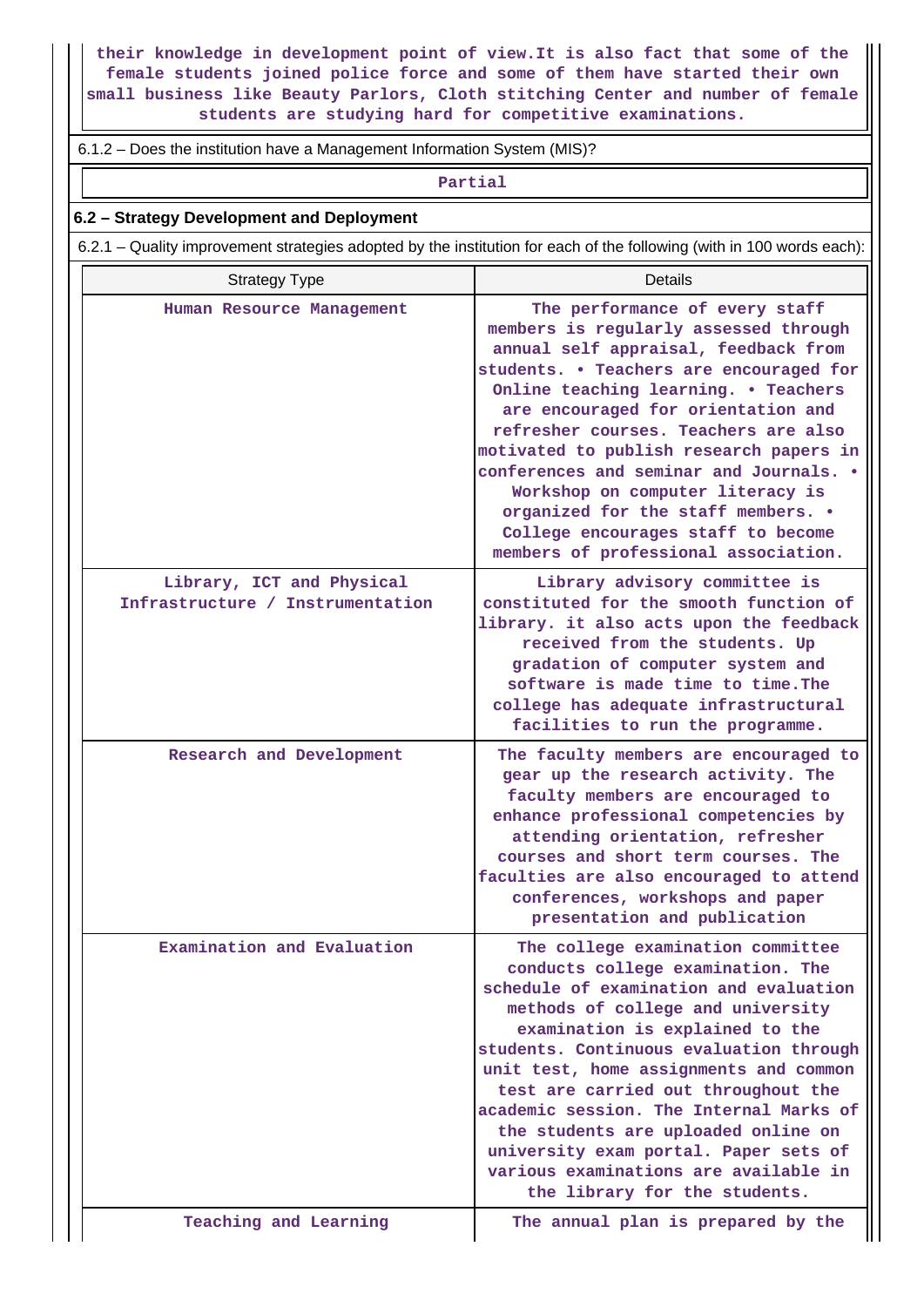|                        | institution. Strategies for Teaching<br>And Learning are adopted to bring in<br>qualitative enhancement. Information<br>regarding academic calendar is given at<br>the beginning of session to staff and<br>students and work accordingly Similarly<br>"Tutor Ward System" is involved in the<br>mentoring of students by the teachers.<br>Apart from Teaching -Learning, students<br>motivated and guided to take part in<br>co- curricular, cultural, and<br>extracurricular and extension<br>activities                                                                                                                       |
|------------------------|----------------------------------------------------------------------------------------------------------------------------------------------------------------------------------------------------------------------------------------------------------------------------------------------------------------------------------------------------------------------------------------------------------------------------------------------------------------------------------------------------------------------------------------------------------------------------------------------------------------------------------|
| Curriculum Development | The syllabus prescribed by Sant Gadge<br>Baba Amravati University Amravati is<br>followed by the college.                                                                                                                                                                                                                                                                                                                                                                                                                                                                                                                        |
| Admission of Students  | The admission committee ensure<br>transparency in the admission process.<br>The college provides an annually<br>updated College prospectus containing<br>information regarding the courses<br>available in the college and their<br>intake capacities along with other<br>information relating to the admission<br>process. Students are admitted strictly<br>according to University / State<br>Government rules. The state Government<br>has prescribed a stipulated quota for<br>different section of students SC, ST,<br>VJ/NT and OBC. This is taken in to the<br>consideration during admission process<br>in the college. |

6.2.2 – Implementation of e-governance in areas of operations:

| E-governace area         | Details                                                                                                                                                                                                                                                                                                                                                                                                                                                                                                              |
|--------------------------|----------------------------------------------------------------------------------------------------------------------------------------------------------------------------------------------------------------------------------------------------------------------------------------------------------------------------------------------------------------------------------------------------------------------------------------------------------------------------------------------------------------------|
| Planning and Development | IQA Cell ensures the policy of<br>ecorrespondence in the context of its<br>strategy plans, decisions notices for<br>all stakeholders. The college has made<br>mandatory for all the Departments,<br>Committees Cells to submit their<br>planning, reports any kind of write up<br>in soft formats only.                                                                                                                                                                                                              |
| Administration           | Administration For effective<br>environment friendly administration,<br>The college campus is WiFi enabled. The<br>college has procured automation<br>software. This automation software has<br>separate modules for different<br>administrative tasks like admission,<br>scholarships, account finances, pay<br>roll and other support services.<br>Besides this, the college has installed<br>04 CCTV Cameras for surveillance. The<br>college campus is WiFi enabled. The<br>Principal have access to any kind of |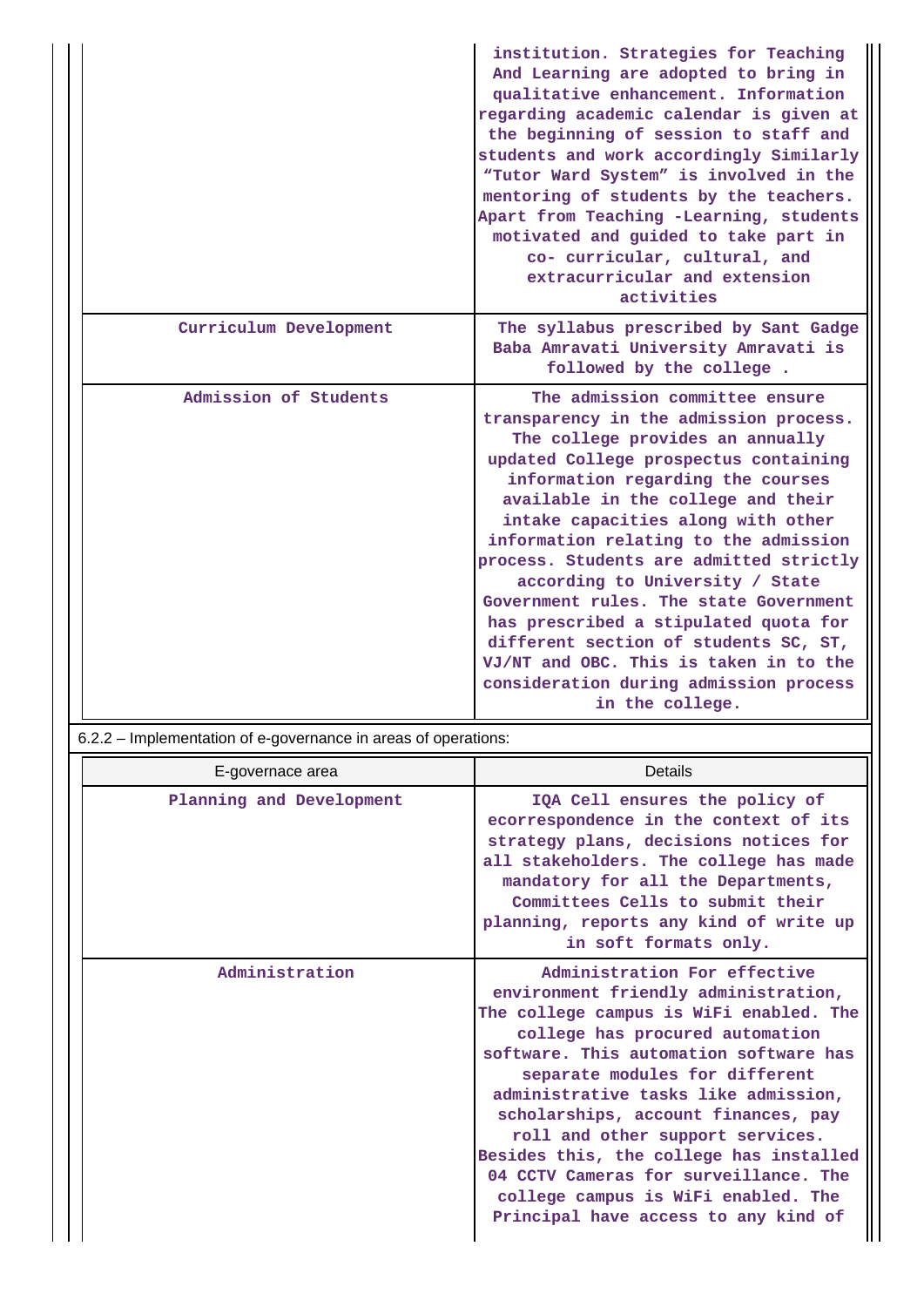|  |                                                                      |                                                                                                               |                                                                                                                                                                                                                                                                                                                                                                                                                                                                                                                                                                                                                                                                                                                                                                                                                                                                                                                                                                                                                                                                                                                                                                                                                                                                                              |                   | administrative information. The college<br>updates central stock book in soft<br>format. |                   |
|--|----------------------------------------------------------------------|---------------------------------------------------------------------------------------------------------------|----------------------------------------------------------------------------------------------------------------------------------------------------------------------------------------------------------------------------------------------------------------------------------------------------------------------------------------------------------------------------------------------------------------------------------------------------------------------------------------------------------------------------------------------------------------------------------------------------------------------------------------------------------------------------------------------------------------------------------------------------------------------------------------------------------------------------------------------------------------------------------------------------------------------------------------------------------------------------------------------------------------------------------------------------------------------------------------------------------------------------------------------------------------------------------------------------------------------------------------------------------------------------------------------|-------------------|------------------------------------------------------------------------------------------|-------------------|
|  | Finance and Accounts<br>Student Admission and Support<br>Examination |                                                                                                               | The College office maintned finance<br>and accounts. The reports regarding<br>Receipt payment, Daybook, Ledger etc.<br>are generated by the system. It is<br>maintained by Head clerk who acts as an<br>Accountant also. Head clerk is<br>responsible for the preparation of<br>draft accounts to be audited. After<br>consultation of Principal, he submits<br>draft account statements to Auditor<br>appointed by the Management<br>The admission committee ensure<br>transparency in the admission process.<br>The college provides an annually<br>updated College prospectus containing<br>information regarding the courses<br>available in the college and their<br>intake capacities along with other<br>information relating to the admission<br>process. Students are admitted strictly<br>according to University / State<br>Government rules.<br>The college examination committee<br>conducts college examination. The<br>schedule of examination and evaluation<br>methods of college and university<br>examination is explained to the<br>students. Continuous evaluation through<br>unit test, home assignments and common<br>test are carried out throughout the<br>academic session. Paper sets of various<br>examinations are available in the<br>library for the students |                   |                                                                                          |                   |
|  |                                                                      |                                                                                                               |                                                                                                                                                                                                                                                                                                                                                                                                                                                                                                                                                                                                                                                                                                                                                                                                                                                                                                                                                                                                                                                                                                                                                                                                                                                                                              |                   |                                                                                          |                   |
|  |                                                                      |                                                                                                               |                                                                                                                                                                                                                                                                                                                                                                                                                                                                                                                                                                                                                                                                                                                                                                                                                                                                                                                                                                                                                                                                                                                                                                                                                                                                                              |                   |                                                                                          |                   |
|  | 6.3 - Faculty Empowerment Strategies                                 |                                                                                                               |                                                                                                                                                                                                                                                                                                                                                                                                                                                                                                                                                                                                                                                                                                                                                                                                                                                                                                                                                                                                                                                                                                                                                                                                                                                                                              |                   |                                                                                          |                   |
|  | of professional bodies during the year                               | 6.3.1 – Teachers provided with financial support to attend conferences / workshops and towards membership fee |                                                                                                                                                                                                                                                                                                                                                                                                                                                                                                                                                                                                                                                                                                                                                                                                                                                                                                                                                                                                                                                                                                                                                                                                                                                                                              |                   |                                                                                          |                   |
|  | Year                                                                 | Name of Teacher                                                                                               | Name of conference/<br>workshop attended<br>for which financial<br>support provided                                                                                                                                                                                                                                                                                                                                                                                                                                                                                                                                                                                                                                                                                                                                                                                                                                                                                                                                                                                                                                                                                                                                                                                                          |                   | Name of the<br>professional body for<br>which membership<br>fee is provided              | Amount of support |
|  |                                                                      | No Data Entered/Not Applicable !!!                                                                            |                                                                                                                                                                                                                                                                                                                                                                                                                                                                                                                                                                                                                                                                                                                                                                                                                                                                                                                                                                                                                                                                                                                                                                                                                                                                                              |                   |                                                                                          |                   |
|  |                                                                      |                                                                                                               |                                                                                                                                                                                                                                                                                                                                                                                                                                                                                                                                                                                                                                                                                                                                                                                                                                                                                                                                                                                                                                                                                                                                                                                                                                                                                              | No file uploaded. |                                                                                          |                   |

 6.3.2 – Number of professional development / administrative training programmes organized by the College for teaching and non teaching staff during the year

| Title of the<br>Year<br>Title of the<br>From date<br>administrative<br>professional<br>training<br>development<br>programme<br>programme<br>organised for<br>organised for<br>teaching staff<br>non-teaching | To Date<br>Number of<br>Number of<br>participants<br>participants<br>(non-teaching<br>(Teaching<br>staff)<br>staff) |
|--------------------------------------------------------------------------------------------------------------------------------------------------------------------------------------------------------------|---------------------------------------------------------------------------------------------------------------------|
|--------------------------------------------------------------------------------------------------------------------------------------------------------------------------------------------------------------|---------------------------------------------------------------------------------------------------------------------|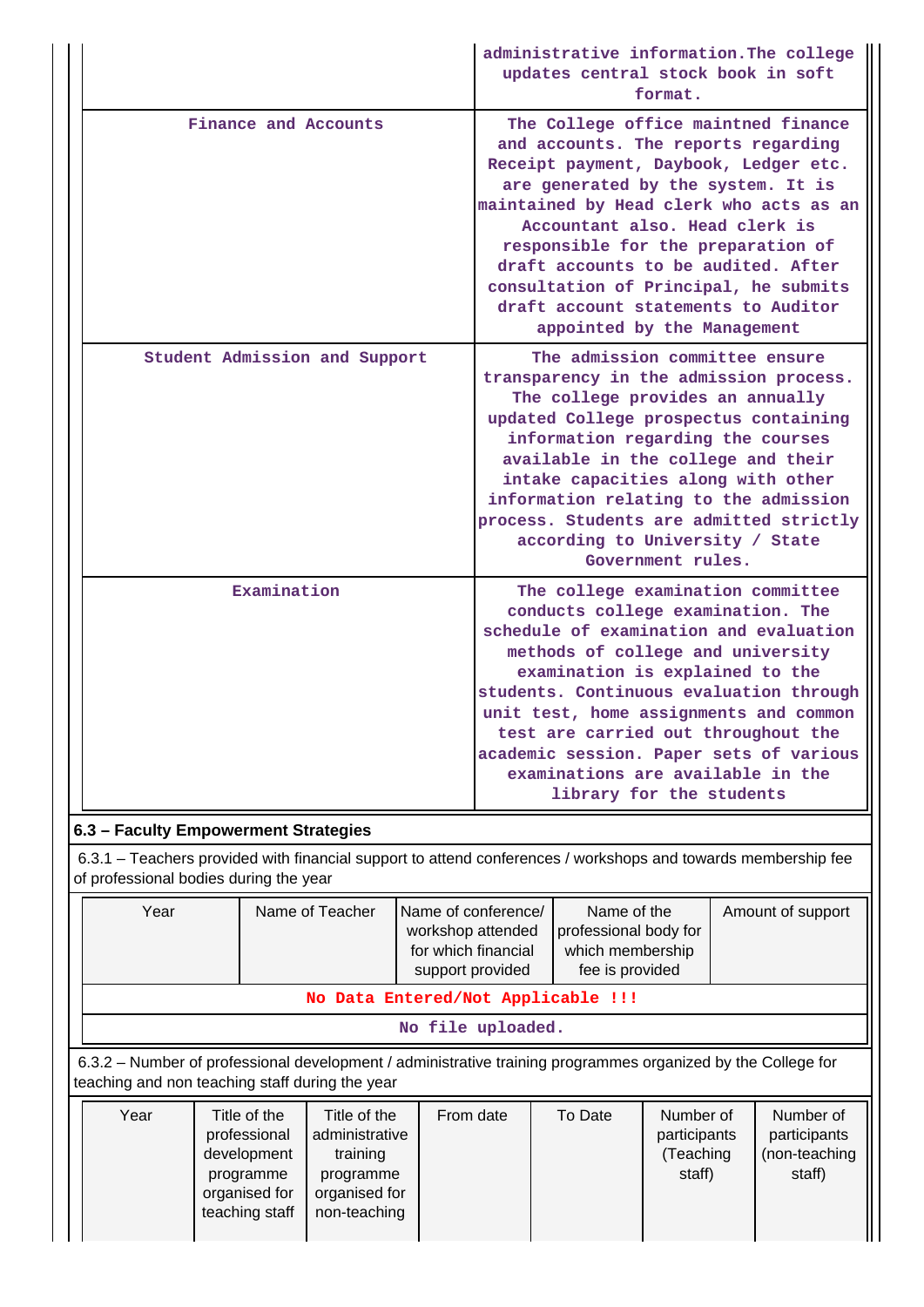|  |                                                                                                                                                                                                                                                                                                                                                                                                                 |                        |              | staff                              |                                                                                                                                                                                                                                                                                                                                |            |            |                                                                                                                                                                                                                                                                                                                                                                                                  |                                   |                  |  |  |
|--|-----------------------------------------------------------------------------------------------------------------------------------------------------------------------------------------------------------------------------------------------------------------------------------------------------------------------------------------------------------------------------------------------------------------|------------------------|--------------|------------------------------------|--------------------------------------------------------------------------------------------------------------------------------------------------------------------------------------------------------------------------------------------------------------------------------------------------------------------------------|------------|------------|--------------------------------------------------------------------------------------------------------------------------------------------------------------------------------------------------------------------------------------------------------------------------------------------------------------------------------------------------------------------------------------------------|-----------------------------------|------------------|--|--|
|  | 2019                                                                                                                                                                                                                                                                                                                                                                                                            | <b>ICT</b><br>Training |              | <b>NA</b>                          |                                                                                                                                                                                                                                                                                                                                | 23/09/2019 | 28/09/2019 |                                                                                                                                                                                                                                                                                                                                                                                                  | 9                                 | 5                |  |  |
|  |                                                                                                                                                                                                                                                                                                                                                                                                                 |                        |              |                                    |                                                                                                                                                                                                                                                                                                                                | View File  |            |                                                                                                                                                                                                                                                                                                                                                                                                  |                                   |                  |  |  |
|  | 6.3.3 - No. of teachers attending professional development programmes, viz., Orientation Programme, Refresher                                                                                                                                                                                                                                                                                                   |                        |              |                                    |                                                                                                                                                                                                                                                                                                                                |            |            |                                                                                                                                                                                                                                                                                                                                                                                                  |                                   |                  |  |  |
|  | Course, Short Term Course, Faculty Development Programmes during the year                                                                                                                                                                                                                                                                                                                                       |                        |              |                                    |                                                                                                                                                                                                                                                                                                                                |            |            |                                                                                                                                                                                                                                                                                                                                                                                                  |                                   |                  |  |  |
|  | Title of the<br>Number of teachers<br>professional<br>who attended<br>development<br>programme                                                                                                                                                                                                                                                                                                                  |                        |              |                                    | From Date                                                                                                                                                                                                                                                                                                                      |            |            | To date                                                                                                                                                                                                                                                                                                                                                                                          |                                   | Duration         |  |  |
|  | Faculty<br>Development<br>Programme<br>Faculty<br>Development<br>Programmes                                                                                                                                                                                                                                                                                                                                     |                        | $\mathbf{1}$ |                                    | 23/05/2019                                                                                                                                                                                                                                                                                                                     |            |            | 29/05/2020                                                                                                                                                                                                                                                                                                                                                                                       | 7                                 |                  |  |  |
|  |                                                                                                                                                                                                                                                                                                                                                                                                                 |                        |              | 1                                  |                                                                                                                                                                                                                                                                                                                                | 20/04/2020 |            |                                                                                                                                                                                                                                                                                                                                                                                                  | 06/05/2020                        | 16               |  |  |
|  | Refresher<br>Course                                                                                                                                                                                                                                                                                                                                                                                             |                        |              | 1                                  |                                                                                                                                                                                                                                                                                                                                | 04/11/2019 |            |                                                                                                                                                                                                                                                                                                                                                                                                  | 17/11/2019                        | 14               |  |  |
|  |                                                                                                                                                                                                                                                                                                                                                                                                                 |                        |              |                                    | View File                                                                                                                                                                                                                                                                                                                      |            |            |                                                                                                                                                                                                                                                                                                                                                                                                  |                                   |                  |  |  |
|  | 6.3.4 - Faculty and Staff recruitment (no. for permanent recruitment):                                                                                                                                                                                                                                                                                                                                          |                        |              |                                    |                                                                                                                                                                                                                                                                                                                                |            |            |                                                                                                                                                                                                                                                                                                                                                                                                  |                                   |                  |  |  |
|  |                                                                                                                                                                                                                                                                                                                                                                                                                 |                        | Teaching     |                                    |                                                                                                                                                                                                                                                                                                                                |            |            |                                                                                                                                                                                                                                                                                                                                                                                                  | Non-teaching                      |                  |  |  |
|  | Permanent                                                                                                                                                                                                                                                                                                                                                                                                       |                        |              |                                    | <b>Full Time</b><br>Permanent                                                                                                                                                                                                                                                                                                  |            |            |                                                                                                                                                                                                                                                                                                                                                                                                  |                                   | <b>Full Time</b> |  |  |
|  |                                                                                                                                                                                                                                                                                                                                                                                                                 |                        |              | No Data Entered/Not Applicable !!! |                                                                                                                                                                                                                                                                                                                                |            |            |                                                                                                                                                                                                                                                                                                                                                                                                  |                                   |                  |  |  |
|  | $6.3.5$ – Welfare schemes for                                                                                                                                                                                                                                                                                                                                                                                   |                        |              |                                    |                                                                                                                                                                                                                                                                                                                                |            |            |                                                                                                                                                                                                                                                                                                                                                                                                  |                                   |                  |  |  |
|  |                                                                                                                                                                                                                                                                                                                                                                                                                 | Teaching               |              |                                    | Non-teaching                                                                                                                                                                                                                                                                                                                   |            |            |                                                                                                                                                                                                                                                                                                                                                                                                  | <b>Students</b>                   |                  |  |  |
|  | Group Insurance. 3. Loan<br>facility up to 10 lakhs<br>through Credit<br>cooperative Society. 4.<br>Emergency loan of Rs.<br>20000/in addition to<br>regular loan. 5.<br>Insurance cover of Rs. 1<br>lakh to credit loan. 6.<br>Faculty development<br>programme. 7. Medical<br>reimbursement 8. Purchase<br>of various items on<br>credit through Student<br>consumer store. 9. Study<br>leave. 10. Liberty to |                        |              |                                    | Insurance. 3. Loan<br>facility up to 5 lakhs<br>through Credit<br>cooperative Society. 4.<br>Emergency loan of Rs.<br>20000/in addition to<br>regular loan. 5.<br>Insurance cover of Rs. 1<br>lakh to credit loan.<br>6. Medical reimbursement<br>7. Purchase of various<br>items on credit through<br>Student consumer store. |            |            | scholarships including<br>minority, physically<br>challenged and Ex<br>servicemen 2. Book Bank<br>facility 3. Career<br>Counselling Cell 4.<br>Internet facility through<br>Cell 5. Grievance<br>Redressal Cell 6.<br>Students' consumer store<br>7. Extra-guidance to<br>meritorious students 8.<br>Students' Safety<br>insurance 9. Extra books<br>for needy as well as<br>meritorious student |                                   |                  |  |  |
|  | attend conferences and<br>publish papers                                                                                                                                                                                                                                                                                                                                                                        |                        |              |                                    |                                                                                                                                                                                                                                                                                                                                |            |            |                                                                                                                                                                                                                                                                                                                                                                                                  | 10. Teacher Guardian<br>Committee |                  |  |  |
|  | $M = 1.313 - 43.$                                                                                                                                                                                                                                                                                                                                                                                               |                        |              |                                    |                                                                                                                                                                                                                                                                                                                                |            |            |                                                                                                                                                                                                                                                                                                                                                                                                  |                                   |                  |  |  |

**6.4 – Financial Management and Resource Mobilization**

6.4.1 – Institution conducts internal and external financial audits regularly (with in 100 words each)

 **The Institution conducts the external financial audit regularly. For this external financial audit the Institution hires the services of the government approved Chartered Accountant. After the end of the financial year, all the**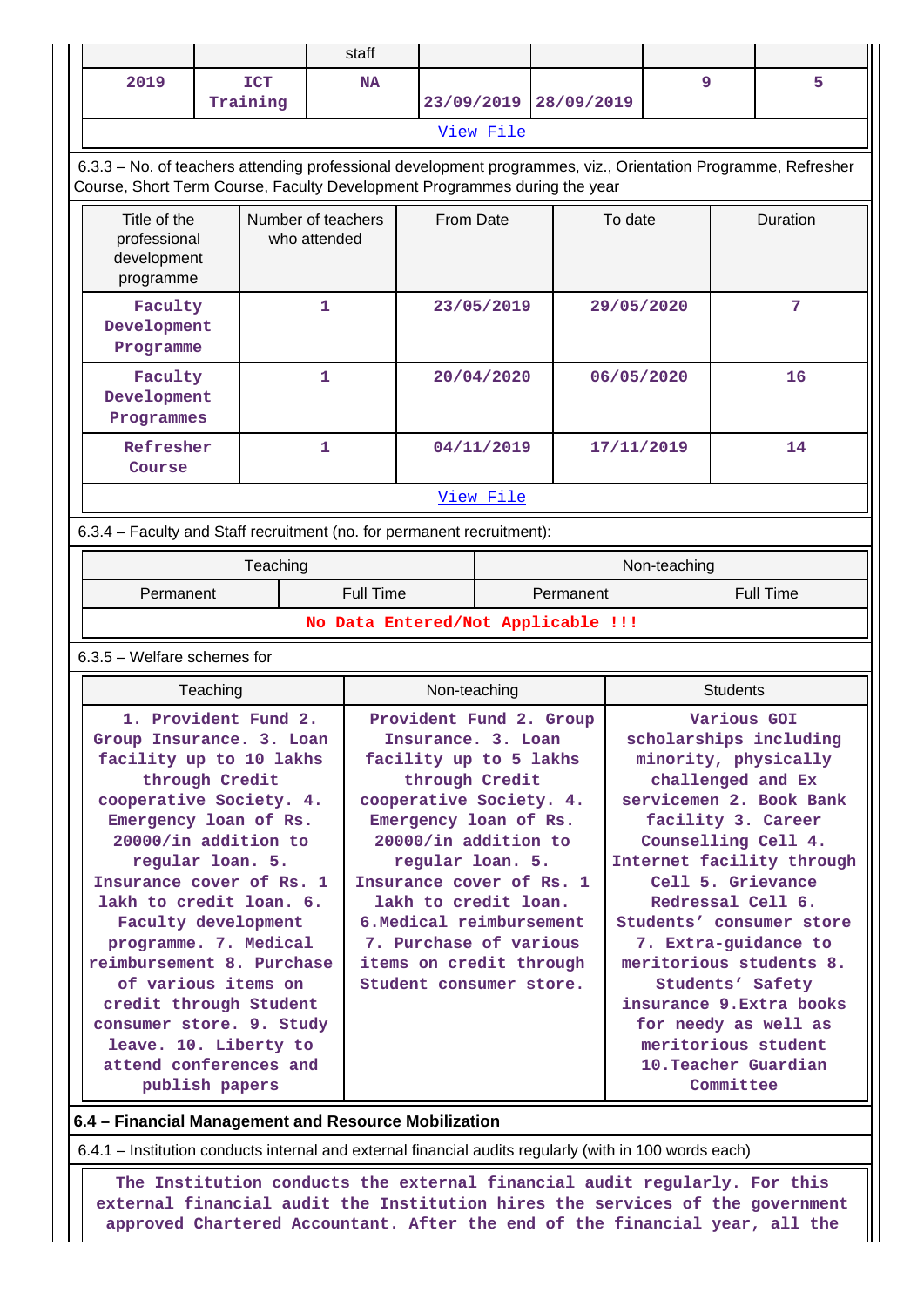### **data in support of the claims made by the Institution regarding financial matter is provided to the office of the Chartered Accountant.**

 $\mathsf{L}$ 

II

|                                                                                       | 6.4.2 – Funds / Grants received from management, non-government bodies, individuals, philanthropies during the<br>year(not covered in Criterion III)                                                                                                                        |                                    |                      |                                                                                                                                                                                                                            |                           |  |  |  |  |  |  |
|---------------------------------------------------------------------------------------|-----------------------------------------------------------------------------------------------------------------------------------------------------------------------------------------------------------------------------------------------------------------------------|------------------------------------|----------------------|----------------------------------------------------------------------------------------------------------------------------------------------------------------------------------------------------------------------------|---------------------------|--|--|--|--|--|--|
| Name of the non government<br>funding agencies /individuals                           |                                                                                                                                                                                                                                                                             | Funds/ Grnats received in Rs.      | Purpose              |                                                                                                                                                                                                                            |                           |  |  |  |  |  |  |
|                                                                                       | No Data Entered/Not Applicable !!!                                                                                                                                                                                                                                          |                                    |                      |                                                                                                                                                                                                                            |                           |  |  |  |  |  |  |
|                                                                                       | No file uploaded.                                                                                                                                                                                                                                                           |                                    |                      |                                                                                                                                                                                                                            |                           |  |  |  |  |  |  |
|                                                                                       | 6.4.3 - Total corpus fund generated                                                                                                                                                                                                                                         |                                    |                      |                                                                                                                                                                                                                            |                           |  |  |  |  |  |  |
| 825                                                                                   |                                                                                                                                                                                                                                                                             |                                    |                      |                                                                                                                                                                                                                            |                           |  |  |  |  |  |  |
| 6.5 - Internal Quality Assurance System                                               |                                                                                                                                                                                                                                                                             |                                    |                      |                                                                                                                                                                                                                            |                           |  |  |  |  |  |  |
| 6.5.1 - Whether Academic and Administrative Audit (AAA) has been done?                |                                                                                                                                                                                                                                                                             |                                    |                      |                                                                                                                                                                                                                            |                           |  |  |  |  |  |  |
| <b>Audit Type</b>                                                                     |                                                                                                                                                                                                                                                                             | External                           |                      | Internal                                                                                                                                                                                                                   |                           |  |  |  |  |  |  |
|                                                                                       | Yes/No                                                                                                                                                                                                                                                                      | Agency                             |                      | Yes/No                                                                                                                                                                                                                     | Authority                 |  |  |  |  |  |  |
| Academic                                                                              | <b>No</b>                                                                                                                                                                                                                                                                   |                                    | Nill                 | Yes                                                                                                                                                                                                                        | <b>IQAC</b>               |  |  |  |  |  |  |
| Administrative                                                                        | No                                                                                                                                                                                                                                                                          |                                    | Nill                 | Yes                                                                                                                                                                                                                        | <b>IQAC</b>               |  |  |  |  |  |  |
| 6.5.2 - Activities and support from the Parent - Teacher Association (at least three) |                                                                                                                                                                                                                                                                             |                                    |                      |                                                                                                                                                                                                                            |                           |  |  |  |  |  |  |
|                                                                                       | parents on curriculum. This has been appreciated by the Parents and has created<br>a bond between the parents and the institution. On occasions like College<br>Annual Day and Admissions, the College organizes Open House for interaction<br>between Parents and Faculty. |                                    |                      |                                                                                                                                                                                                                            |                           |  |  |  |  |  |  |
| 6.5.3 - Development programmes for support staff (at least three)                     |                                                                                                                                                                                                                                                                             |                                    |                      |                                                                                                                                                                                                                            |                           |  |  |  |  |  |  |
|                                                                                       |                                                                                                                                                                                                                                                                             | No Data Entered/Not Applicable !!! |                      |                                                                                                                                                                                                                            |                           |  |  |  |  |  |  |
| 6.5.4 - Post Accreditation initiative(s) (mention at least three)                     |                                                                                                                                                                                                                                                                             |                                    |                      |                                                                                                                                                                                                                            |                           |  |  |  |  |  |  |
|                                                                                       |                                                                                                                                                                                                                                                                             |                                    |                      | 1. Established three Research Centers for Inter- Disciplinary Studies. 2<br>Designed A Structured of Tutor Ward System to make counselling process more<br>effective. 3. Formation of College Student Responsibility Fund. |                           |  |  |  |  |  |  |
| 6.5.5 - Internal Quality Assurance System Details                                     |                                                                                                                                                                                                                                                                             |                                    |                      |                                                                                                                                                                                                                            |                           |  |  |  |  |  |  |
|                                                                                       | a) Submission of Data for AISHE portal                                                                                                                                                                                                                                      |                                    |                      | Yes                                                                                                                                                                                                                        |                           |  |  |  |  |  |  |
|                                                                                       | b) Participation in NIRF                                                                                                                                                                                                                                                    |                                    | No                   |                                                                                                                                                                                                                            |                           |  |  |  |  |  |  |
|                                                                                       | c)ISO certification                                                                                                                                                                                                                                                         |                                    |                      | No                                                                                                                                                                                                                         |                           |  |  |  |  |  |  |
|                                                                                       | d)NBA or any other quality audit                                                                                                                                                                                                                                            |                                    |                      | <b>No</b>                                                                                                                                                                                                                  |                           |  |  |  |  |  |  |
| 6.5.6 - Number of Quality Initiatives undertaken during the year                      |                                                                                                                                                                                                                                                                             |                                    |                      |                                                                                                                                                                                                                            |                           |  |  |  |  |  |  |
| Year                                                                                  | Name of quality<br>initiative by IQAC                                                                                                                                                                                                                                       | Date of<br>conducting IQAC         | <b>Duration From</b> | <b>Duration To</b>                                                                                                                                                                                                         | Number of<br>participants |  |  |  |  |  |  |
| 2020                                                                                  | Evaluation<br>of Teachers<br>By Students                                                                                                                                                                                                                                    | 01/02/2020                         | 01/02/2020           | 29/02/2020                                                                                                                                                                                                                 | 35                        |  |  |  |  |  |  |
|                                                                                       |                                                                                                                                                                                                                                                                             |                                    | View File            |                                                                                                                                                                                                                            |                           |  |  |  |  |  |  |
| <b>CRITERION VII - INSTITUTIONAL VALUES AND BEST PRACTICES</b>                        |                                                                                                                                                                                                                                                                             |                                    |                      |                                                                                                                                                                                                                            |                           |  |  |  |  |  |  |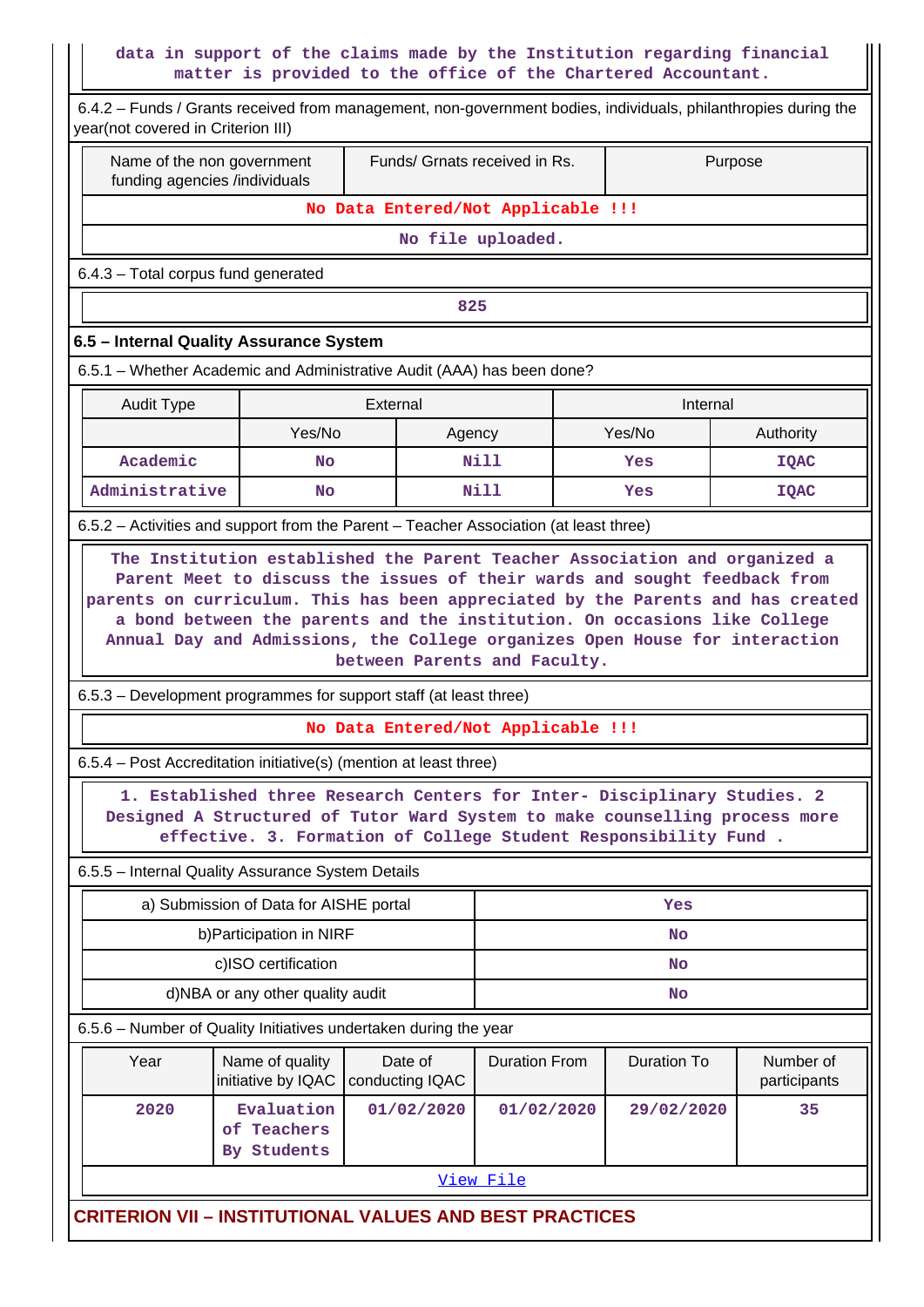# **7.1 – Institutional Values and Social Responsibilities**

 7.1.1 – Gender Equity (Number of gender equity promotion programmes organized by the institution during the year)

| l yuu j                                                                                      |                                                                                             |                                                                                                   |            |                |                                    |                        |                                                      |                                       |                                                     |  |  |
|----------------------------------------------------------------------------------------------|---------------------------------------------------------------------------------------------|---------------------------------------------------------------------------------------------------|------------|----------------|------------------------------------|------------------------|------------------------------------------------------|---------------------------------------|-----------------------------------------------------|--|--|
|                                                                                              | Title of the<br>Period from<br>programme                                                    |                                                                                                   |            | Period To      |                                    | Number of Participants |                                                      |                                       |                                                     |  |  |
|                                                                                              |                                                                                             |                                                                                                   |            |                |                                    |                        | Female                                               |                                       | Male                                                |  |  |
| Workshop on<br>Women<br>Empowerment                                                          |                                                                                             | 12/10/2019                                                                                        |            |                | 12/10/2019                         | 40                     |                                                      |                                       | <b>Nill</b>                                         |  |  |
|                                                                                              | Workshop on<br>Women Health<br><b>Issues</b>                                                |                                                                                                   | 08/01/2020 |                | 08/01/2020                         | 30                     |                                                      | <b>Nill</b>                           |                                                     |  |  |
| 7.1.2 - Environmental Consciousness and Sustainability/Alternate Energy initiatives such as: |                                                                                             |                                                                                                   |            |                |                                    |                        |                                                      |                                       |                                                     |  |  |
|                                                                                              | Percentage of power requirement of the University met by the renewable energy sources       |                                                                                                   |            |                |                                    |                        |                                                      |                                       |                                                     |  |  |
|                                                                                              |                                                                                             |                                                                                                   |            |                | No Data Entered/Not Applicable !!! |                        |                                                      |                                       |                                                     |  |  |
| 7.1.3 - Differently abled (Divyangjan) friendliness                                          |                                                                                             |                                                                                                   |            |                |                                    |                        |                                                      |                                       |                                                     |  |  |
|                                                                                              | Item facilities                                                                             |                                                                                                   |            | Yes/No         |                                    |                        | Number of beneficiaries                              |                                       |                                                     |  |  |
|                                                                                              | Physical facilities                                                                         |                                                                                                   |            |                | Yes                                |                        |                                                      | <b>Nill</b>                           |                                                     |  |  |
|                                                                                              | Provision for lift                                                                          |                                                                                                   |            |                | <b>No</b>                          |                        |                                                      | <b>Nill</b>                           |                                                     |  |  |
|                                                                                              | Ramp/Rails                                                                                  |                                                                                                   |            |                | Yes                                |                        | <b>Nill</b>                                          |                                       |                                                     |  |  |
|                                                                                              | <b>Braille</b><br>Software/facilities                                                       |                                                                                                   |            | <b>No</b>      |                                    |                        |                                                      | Nill                                  |                                                     |  |  |
|                                                                                              | <b>Rest Rooms</b>                                                                           |                                                                                                   |            | Yes            |                                    |                        |                                                      | <b>Nill</b>                           |                                                     |  |  |
| Scribes for examination                                                                      |                                                                                             |                                                                                                   |            |                | Yes                                |                        |                                                      | Nill                                  |                                                     |  |  |
| Special skill<br>development for<br>differently abled<br>students                            |                                                                                             | <b>No</b>                                                                                         |            |                |                                    |                        | <b>Nill</b>                                          |                                       |                                                     |  |  |
| Any other similar<br>facility                                                                |                                                                                             |                                                                                                   |            |                | No                                 |                        |                                                      | Nill                                  |                                                     |  |  |
| 7.1.4 - Inclusion and Situatedness                                                           |                                                                                             |                                                                                                   |            |                |                                    |                        |                                                      |                                       |                                                     |  |  |
| Year                                                                                         | Number of<br>initiatives to<br>address<br>locational<br>advantages<br>and disadva<br>ntages | Number of<br>initiatives<br>taken to<br>engage with<br>and<br>contribute to<br>local<br>community |            | Date           | Duration                           |                        | Name of<br>initiative                                | Issues<br>addressed                   | Number of<br>participating<br>students<br>and staff |  |  |
| 2020                                                                                         | Nill                                                                                        | $\mathbf{1}$                                                                                      |            | 05/02/2<br>020 | $\mathbf{1}$                       |                        | Eco-<br>friendly<br>Cloth bag<br>making<br>Programme | Making<br>Cloth Bag<br>Exhibitio<br>n | 25                                                  |  |  |
| 2019                                                                                         | <b>Nill</b>                                                                                 | 1                                                                                                 |            | 04/09/2<br>019 | 1                                  |                        | Food<br>Nutrition<br>Poster                          | Nutriti<br>ous Food<br>Fruit Dis      | 40                                                  |  |  |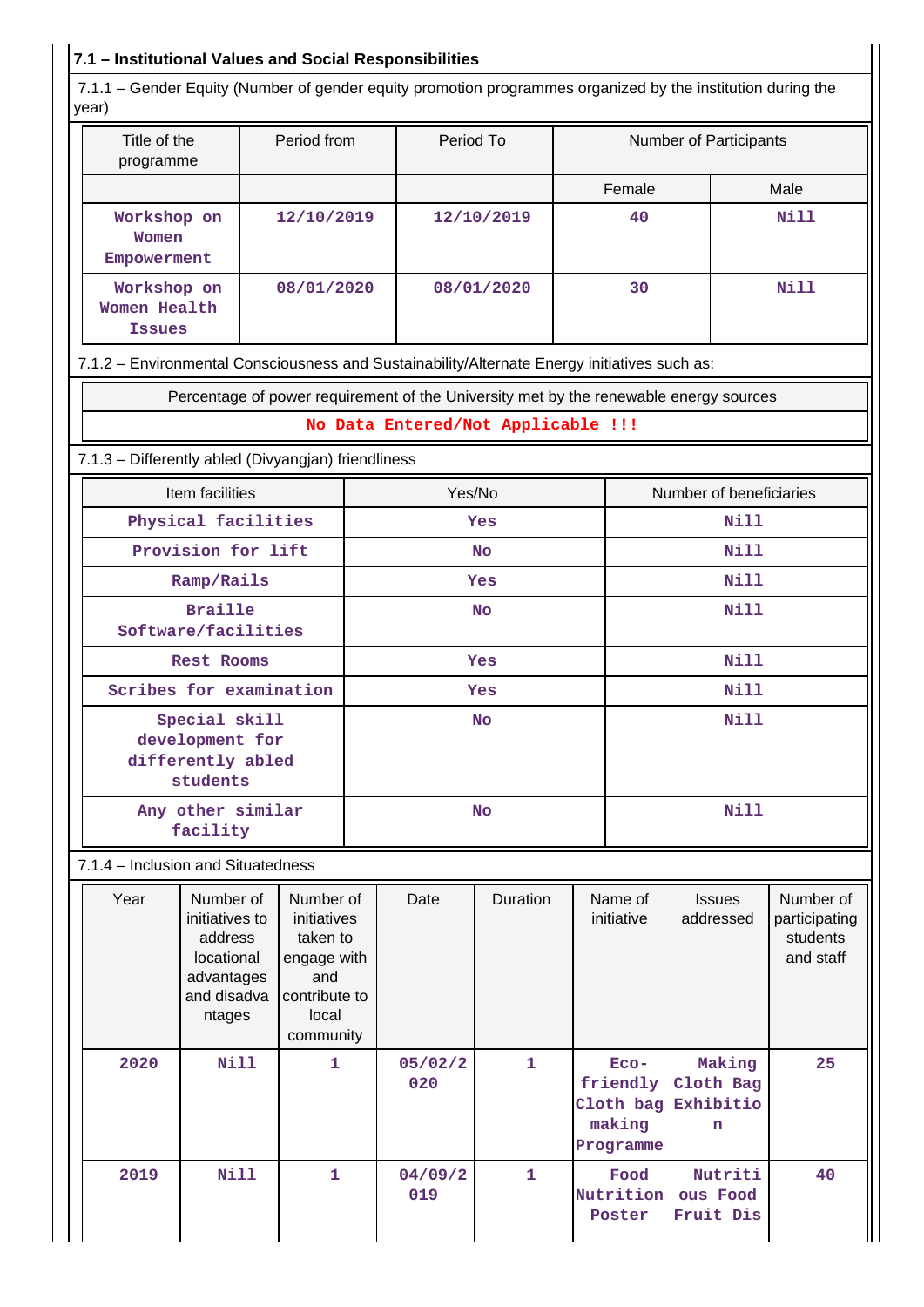|                                                                                                   |                                                                        |                |           |                     |              |                                                 | making                                                                        | tribution<br>Programme                                                                                                                                                                                                                                                                                    |     |  |
|---------------------------------------------------------------------------------------------------|------------------------------------------------------------------------|----------------|-----------|---------------------|--------------|-------------------------------------------------|-------------------------------------------------------------------------------|-----------------------------------------------------------------------------------------------------------------------------------------------------------------------------------------------------------------------------------------------------------------------------------------------------------|-----|--|
| 2020                                                                                              | <b>Nill</b>                                                            | $\overline{2}$ |           | 30/01/2<br>020      | $\mathbf{1}$ |                                                 | Distrib<br>ution of<br>cloth to<br>below<br>poverty<br><b>level</b><br>people | Cloth D<br>istrubuti<br><b>on</b><br>Programme                                                                                                                                                                                                                                                            | 40  |  |
| 2020                                                                                              | <b>Nill</b>                                                            | $\mathbf{1}$   |           | 28/02/2<br>020      | 1            |                                                 | Votor<br><b>Awarness</b><br>Programme                                         | Rally O<br>rganizati<br>on Street<br>play                                                                                                                                                                                                                                                                 | 90  |  |
| 2019                                                                                              | <b>Nill</b><br>$\overline{2}$<br>2019<br><b>Nill</b><br>$\overline{2}$ |                |           | 14/08/2<br>019      | $\mathbf{1}$ |                                                 | Tree Pl<br>antation<br>Programme                                              | Tree Pl<br>antation<br>At Wai<br>Khurd<br>with cola<br>boration<br>Revenue<br>Dept.<br>warud                                                                                                                                                                                                              | 20  |  |
|                                                                                                   |                                                                        |                |           | 12/12/2<br>019      | $\mathbf{1}$ |                                                 | Industr<br>ial Visit                                                          | Taj<br>Fruit<br>Company                                                                                                                                                                                                                                                                                   | 20  |  |
| 2020                                                                                              | <b>Nill</b>                                                            | $\mathbf{1}$   |           | 30/01/2<br>020      | $\mathbf{1}$ |                                                 | Study<br>Visit                                                                | Bank of<br>Maharasht<br>ra                                                                                                                                                                                                                                                                                | 26  |  |
| 2020                                                                                              | <b>Nill</b>                                                            | $\mathbf{1}$   |           | 07/01/2<br>020      | $\mathbf{1}$ |                                                 | Veterin<br>ary<br>Diagnosis<br>Camp                                           | Gram<br>Dhanodi                                                                                                                                                                                                                                                                                           | 148 |  |
| 2020                                                                                              | <b>Nill</b><br><b>Nill</b>                                             |                |           | 08/01/2<br>1<br>020 |              | Women<br>and Child<br>Health<br>Checkup<br>Camp | Gram<br>Dhanodi                                                               | 194                                                                                                                                                                                                                                                                                                       |     |  |
|                                                                                                   |                                                                        |                | View File |                     |              |                                                 |                                                                               |                                                                                                                                                                                                                                                                                                           |     |  |
| 7.1.5 - Human Values and Professional Ethics Code of conduct (handbooks) for various stakeholders |                                                                        |                |           |                     |              |                                                 |                                                                               |                                                                                                                                                                                                                                                                                                           |     |  |
| <b>Title</b>                                                                                      |                                                                        |                |           | Date of publication |              |                                                 |                                                                               | Follow up(max 100 words)                                                                                                                                                                                                                                                                                  |     |  |
| Code of Conduct                                                                                   |                                                                        |                |           | 27/11/2011          |              |                                                 |                                                                               | Janata Shikashan Santha<br>Shendurjanaghat prepared<br>and passed CODE OF<br>CONDUCT, UTIES AND<br>RESPONSIBILITIES OF THE<br>EMPLOYEES, 2002 under<br>resolution 13 in its<br>meeting held on<br>27/11/2011. It's<br>mandatory to all the<br>employees of Dr.<br>Shyamaprasad Mukherjee<br>Arts College, |     |  |

Ш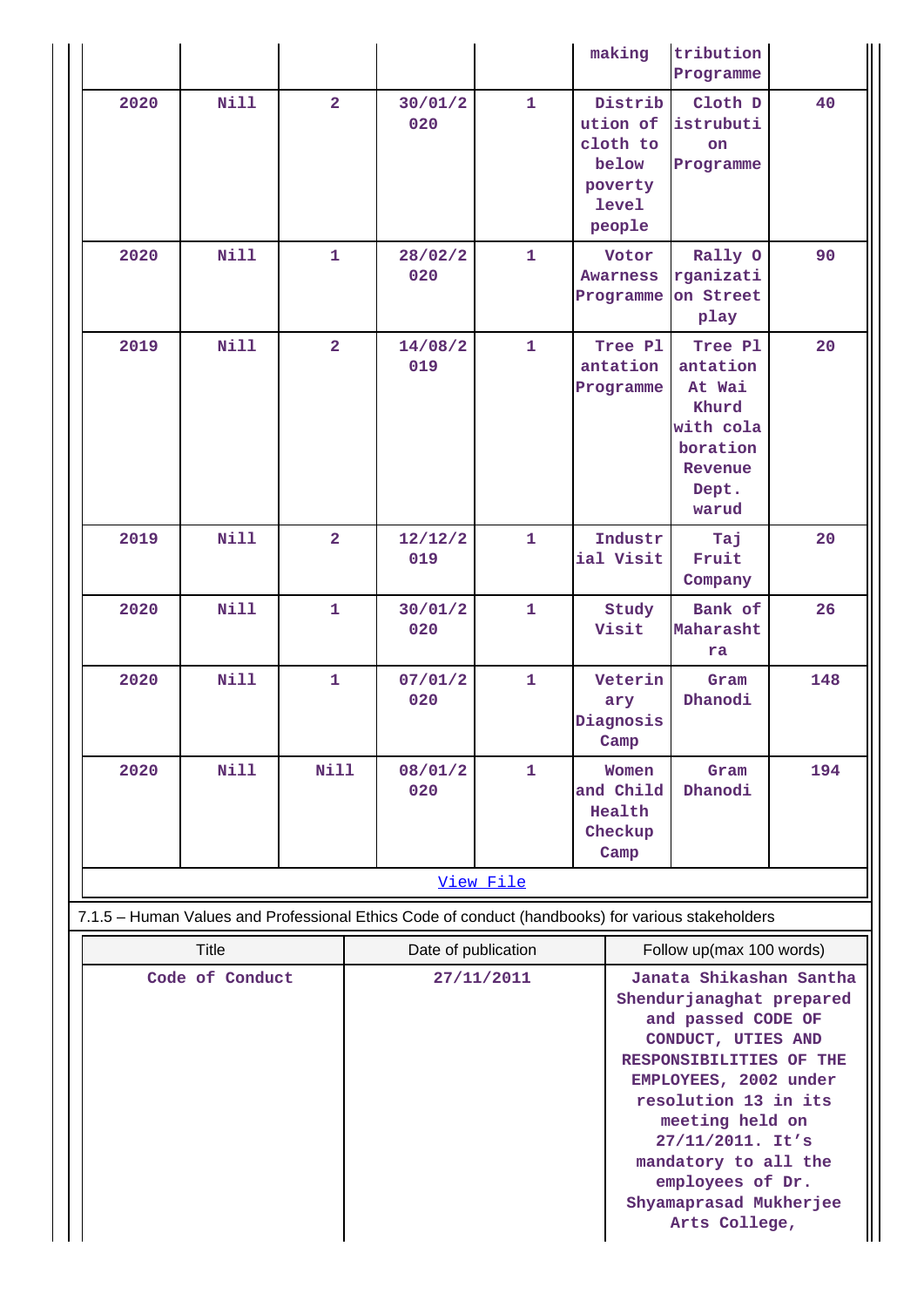| Shendurjanaghat to abide  |
|---------------------------|
| by and follow the code of |
| conduct approved by       |
| parent society. This code |
| of conduct brought to the |
| notice of all the         |
| employees and they are    |
| apprised about their      |
| duties and                |
| responsibilities as       |
| specified in the above    |
| mentioned document.       |
| Principal, and head of    |
| the departments ensure    |
| that the code of conduct  |
| be followed by all the    |
| employees.                |

#### 7.1.6 – Activities conducted for promotion of universal Values and Ethics

| Activity                                           | <b>Duration From</b> | Duration To | Number of participants |  |  |  |  |  |
|----------------------------------------------------|----------------------|-------------|------------------------|--|--|--|--|--|
| Republic Day<br>Parade Selection<br>Test           | 30/08/2019           | 30/08/2019  | $\overline{2}$         |  |  |  |  |  |
| Rally organized<br>/Gandhi Jayanti                 | 02/10/2019           | 02/10/2019  | 60                     |  |  |  |  |  |
| Late Bhausaheb<br>Ganorkar Smruti<br>Vyakhyan mala | 01/01/2020           | 01/01/2020  | 70                     |  |  |  |  |  |
| Rangoli and<br>Panting Competition                 | 20/09/2019           | 20/09/2019  | 18                     |  |  |  |  |  |
| Veterinary<br>Diagnosis Programme                  | 07/01/2020           | 07/01/2020  | 50                     |  |  |  |  |  |
| Cloth Donation<br>Programme                        | 30/01/2020           | 30/01/2020  | 40                     |  |  |  |  |  |
| Dr. Shyamaprasad<br>Mukherjee Jayanti              | 06/07/2019           | 06/07/2019  | 72                     |  |  |  |  |  |
| Savitribai Fule<br>Jayanti                         | 30/01/2020           | 30/01/2020  | 86                     |  |  |  |  |  |
| Birth Anniversary<br>of Dr. Babasaheb<br>Ambedkar  | 14/04/2020           | 14/04/2020  | 95                     |  |  |  |  |  |
| Dr. S.R.<br>Ranganathan Birth<br>Anniversary       | 09/08/2019           | 09/08/2019  | 40                     |  |  |  |  |  |
| View File                                          |                      |             |                        |  |  |  |  |  |

#### 7.1.7 – Initiatives taken by the institution to make the campus eco-friendly (at least five)

 **1. Visit organized to Gram Panchayat Zatamziri Village, Tq. Warud, Dist. Amravati for Nature Conservation Awareness Programme on dated 12-02-2020. 2. Diet Slogan and Poster Exhibition on the Occasion of National Nutrition Month 04-09-2019. 3. Home-economics department of the college introduce Paper and Cloth bag making programme, 05-02-2020. 4. Contribution in "JALDINDI RAILY" Organized by Taluka Revenue Office, Warud 07-08-2019. 5. Rain Water Harvesting**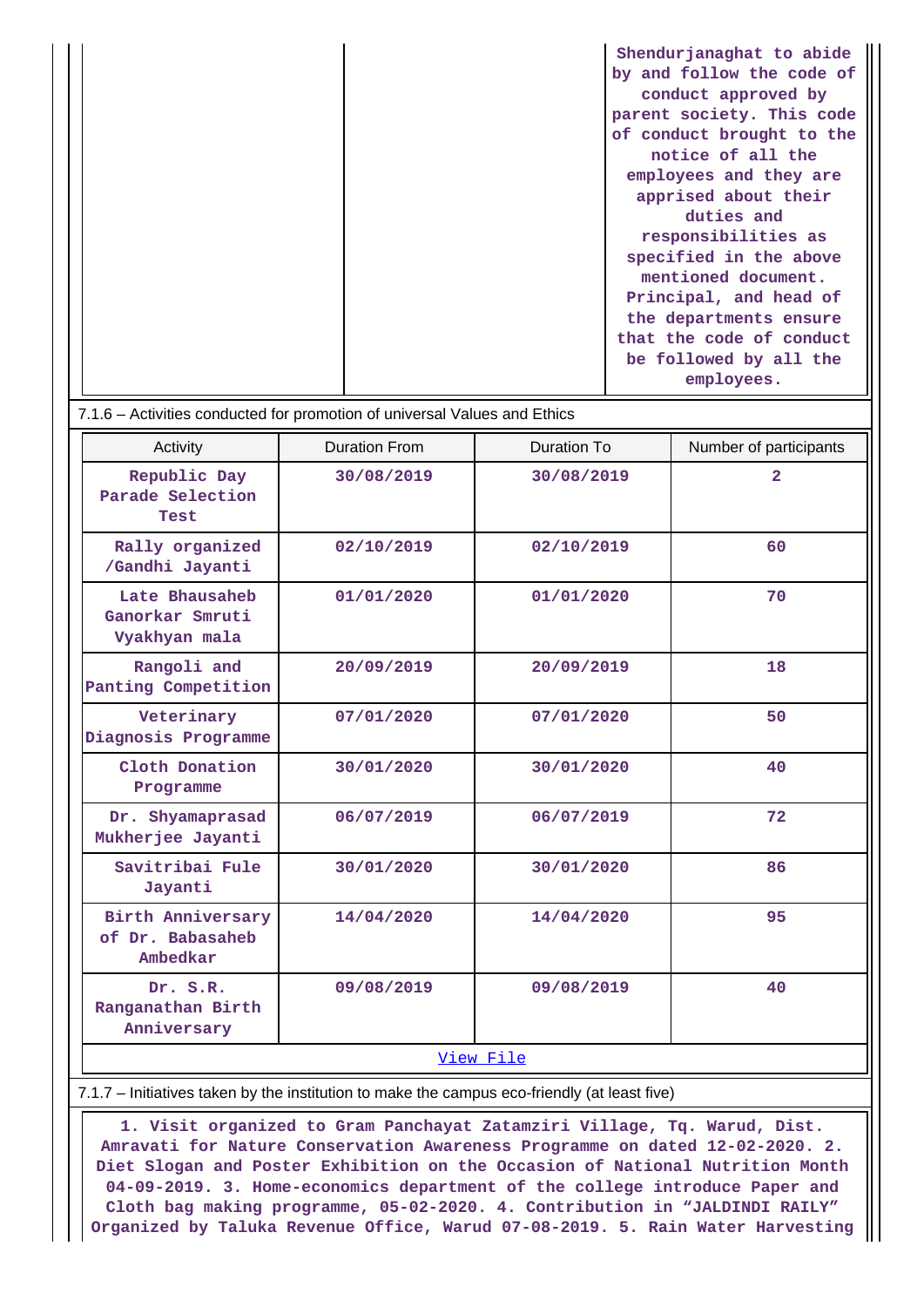**Awareness Programme, 30-07-2019. 6. Tree Plantation Programme, 14-08-2019. 7. Geographical Tour- For Nature Conservation Awareness Programme, 14-03-2020**

#### **7.2 – Best Practices**

7.2.1 – Describe at least two institutional best practices

 **Best practice 1 : Tutor Ward system The context :- Holistic development of student is brought about by imparting need-based knowledge, inculcate moral values and developing up-skill in order to produce ideal citizen, it is also the pious mission of our institutions. Equity and transparency in the admission process leads to admitting number of students for divergent section of community. As the college situated is ruler area student seek admission from nearby ruler and tribal Community. Therefore it finds very difficult to check out the overall performance of the student as they are large in number so to point out the performance of students in academic,Social, cultural, intellectual basis, the principal allotted 25 to 27 student to each faculty members including principal himself, Director of physical education and Librarian. The faculties have to checkout the student response to attends attendance unit test and terminal examination is performance in social cultural activities. The practice :- If students fail in attendance, Attendance committee of the college communicate his/ her parents through later and call the parents in the college to know the reason of concern frequent absence of his ward. Special register is maintained for this cause. In addition to this teacher personally visit to the residence of absent student and importance of education, attendance, unit test and annual examination is convinced to the student and his/her parent. It leads to overall performance of a student and Add he/she is encouraged for higher education similarly teachers of the college helps the poor and needy Students to pay admission and annual examination fees. Uniform of the colleges provided free of cost to economically backward male and female students. Medical help is provided to sick students and in the case of severe medical problem students are hospitalized nearby private hospitals. Extra classes are held almost all subjects for weak students in classes. Cash prizes are given to the student who secured highest mark in almost all the subjects by the faculty members. Evidence of Success:- In order to make child parent relationship among faculty and students the institute practice tutor word system so that one teacher along with director of physical education and librarian adopt 25 students for their overall performance. A teacher may keep contact personally with allotted 25 students. The Students of the college gave good response to the practice. It helps Institution to maintain better attendance of the students. Students feel homely atmosphere in the institution. Students are well counseled so that they may express their problem and hidden feelings regarding curricular co- curricular activities and subject related activities without hesitation which may stand on hurdles in seeking their higher education. Best practice 2 :Women Awareness Programme Today in the era of globalization the leading role are being performed by women in society and their contribution for the society is always appreciated because they have established that they can undertake all types of missions and work whether it is serving in army and police force,being administrators and diplomats, managing multinational companies or small businesses, joining professions like medicine, engineering or teaching. On the other side it is equally true that women face numerous challenges and discrimination from social prejudices.The women have no knowledge of health and hygiene they are not aware of their fundamentals rights, they are not aware about hygiene and nutritional foods. As a result the problems like mother-child death, Physical weakness and various diseases found in rural area that caused for higher death rate of the women.Similarly domestic problems like harassment, violence, amusement are seen at the large in ruler area that make them discourage and frustrate in life. To raise confidence and increase sense of optimism in life of women, the**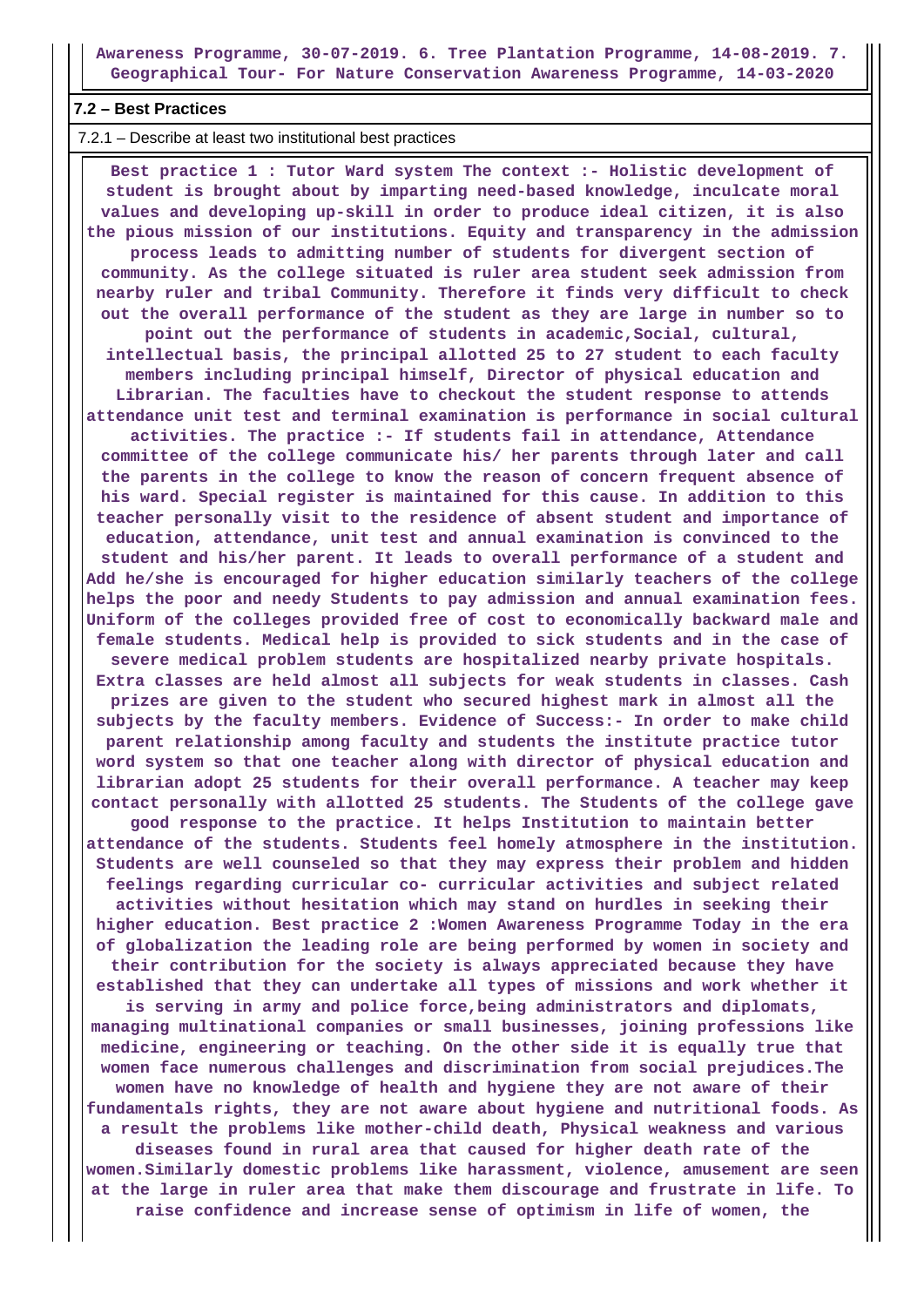**Department Of Home Economics started "Women Awareness Programme" and conduct various activities throughout the years. The practice:- Gender discrimination, female foeticide, blind beliefs, superstitious issue, starvation, nutritional value in foods, increasing rate of mother-child death, illiteracy, harassment and domestic violence are some of the serious problems of women in the society. With intention to aware women about their problems and motivate them to find our solution, college started "Women Awareness Programme" Throughout the year. Orientation on "Women Related Problems And Remedies", fundamental rights of women, opportunities of employment are some of the activities conducted through women awareness program. It is difficult to change the traditional way and mindset of illiterate people is rural society still "Women Awareness Programme" is small attempt of the college to aware girls students and women in rural society and equip them with knowledge to solve their problems and lead better life and prosperous future. Evidence of success:-Number of programmes relating women awareness have been organised in the college since beginnings. But the rate of women problem is increased in last some years. Therefore college constitute Women Development Cell and Department Of Home Economics made small attempt by conducting various activities under "Women Awareness Programme". The activities like rallies against women Foeticide, rallies against Dowry death, lectures on Gender Equality and various current burning issues are organised, Guidance Programme for women in Bachat-gat and woman is adopted villages are also arranged to update the knowledge. Students of the college have given better response to Women Awareness Programme, students spontaneously come forward to organised various activities, almost all the girls students and their female parents participate in it. As a result small change in the local society can be seen that admission rate of female students is increased.**

 Upload details of two best practices successfully implemented by the institution as per NAAC format in your institution website, provide the link

<http://smcollegesheghat.in/2019-20/Best%20practices%202019-20.pdf>

#### **7.3 – Institutional Distinctiveness**

 7.3.1 – Provide the details of the performance of the institution in one area distinctive to its vision, priority and thrust in not more than 500 words

 **Dr. Shyamaprasad Mukherji Arts College, Shendurjana Ghat is committed to the mission of the mother society "Tamso-Ma-Jyotirgamaya" which means that the darkness of illiteracy which is spread all over the society must be wiped out and try to bring the light of knowledge in the form of education. Dr. Shyamaprasad Mukherji Arts College established on 4th August 1995 and its goal are very clear since its beginning. Those are as follows, 1. To impart education up to graduation and post-graduation to the student's resident of Shendurjana Ghat and surrounding rural and tribal area. 2. To attend ruler and tribal community for social development and to create a sense of social responsibility among Students by the way of education. 3. To introduce course and reinforce existing ones within a frame work of Sant Gadge Baba Amravati University, Amravati. 4. To develop academic and all-round competences among students. 5. To Foster value-based, creative and Critical learning. 6. To provide platform to the students for higher education, self-employment and enable them to complete in various competitive examinations. All the curricular, co-curricular and extension activities of the institution revolve around its goals and mission.**

Provide the weblink of the institution

<http://smcollegesheghat.in/about.html>

**8.Future Plans of Actions for Next Academic Year**